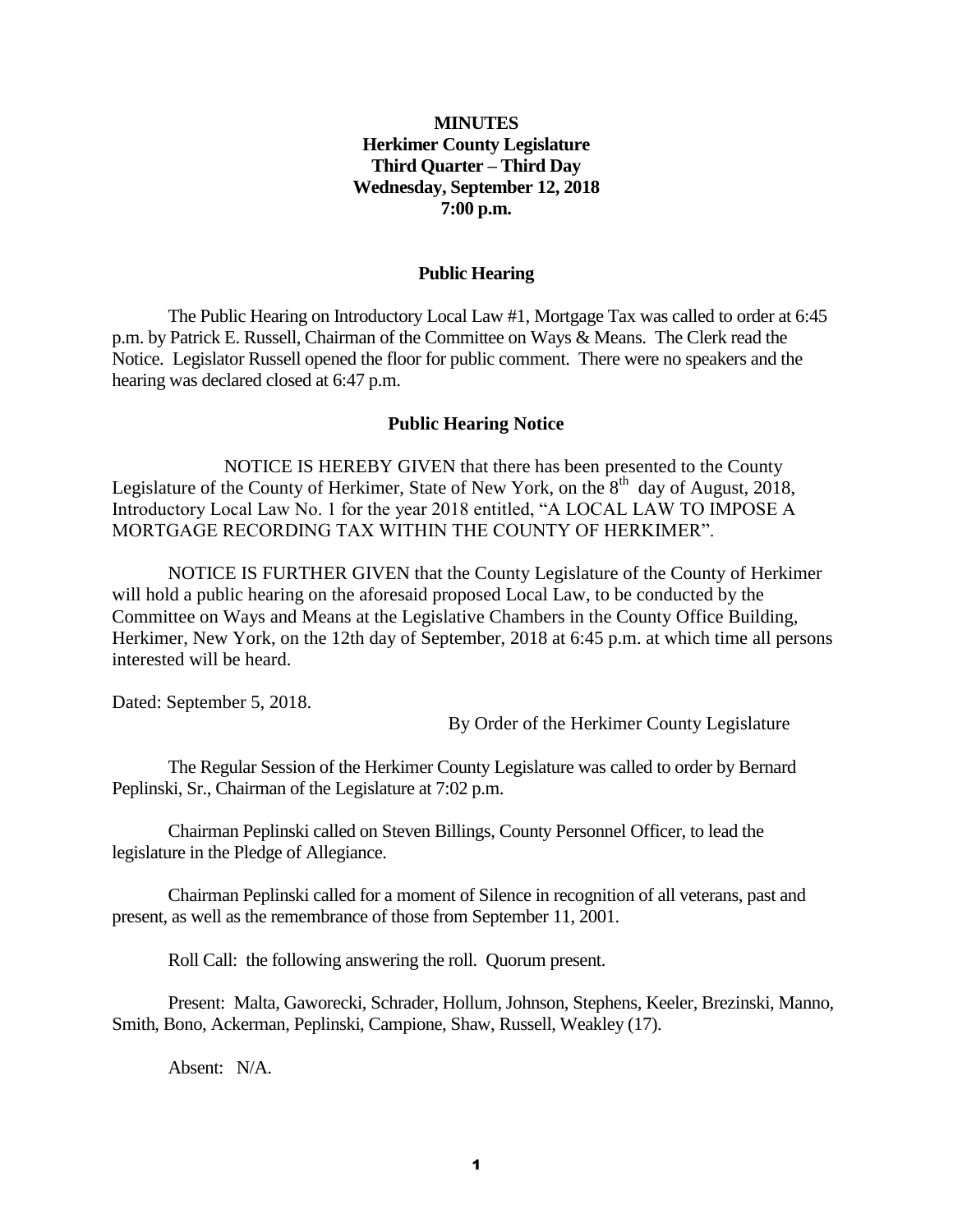Pursuant to Rule 8 of the Rules of the County Legislature, Chairman Peplinski asked if there were any objections or corrections to the minutes of August 8, 2018. With no objections, Chairman Peplinski ordered the minutes approved.

Pursuant to Rule 11, Comments by Residents. No persons wishing to speak.

Pursuant to Rule 6, Chairman Peplinski then proceeded with Reports of Standing Committees. With no Chairmen wishing to report, Chairman Peplinski continued with the regular session.

Chairman Peplinski stated that the communications received by the Legislature and the committees to which they were referred were listed on the agenda and asked if any member of the Legislature requested mention of any particular communication. Legislator Johnson asked that Communication #342 and #343 be read. The Clerk read the titles. Chairman Peplinski continued with the regular session.

No. 342 –A communication was received from the County Attorney's Office Submitting Notice of Claim. Filed.

No. 343 - A communication was received from the County Attorney's Office Submitting Notice of Claim. Filed.

No. 344 - A communication was received from the Budget Officer/Purchasing Agent requesting acceptance of grant and amendment of budget for Public Health Preparedness Grant. Referred to the Committees on Human Resources and Ways & Means.

No. 345 - A communication was received from the Director of the Herkimer County Youth Bureau – Requesting contracts for Youth Programs in 2018. Referred to the Committees on County Planning & Development and Ways & Means.

No. 346 - A communication was received from the Budget Officer/Purchasing Agent requesting transfer of funds for Public Health Nursing Service. Referred to the Committee on Ways & Means.

No. 347 - A communication was received from the Budget Officer/Purchasing Agent requesting transfer of funds in DSS. Referred to the Committee on Ways & Means.

No. 348 - A communication was received from the Director of Community Services requesting acceptance of additional funding from NYS for Service Providers. Referred to the Committee on Human Resources and the Committee on Ways & Means.

No. 349 - A communication was received from the Budget Officer/Purchasing Agent requesting budget amendment for additional funding in Mental Health. Referred to the Committee Human Resources and Ways & Means.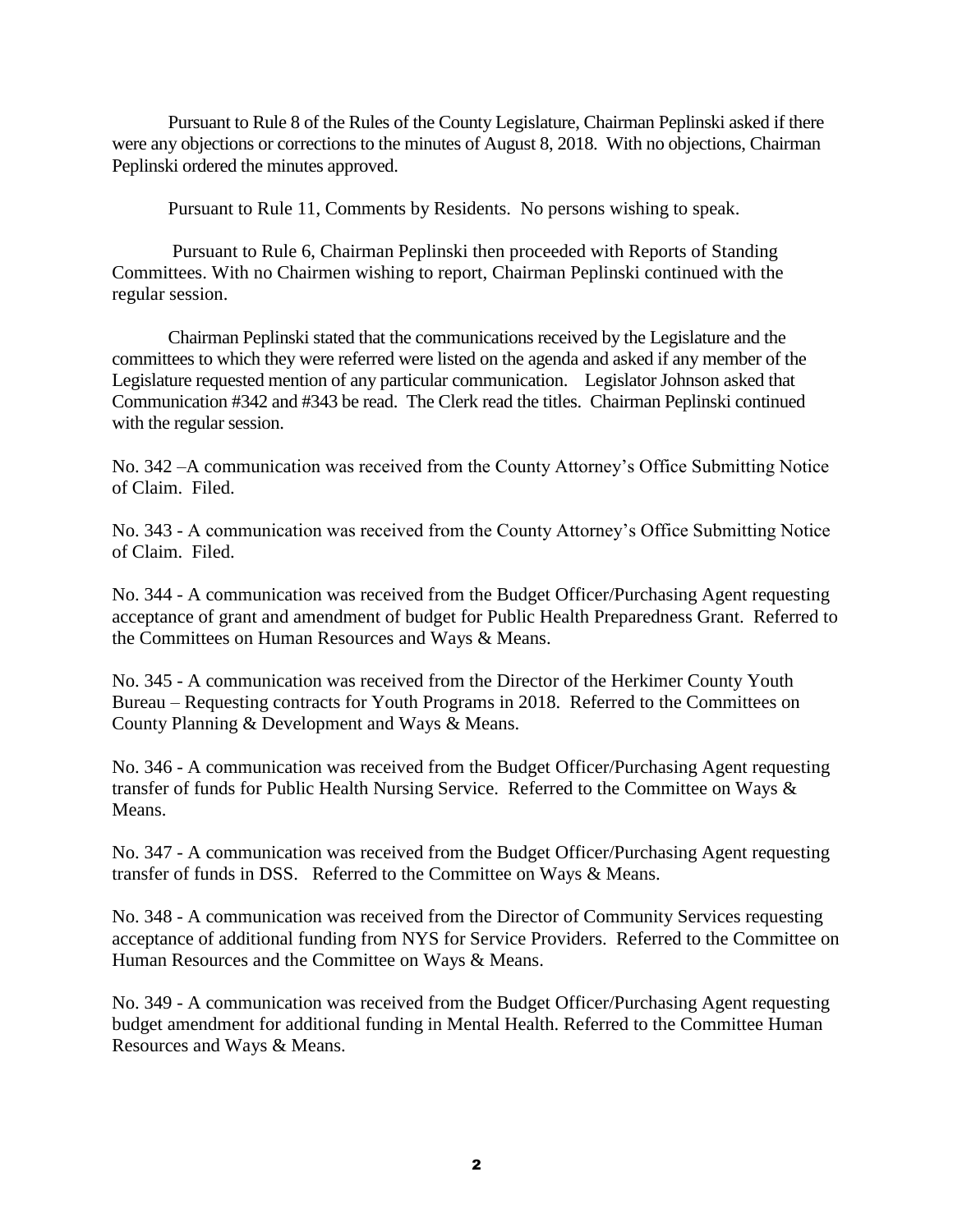No. 350 - A communication was received from the Budget Officer/Purchasing Agent requesting acceptance of 2018 Homeland Security Funding and budget amendment. Referred to the Committee on Public Safety/Emergency Management and the Committee on Ways & Means.

No. 351 - A communication was received from the Director of Emergency Services requesting Agreement for Aney Hill Tower Site. Referred to the Committee on Public Safety/Emergency Management and the Committee on Ways & Means.

No. 352 - A communication was received from the Director of Emergency Services requesting Approval for work on McCauley Mountain Tower. Referred to the Committees on Public Safety/Emergency Management and Ways & Means.

No. 353 – A communication was received from the Director of Real Property submitting Equalization Rates for 2019. Referred to the Committee on Ways & Means.

No. 354 – A communication was received from the Director of Real Property requesting renewal of Assessment Contract. Referred to the Committee on Ways & Means.

No. 355 – A communication was received from the Budget Officer/Purchasing Agent requesting Approval for Fence Repair. Referred to the Committees on County Properties and Ways & Means.

No. 356 – A communication was received from the Budget Officer/Purchasing Agent requesting Builders Risk Coverage for Herkimer County Correctional Facility Project. Referred to the Committee on Ways & Means.

No. 357 - A communication was received from the Budget Officer/Purchasing Agent requesting Contract for Elevator Maintenance. Referred to the Committees on County Properties and Ways & Means.

No. 358 - A communication was received from the Commissioner of Social Services requesting contract with Kids Oneida for SPIN Program. Referred to the Committees on Human Resources and Ways & Means.

No. 359 - A communication was received from the Director of Office for the Aging requesting Permanent Position. Referred to the Committee on Human Resources and the Committee on Ways & Means.

No. 360 - A communication was received from the Personnel Officer verifying Salary Schedule change in Office for the Aging. Referred to the Committee on Ways & Means

No. 361 - A communication was received from the Director of the Office for the Aging requesting contract for Parkway Center for Individuals 60 and Over. Referred to the Committees on Human Resources and Ways & Means.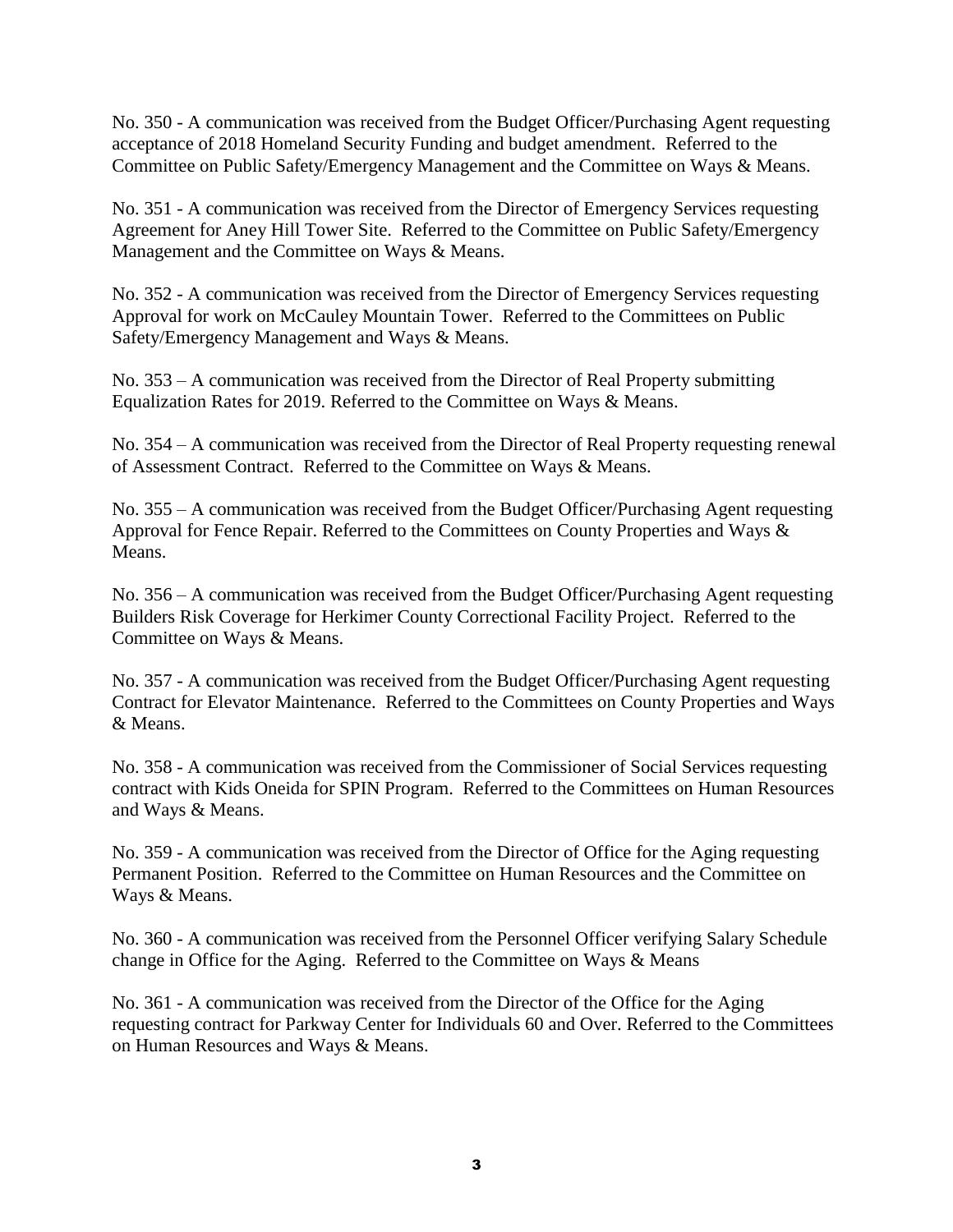No. 362 - A communication was received from the Director of Employment & Training requesting additional Staff Position. Referred to the Committees on County Planning & Development and Ways & Means.

No. 363 - A communication was received from the Personnel Officer verifying Salary Schedule change. Referred to the Committee on Ways & Means.

No. 364 - A communication was received from the Employment & Training Director requesting Lease Agreement for One Stop Center. Referred to the Committees on County Planning & Development and Ways & Means. .

No. 365 - A communication was received from the Employment & Training Director requesting Lease Agreement for Staff Works. Referred to the Committees on County Planning & Development and the Committee on Ways & Means.

No. 366 - A communication was received from the Employment & Training Director requesting Grievance Procedure Adoption. Referred to the Committees on County Planning & Development and the Committee on Ways & Means.

No. 367 - A communication was received from the Budget Officer/Purchasing Agent requesting Acceptance of Law Enforcement Terrorism Prevention Program in Sheriff's Department and amendment of budget. Referred to the Committees on Public Safety/Emergency Management and Ways & Means.

No. 368 – A communication was received from the Budget Officer/Purchasing Agent requesting acceptance and Budget Amendment for Agriculture Farmland Protection Grant. Referred to the Committee on Natural Resources and the Committee on Ways & Means.

No. 369 - A communication was received from the Commissioner of Social Services requesting renewal of contract for TREATY Program. Referred to the Committees on Human Resources and Ways & Means.

No. 370 – A communication was received from the Commissioner of Social Services requesting authorization to submit Raise The Age Plan. Referred to the Committees on Human Resources, Public Safety/Emergency Management and Ways & Means.

No. 371 – A communication was received from the President of Herkimer County Community College submitting Notice of Resignation of Trustee. Referred to the Committee on Education.

No. 372 – A communication was received from the Senior VP for Administration & Finance at HCCC submitting Board of Trustees Resolution and requesting the Legislature adopt the same. Referred to the Committees on Education, County Properties and Ways & Means.

No. 373 - A communication was received from the Federal Energy Regulatory Commission submitting Scoping Document 2 for the West Canada Creek Hydroelectric Project. Filed.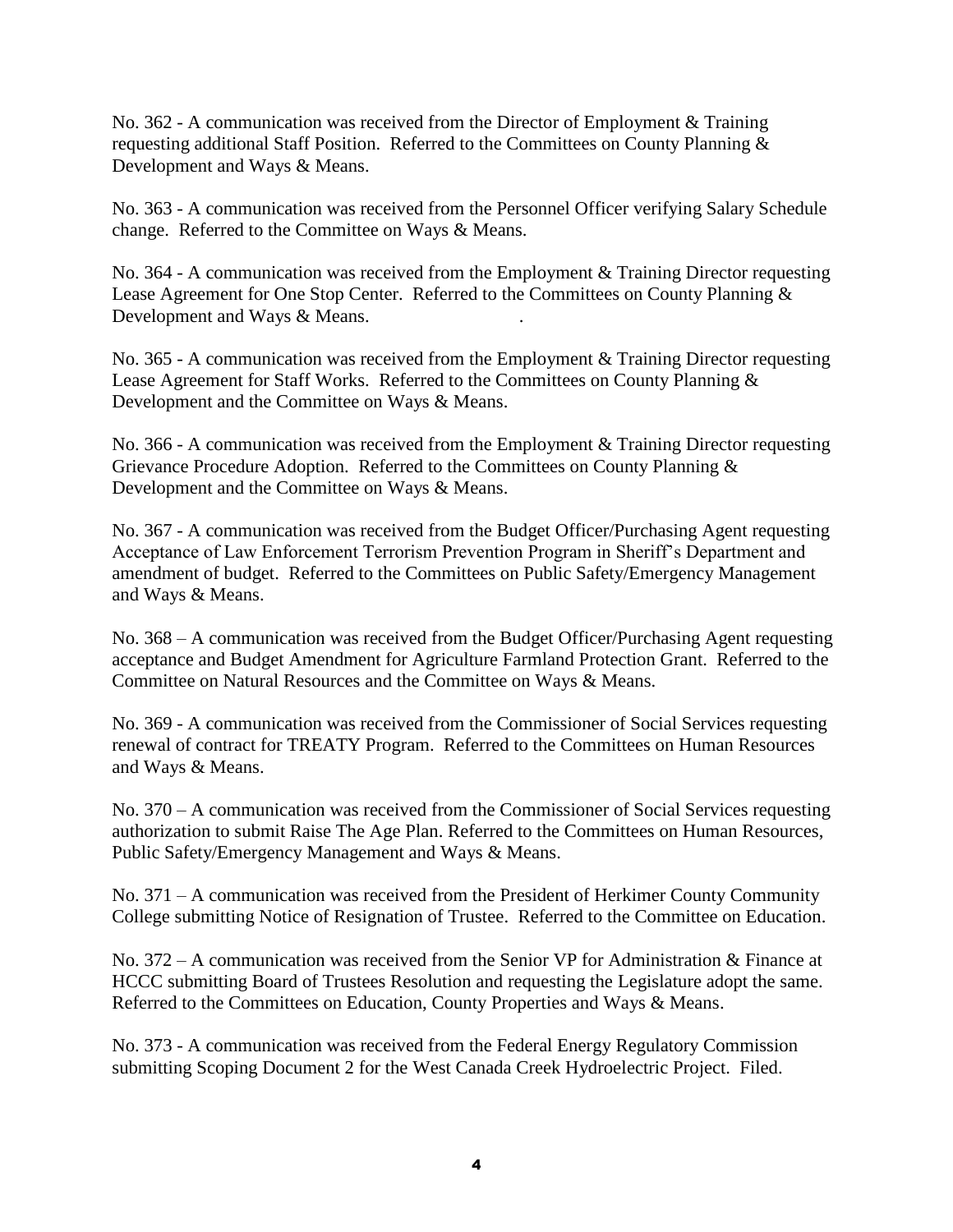No. 374 - A communication was received from the Oneida-Herkimer Solid Waste Authority submitting Regional Demolition Program Information. Filed.

No. 375 - A communication was received from the Herkimer County Soil & Water Conservation District submitting newsletter. Filed.

No. 376 - A communication was received from Kids Oneida submitting 2017 Annual Report. Filed.

No. 377 - A communication was received from Attorney Thomas Hughes advising of Trenton Town Board Public Hearing. Filed.

No. 378 - A communication was received from National Grid submitting Semi Annual PCB Report. Filed.

No. 379 - A communication was received from the STOP-DWI Coordinator requesting approval of 2019 Plan. Referred to the Committees on Public Safety/Emergency Management and Ways & Means.

No. 380 - A communication was received from the County Treasurer submitting copy of letter regarding publication of audit. Filed.

No. 381 - A communication was received from the Executive Director of the Herkimer County Industrial Development Agency submitting request for application submission and Public Hearing. Referred to the Committee on County Planning & Development.

With that being all the communications, the Chairman continued with the Regular Agenda.

On motion of Mr. Russell, seconded by Mr. Stephens, Report and Resolution No. 262A sponsored by the Committee on Ways & Means adopting Introductory Local Law 1, Local Law 2 entitled, A Local Law to Impose a Mortgage Recording Tax within the County of Herkimer was handed up; discussion held; voted on, and adopted by the following roll call vote:

Ayes: Malta, Gaworecki, Schrader, Hollum, Johnson, Stephens, Keeler, Brezinski, Manno, Smith, Bono, Ackerman, Peplinski, Campione, Russell, Shaw, Weakley (17).

Against: N/A. Absent: N/A

On motion of Mr. Russell, seconded by Mr. Bono, Report and Resolution No. 263 sponsored by the Committee on Ways & Means Fixing Percentages which the Assessed Valuation of Real Property Bear to the Full or True Valuation of the Various Towns of the County and the City of Little Falls was handed up, voted on and adopted by voice vote:

Ayes: (17). Against: N/A.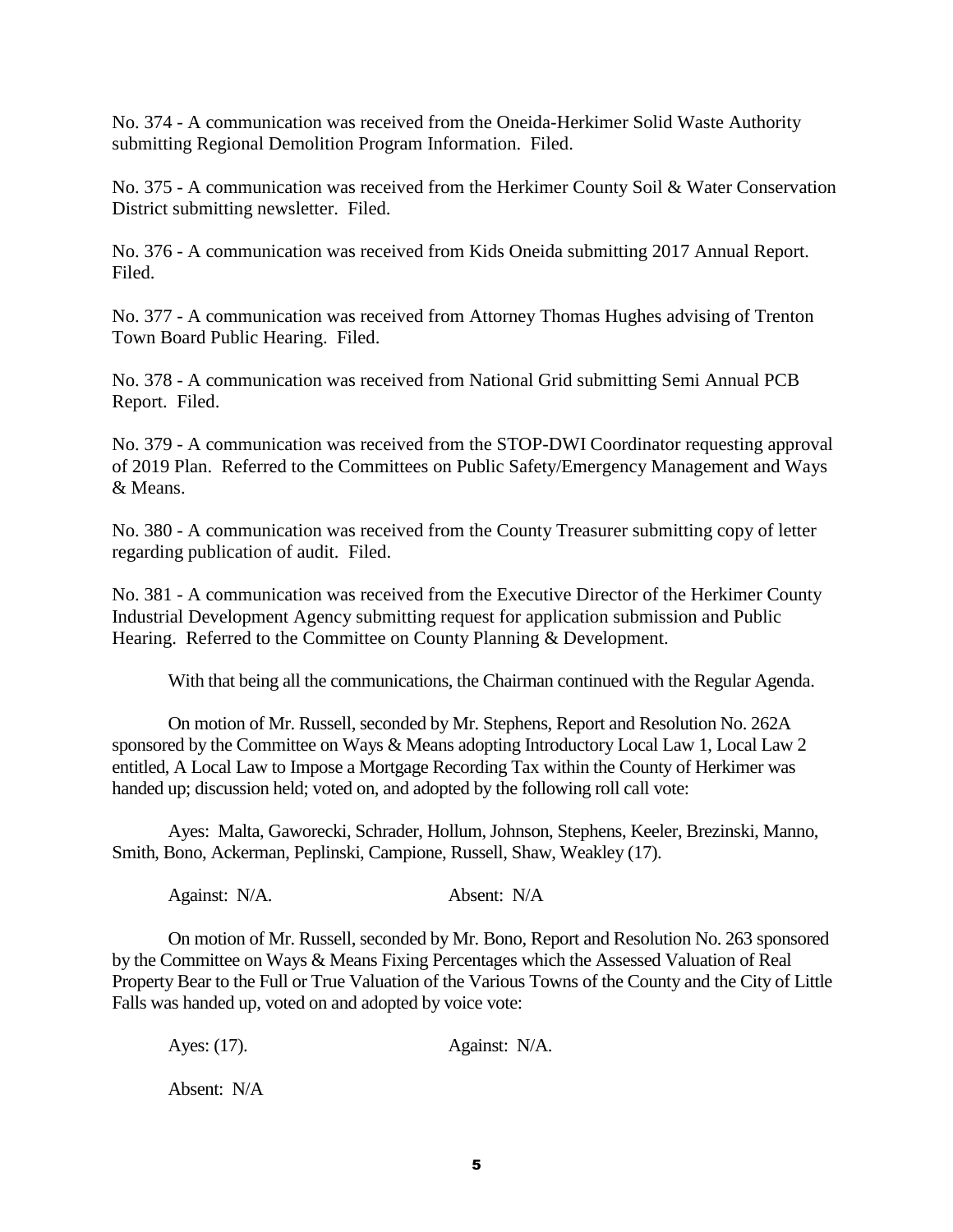On motion of Mr. Campione, seconded by Mr. Bono, Report and Resolution No. 264 sponsored by the Committee on Ways & Means authorizing contract with the Town of Stark to provide Assessment Services to the Town was handed up; voted on and adopted by voice vote:

Ayes: (17). Against: N/A.

Absent: N/A

On motion of Mr. Keeler, seconded by Mr. Schrader, Report and Resolution No. 265 sponsored by the Committees on County Planning & Development and Ways and Means authorizing contracts for Youth Programs for 2018 was handed up; voted on and adopted by voice vote:

| Ayes: (17).  | Against: None. |
|--------------|----------------|
| Absent: N/A. |                |

On motion of Mr. Stephens, seconded by Mr. Malta, Report and Resolution No. 266 sponsored by the Committees on County Planning & Development and Ways & Means authorizing contract for the Runaway and Homeless Youth Program for 2018 was handed up; voted on and adopted by voice vote:

| Ayes: (17).  | Against: None. |  |
|--------------|----------------|--|
| Absent: N/A. |                |  |

On motion of Mr. Bono, seconded by Mr. Shaw, Report and Resolution No. 267 sponsored by the Committees on Human Resources and Ways & Means amending Resolution No. 13 of 2018 for contracts in Herkimer County Mental Health Department was handed up; voted on and adopted by voice vote:

| Ayes: (17).  | Against: None. |
|--------------|----------------|
| Absent: N/A. |                |

On motion of Mr. Bono, seconded by Mr. Hollum, Report and Resolution No. 268 sponsored by the Committees on Public Safety/Emergency Management and Ways & Means accepting grant, amending budget and establishing account for receipt of Homeland Security Funding was handed up; voted on and adopted by voice vote:

Ayes: (17). Against: None. Absent: N/A.

On motion of Mr. Campione, seconded by Mr. Keeler, Report and Resolution No. 269 sponsored by the Committees on Public Safety/Emergency Management and Committee on Ways &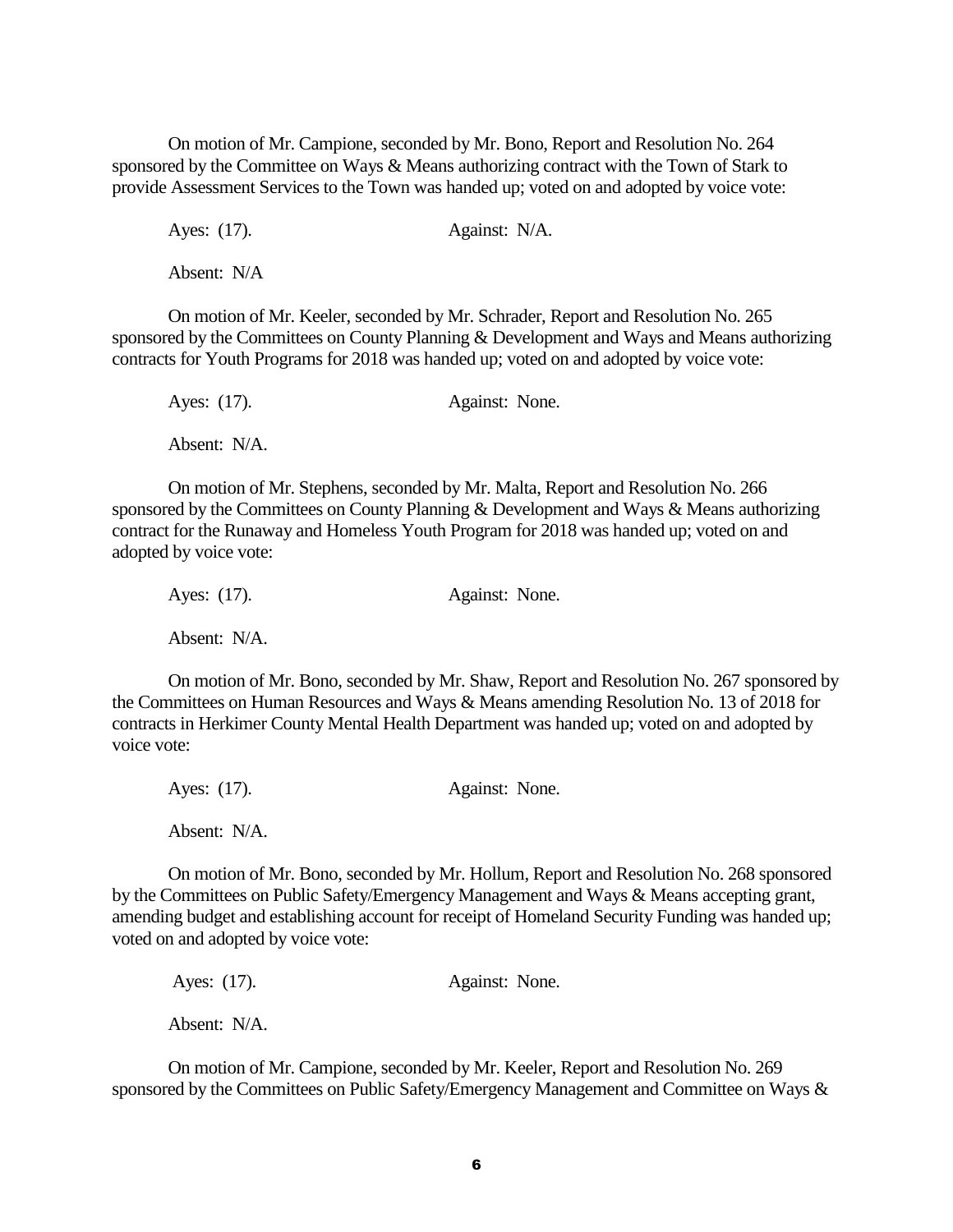Means approving agreement with BOCES to install Radio Equipment on Aney Hill Tower Site was handed up; voted on and adopted by voice vote:

For: (17). **Against: N/A.** Absent: N/A

 On motion of Mr. Shaw, seconded by Mr. Bono, Report and Resolution No. 270 sponsored by the Committees on Human Resources and Ways & Means amending budget and authorizing contract in connection with receipt of grant funds for Public Health Emergency Preparedness was handed up; voted on and adopted by the following voice vote:

For: (17). **Against: N/A.** Absent: N/A

 On motion of Mr. Smith, seconded by Mr. Ackerman, Report and Resolution No. 271 sponsored by the Committee on Ways & Means approving transfer of funds was handed up; voted on and adopted by voice vote:

For: (17). **Against: N/A.** Absent: N/A

On motion of Mr. Russell, seconded by Mr. Keeler, Report and Resolution No. 272 sponsored by the Committees on County Properties and Ways & Means approving fence repair project was handed up; voted on and adopted by voice vote:

For: (17). **Against: N/A.** 

Absent: N/A

On motion of Mr. Russell, seconded by Mr. Shaw, Report and Resolution No. 273 sponsored by the Committee on Ways & Means authorizing Builders Risk Coverage for the Herkimer County Correctional Facility Project was handed up; voted on and adopted by voice vote:

For: (17). **Against: N/A.**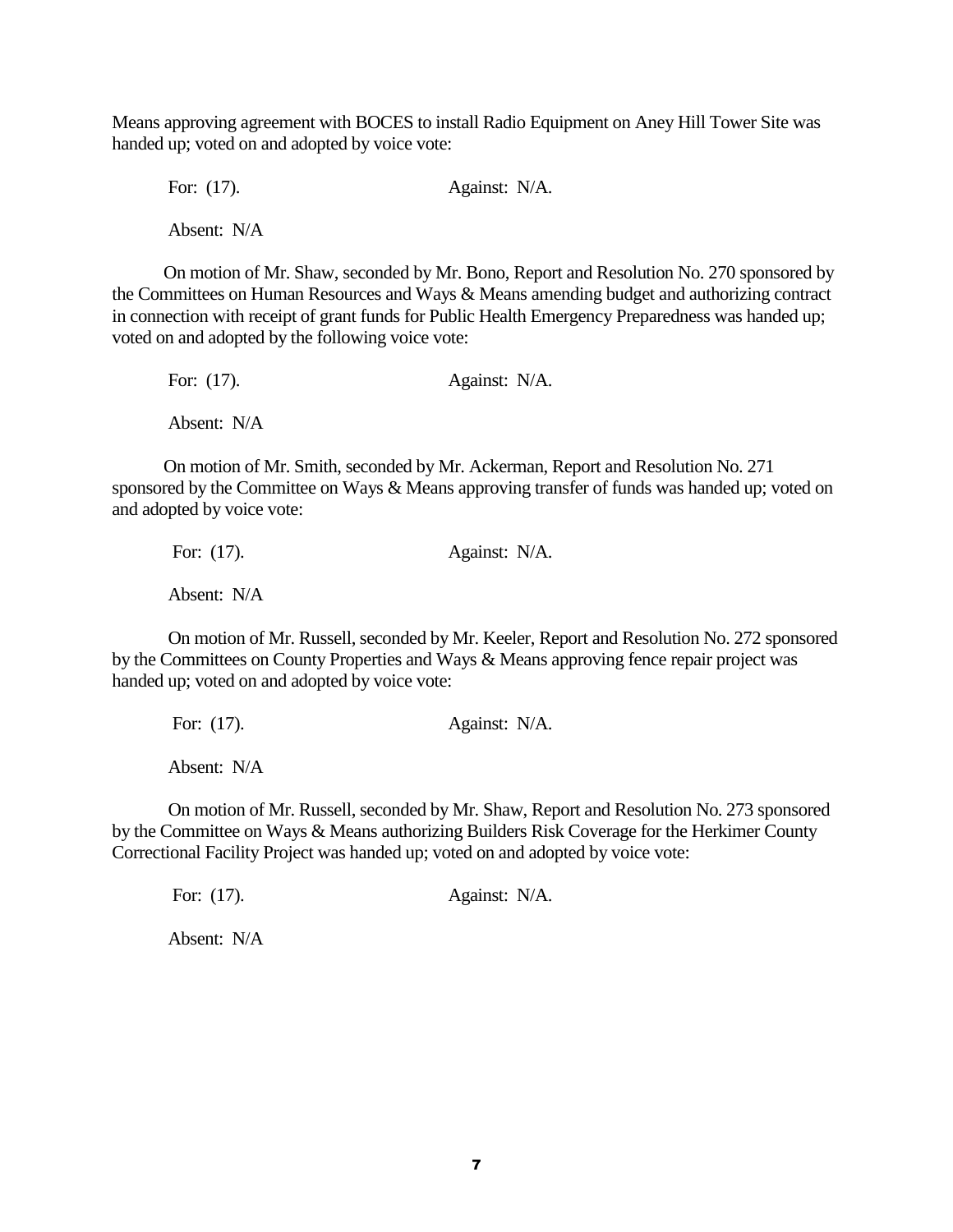On motion of Mr. Bono, seconded by Mr. Schrader, Report and Resolution No. 274 sponsored by the Committees on County Properties and Ways & Means accepting contract proposal for Elevator Maintenance of County Buildings was handed up; voted on and adopted by voice vote:

For: (17). **Against: N/A.** 

Absent: N/A

On motion of Mr. Stephens, seconded by Mr. Gaworecki, Report and Resolution No. 275 sponsored by the Committees on Public Safety/Emergency Management and Ways & Means accepting Grant for Homeland Security Funding for Sheriff's Office was handed up; voted on and adopted by voice vote:

| For: $(17)$ . | Against: N/A. |  |
|---------------|---------------|--|
| Absent: N/A   |               |  |

On motion of Mr. Russell, seconded by Mr. Bono, Report and Resolution No. 276 sponsored by the Committees on Human Resources and Ways & Means amending Salary Schedule III for position Changes in Office for the Aging was handed up; voted on and adopted by the following roll call vote:

Ayes: Malta, Gaworecki, Schrader, Hollum, Johnson, Stephens, Keeler, Brezinski, Manno, Smith, Bono, Ackerman, Peplinski, Campione, Russell, Shaw, Weakley (17).

Against: N/A. Absent: N/A

On motion of Mr. Shaw, seconded by Mr. Weakley, Resolution No. 277 sponsored by the Committee on Human Resources and the Committee on Ways & Means approving a contract for services under Title IIID in the Herkimer County Office for the Aging was handed up; voted on and adopted by voice vote:

| For: $(17)$ . | Against: N/A. |  |
|---------------|---------------|--|
|               |               |  |

Absent: N/A

On motion of Mr. Bono, seconded by Mr. Malta, Resolution No. 278 sponsored by the Committee on County Planning & Development and Ways & Means amending Salary Schedule No. III for Position Change in Employment & Training was handed up; voted on and adopted by roll voice vote:

Ayes: Malta, Gaworecki, Schrader, Hollum, Johnson, Stephens, Keeler, Brezinski, Manno, Smith, Bono, Ackerman, Peplinski, Campione, Russell, Shaw, Weakley (17).

Against: N/A. Absent: N/A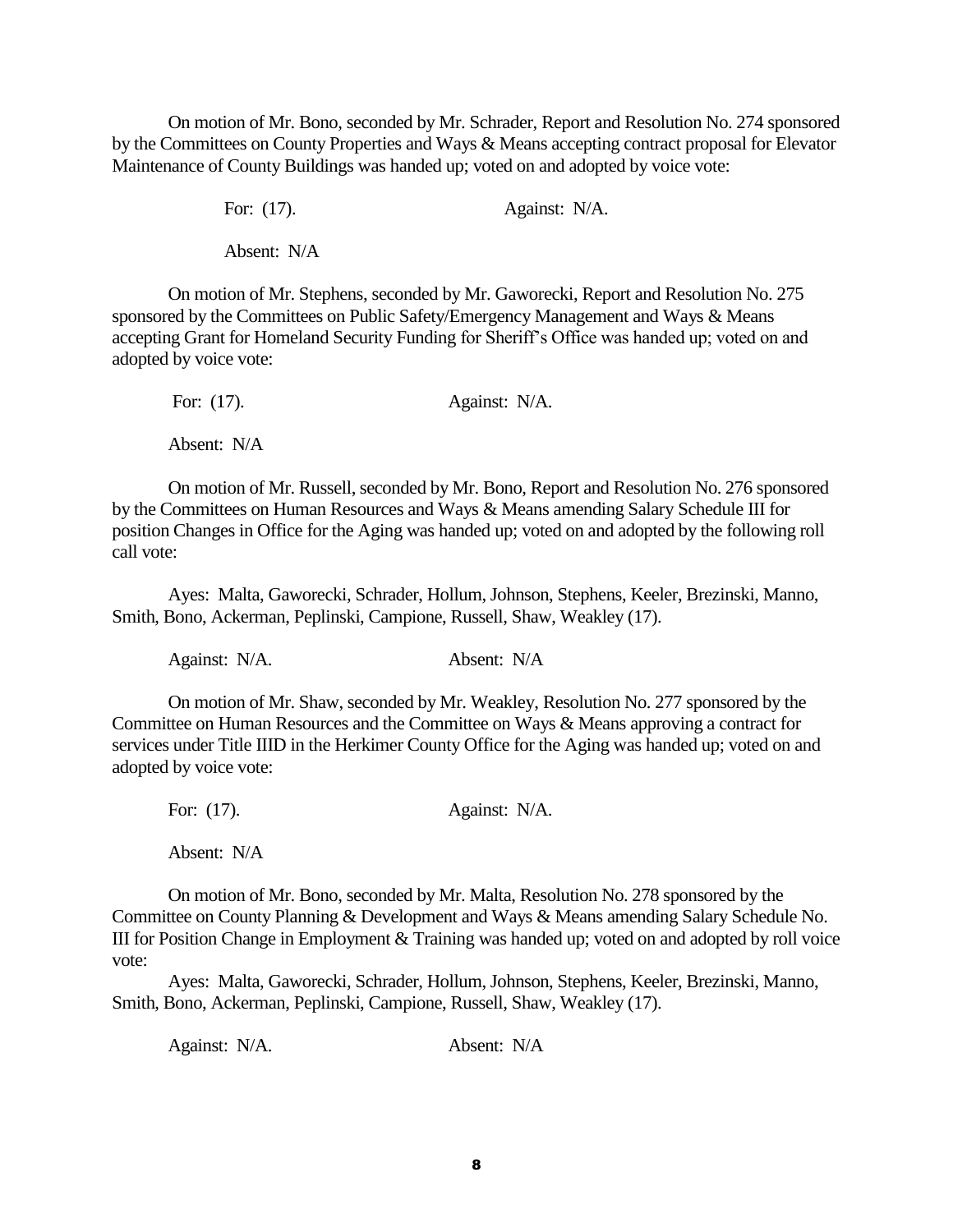On motion of Mr. Stephens, seconded by Mr. Keeler, Resolution No. 279 sponsored by the Committees on County Planning & Development and Ways & Means authorizing extension of Lease Agreement for One Stop Center was handed up; voted on and adopted by voice vote:

For: (17). **Against: N/A.** 

Absent: N/A

On motion of Mr. Hollum, seconded by Mr. Weakley, Resolution No. 280 sponsored by the Committees on County Planning & Development and Ways & Means authorizing Office Space Permit Agreement with Staffworks was handed up; discussion held; voted on and adopted by voice vote:

| Ayes: (17).  | Against: None. |  |
|--------------|----------------|--|
| Absent: N/A. |                |  |

On motion of Mr. Keeler, seconded by Mr. Ackerman, Resolution No. 281 sponsored by the Committee on County Planning and Development authorizing Herkimer Madison Oneida Workforce Development Board WIOA Title 1 Complaint/Grievance Procedure was handed up; voted on and adopted by voice vote:

| For: $(17)$ . | Against: N/A. |
|---------------|---------------|
| Absent: N/A   |               |

On motion of Mr. Shaw, seconded by Mr. Schrader, Report and Resolution No. 282 sponsored by the Committees on Human Resources and Ways & Means authorizing Extension of Contract with Catholic Charities of Herkimer County and the Department of Social Services for a Youth Violence Prevention Program for Schools in Herkimer County was handed up; voted on and adopted by voice vote:

| For: $(17)$ . | Against: N/A. |
|---------------|---------------|
| Absent: N/A   |               |

On motion of Mr. Bono, seconded by Mr. Shaw, Report and Resolution No. 283 sponsored by the Committees on Human Resources, Public Safety/Emergency Management and Ways & Means authorizing submission of Herkimer County Raise the Age Fiscal Plan by the Commissioner of Social Services to the New York State Department of Budget was handed up; voted on and adopted by voice vote:

For: (17). **Against: N/A.**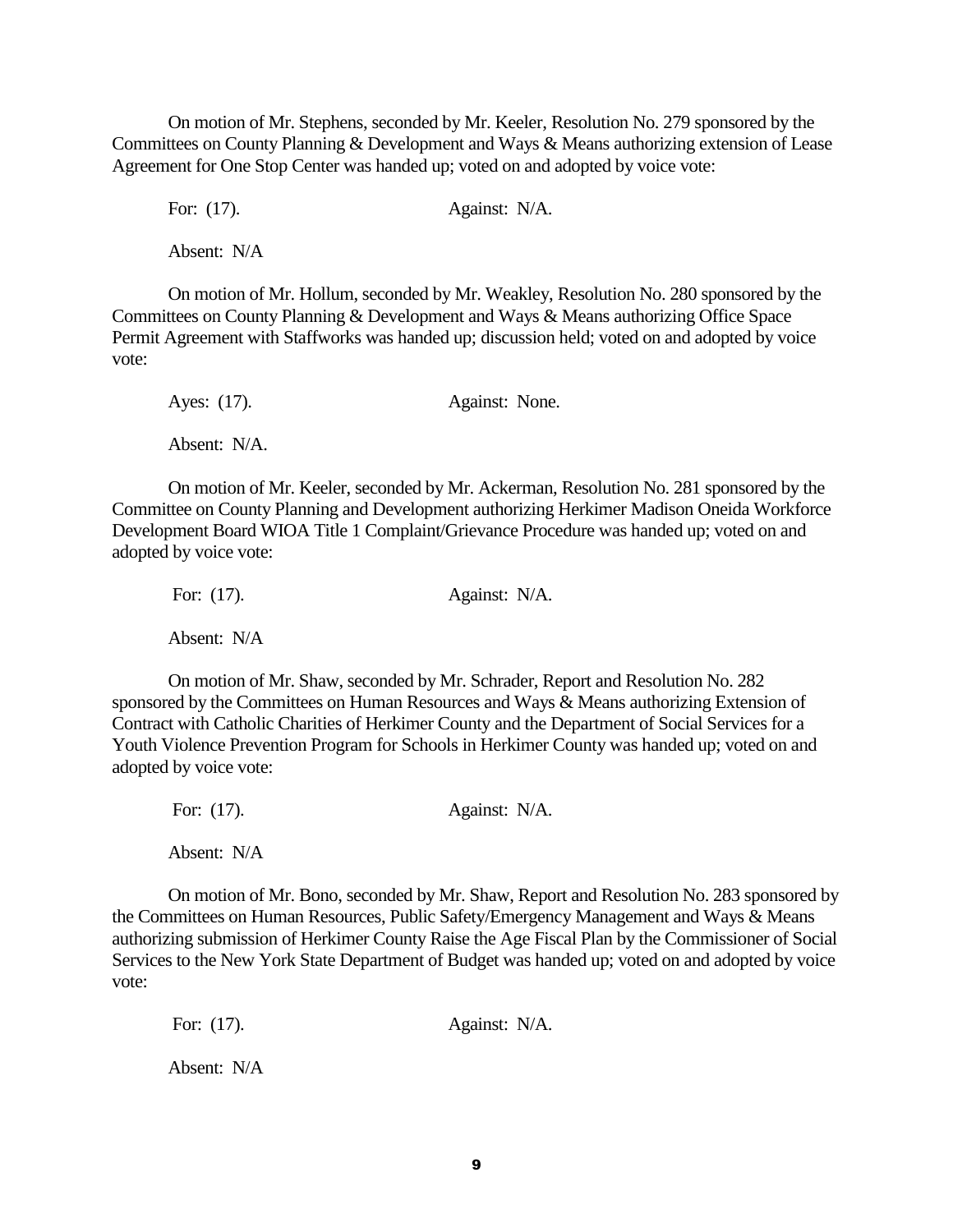On motion of Mr. Hollum, seconded by Mr. Malta, Report and Resolution No. 284 sponsored by the Committees on Human Resources and Ways & Means authorizing Establishment of a Service Provisions for Individual Needs (SPIN) Contract with Kids Oneida in Relation to Raise the Age Program Implementation was handed up; voted on and adopted by voice vote:

For: (17). **Against: N/A.** 

Absent: N/A

On motion of Mr. Manno, seconded by Mr. Keeler, Report and Resolution No. 285 sponsored by the Committees on Education, County Properties and Ways & Means approving Herkimer County Community College Resolution awarding bid for Technology Center Flashing Repairs was handed up; voted on and adopted by voice vote:

For: (17). **Against: N/A.** Absent: N/A

On motion of Mr. Campione, seconded by Mr. Hollum, Report and Resolution No. 286 sponsored by the Committees on Natural Resources and Ways & Means accepting Agricultural Farmland Protection Grant, Authorizing E-Signature, Creating Accounts, Amending 2018 Budget and Transferring Funds was handed up; voted on and adopted by voice vote:

For: (17). **Against: N/A.** Absent: N/A

On motion of Mr. Campione, seconded by Mr. Schrader, Resolution No. 287 sponsored by the Committees on Natural Resources Providing Notice of Agricultural District Review was handed up; voted on and adopted by voice vote:

For: (17). **Against: N/A.** Absent: N/A

On motion of Mr. Shaw, seconded by Mr. Gaworecki, Resolution No. 288 sponsored by the Committee on Ways & Means authorizing Execution of Agreement Regarding Municipal HealthCare Financing Collective was handed up; voted on and adopted by voice vote:

For: (17). **Against: N/A.**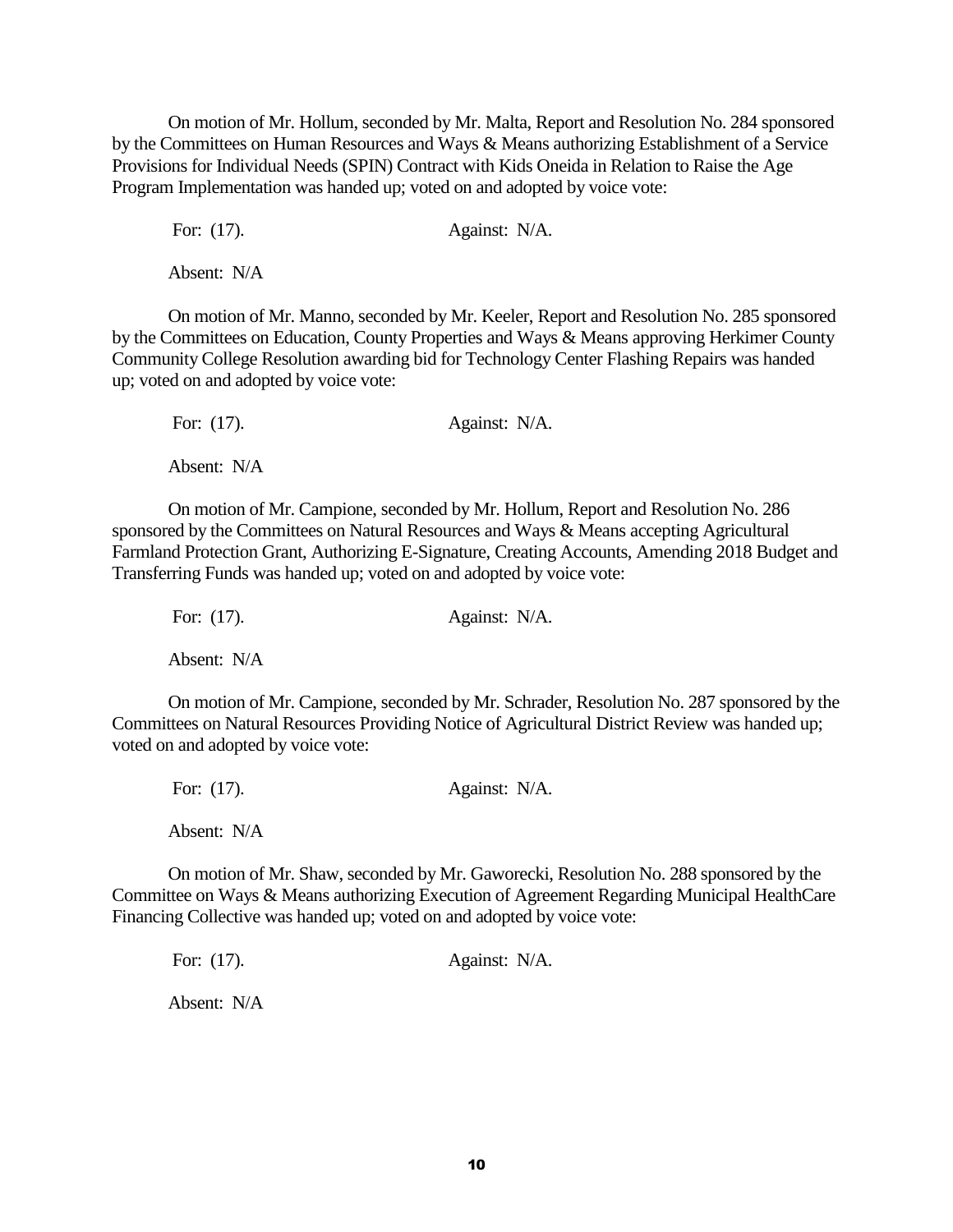On motion of Mr. Gaworecki, seconded by Mr. Stephens, Resolution No. 289 sponsored by the Committee on County Properties authorizing further extension of time to complete Purchase of In Rem Parcel was handed up; voted on and adopted by voice vote:

For: (17). **Against: N/A.** 

Absent: N/A

On motion of Mr. Russell, seconded by Mr. Bono, Resolution No. 290 sponsored by the Committee on Ways & Means amending Resolution No. 259 of 2018 approving Standard Work Day and Retirement Reporting for Elected and Appointed Officials was handed up; voted on and adopted by voice vote:

| For: $(16)$ . | Abstain: Ackerman (1). |
|---------------|------------------------|
| Against: N/A. | Absent: N/A            |

On motion of Mr. Bono, seconded by Mr. Stephens, Report and Resolution No. 291 sponsored by the Committees on Public Safety/Emergency Management and Ways & Means approving 2019 STOP-DWI Plan was handed up; voted on and adopted by voice vote:

| For: $(17)$ . | Against: N/A. |
|---------------|---------------|
| Absent: N/A   |               |

On motion of Mr. Stephens, seconded by Mr. Malta, Resolution No. 292 sponsored by the Committees on Administration/Veterans' Affairs and Ways & Means approving the County-Wide Shared Services Property Tax Savings Plan Submitted as Attached, in accordance with Part BBB of Chapter 59 of the New York State Laws of 2017 was handed up; voted on and adopted by voice vote:

| For: $(17)$ . | Against: N/A. |
|---------------|---------------|
| Absent: N/A   |               |

On motion of Mr. Bono, seconded by Mr. Ackerman, Resolution No. 293 sponsored by the Committees on County Planning & Development authorizing an Application and Setting a Public Hearing in Connection with Application for Community Development Block Grant Funding was handed up; voted on and adopted by voice vote:

For: (17). **Against: N/A.**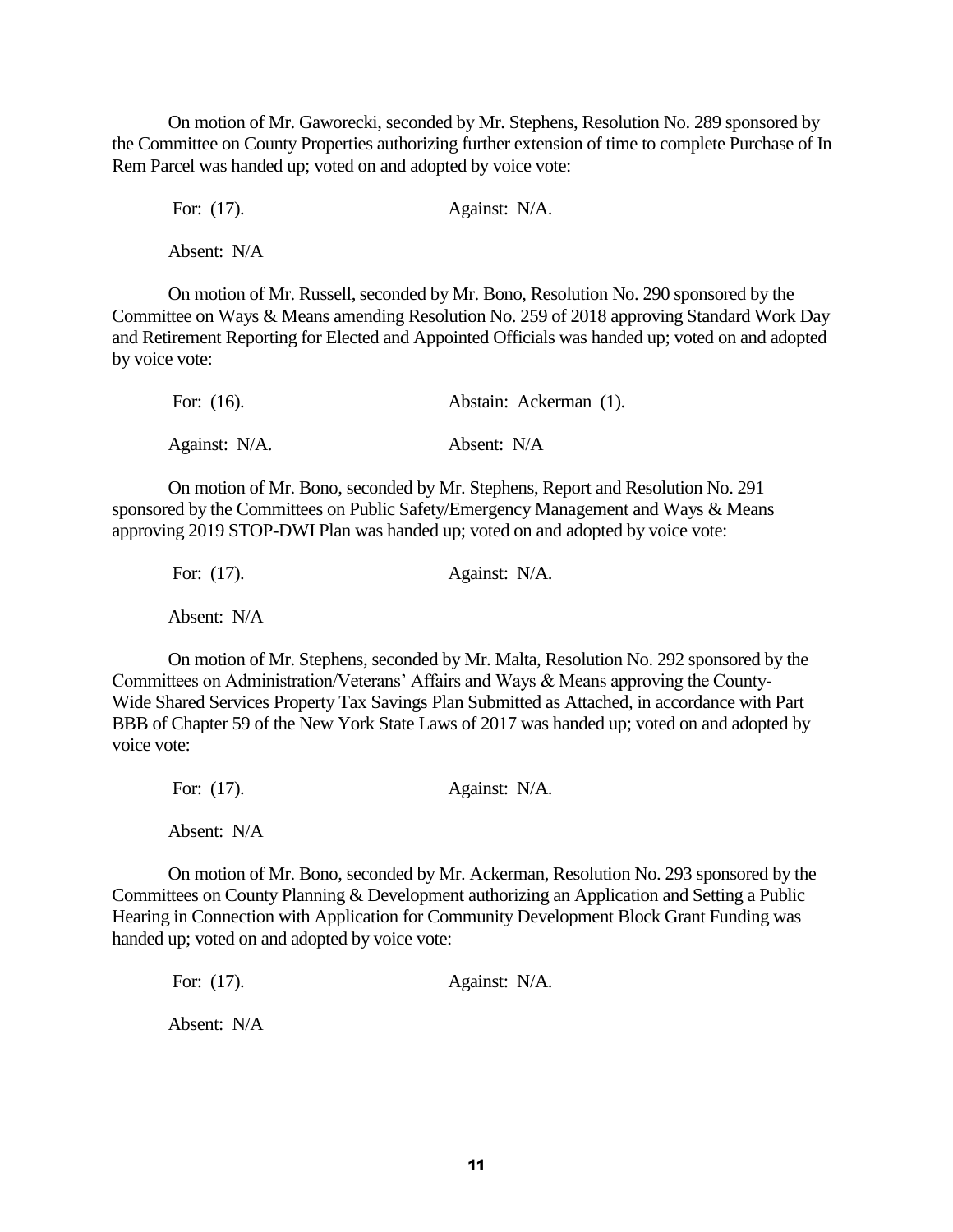Pursuant to Rule 6, Chairman Peplinski asked if any members of the Legislature wished to comment. The following legislators had comments: Bono, Manno and Shaw. With no further comment, Chairman Peplinski requested a motion to adjourn the meeting.

At 7:25 p.m., on motion of Mr. Manno, seconded by Mr. Stephens, this Session of the Herkimer County Legislature was adjourned to Wednesday, October 3, 2018 at 2:00 p.m.

Sally I. Deming, Clerk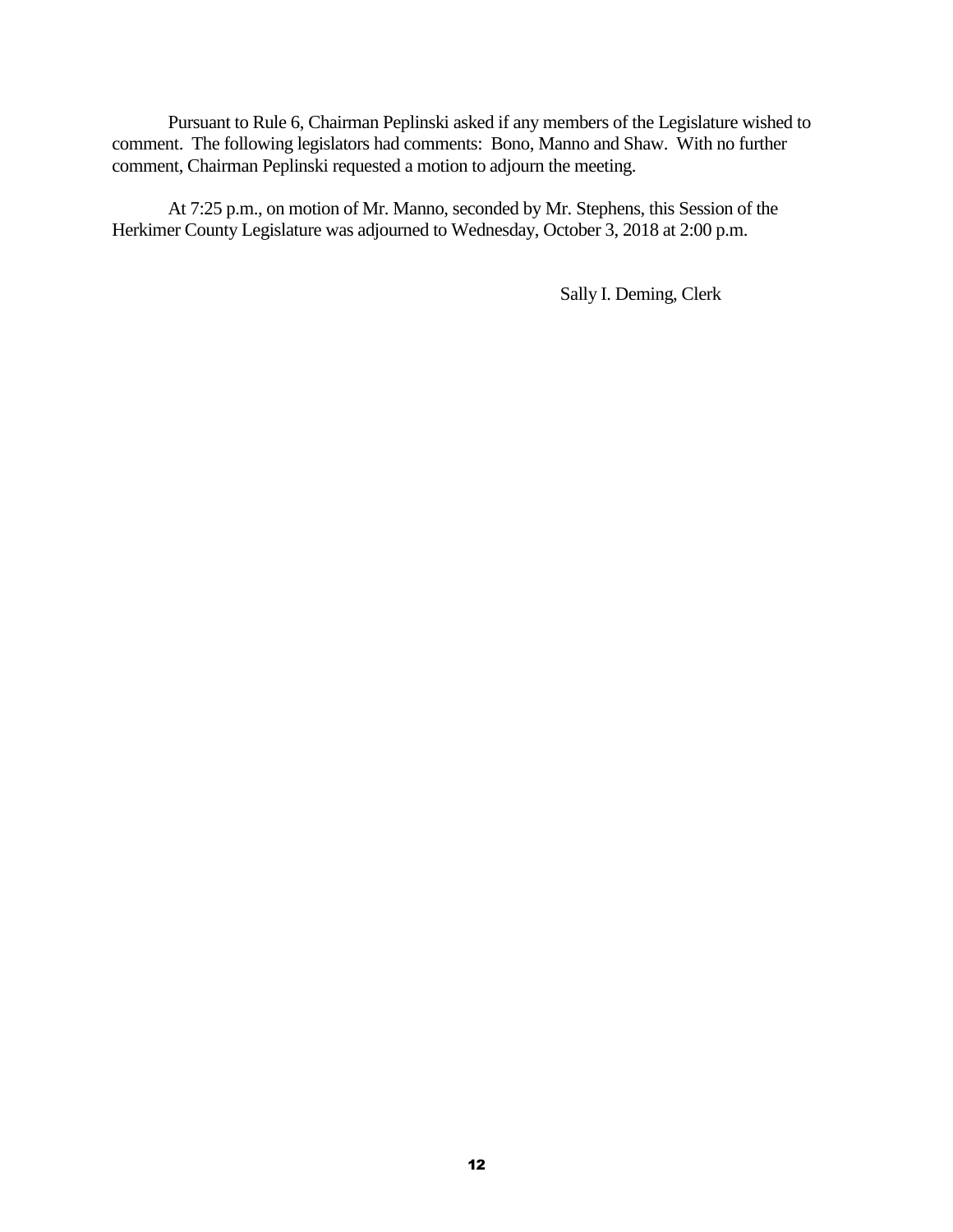### **REPORTS AND RESOLUTIONS AND RESOLUTIONS**



No. 262A

## **REPORT AND RESOLUTION REGARDING INTRODUCTORY LOCAL LAW NO. 1 FOR 2018**

#### **Sponsored by: Committee on Ways and Means**

Your Committee on Ways and Means of the Herkimer County Legislature desires to report that on the 12th day of September, 2018, pursuant to Resolution No. 260 of 2018, it held a public hearing on the adoption of Introductory Local Law No. 1 for 2018 entitled, "A LOCAL LAW TO IMPOSE A MORTGAGE RECORDING TAX WITHIN THE COUNTY OF HERKIMER", and that there were no appearances and no objections at the said public hearing; that your Committee advises the adoption and enactment of the said Introductory Local Law and offers the following Resolution:

RESOLVED, that Introductory Local Law No. 1 for 2018 be adopted in form attached hereto.

Dated: September 12, 2018.

#### **INTRODUCTORY LOCAL LAW NO. 1 – 2018**

#### **LOCAL LAW NO. 2 – 2018**

# **A LOCAL LAW TO IMPOSE A MORTGAGE RECORDING TAX WITHIN THE COUNTY OF HERKIMER**

Be it enacted by the County Legislature of the County of Herkimer as follows:

#### Section 1. Imposition of Tax

Pursuant to Section 253-u of the Tax Law, as amended by Chapter 125 of the Laws of 2016, there is hereby imposed in the County of Herkimer a tax of \$0.25 for each \$100 and each remaining major fraction thereof of principal debt or obligation, which is or under any contingency may be secured at the date of execution thereof or at any time thereafter, by a mortgage on real property situated within the County of Herkimer and recorded on and after December 1, 2018, and a tax of \$0.25 on such mortgage if the principal debt or obligation which is or by any contingency may be secured by such mortgage is less than \$100.00. This local law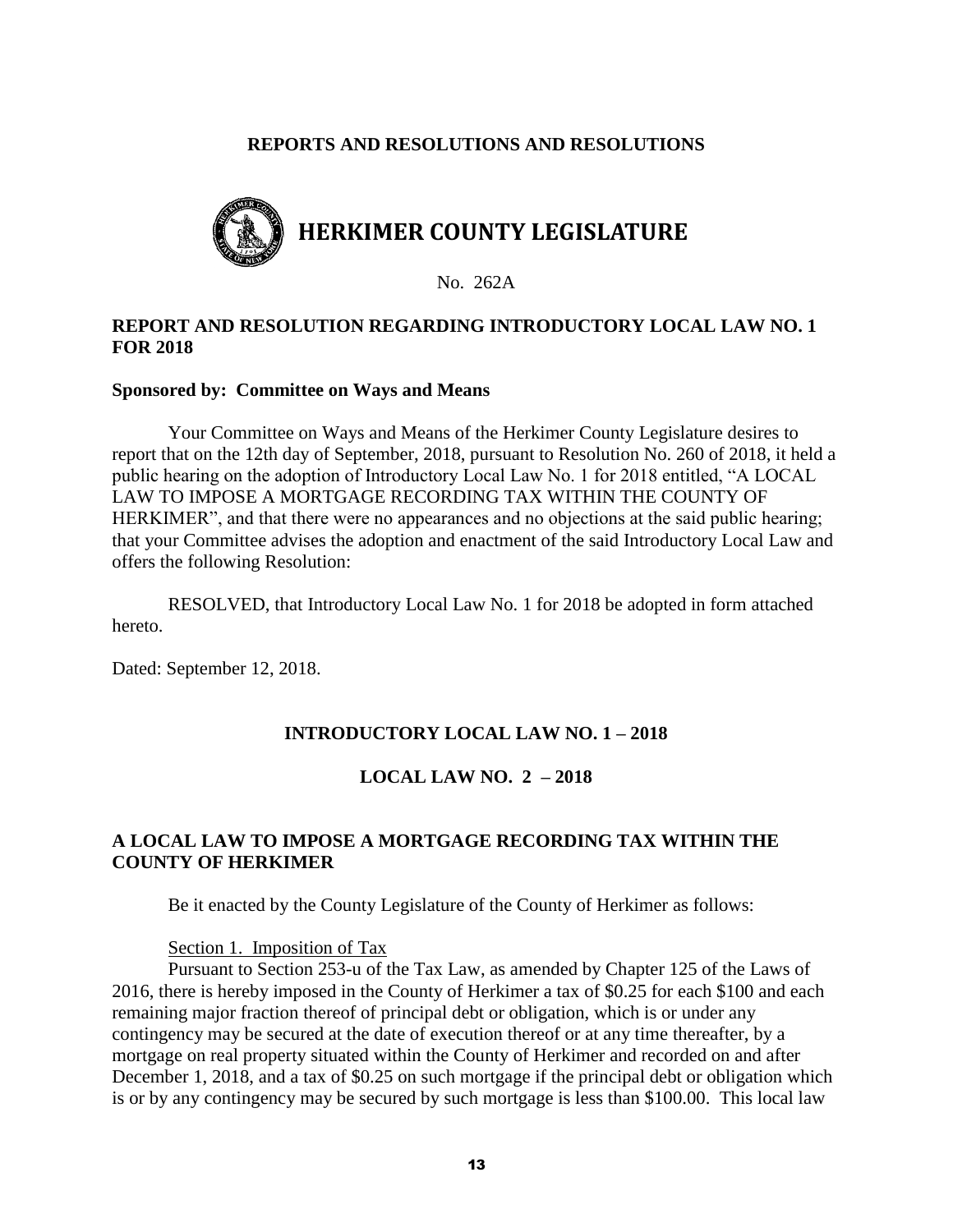hereby continues without interruption the imposition of the Herkimer County Mortgage Recording Tax as authorized by Herkimer County Local Law No. 3 for 2005.

### Section 2. Applicability

The taxes imposed under the authority of this local law shall be administered and collected in the same manner as the taxes imposed under Section 253.1 and Section 255.1(b) of the Tax Law.

### Section 3. Additional Taxes

A tax imposed pursuant to this local law shall be in addition to the taxes imposed by Section 253 of the Tax Law.

## Section 4. Payment of Taxes

The tax imposed pursuant to this local law shall be payable on the recording of each mortgage of real property subject to taxes thereunder. Such tax shall be paid to the recording officer of the county in which the real property or any part thereof is situated. Where such property is situated within and without the county imposing this tax, the recording officer of the jurisdiction in which the mortgage is first recorded shall be required to collect the taxes imposed herein. It shall be the duty of such recording officer to endorse upon each mortgage a receipt for the amount of the tax so paid. Any mortgage so endorsed may thereupon or thereafter be recorded by any recording officer and the receipt of such tax endorsed upon each mortgage shall be recorded therewith. The record of such receipt shall be conclusive proof that the amount of tax stated therein has been paid upon such mortgage.

## Section 5. Real Property Located in More than One County

Where real property covered by the mortgage subject to the tax imposed pursuant to this local law is situated in the State of New York but within and without the County of Herkimer, the amount of such tax due and payable to the County of Herkimer shall be determined in a manner similar to that prescribed in the first paragraph of Section 260 of the Tax Law.

Where such property is situated both within Herkimer County and without the State, the amount due and payable in Herkimer County shall be determined in the manner prescribed in the second paragraph of such Section 260.

## Section 6. Disposition of Taxes

Notwithstanding any provision of Article 11 of the Tax Law to the contrary, the balance of all monies paid to the recording officer of the County of Herkimer during each month upon account of the tax imposed pursuant to this local law, after deduction of the necessary expenses of his office as provided in Section 262 of the Tax Law, except taxes paid upon mortgages which under the provisions of this local law or Section 260 of the Tax Law are first to be apportioned by the New York State Commissioner of Taxation and Finance, shall be paid over by such officer on or before the tenth day of each succeeding month to the Treasurer of the County of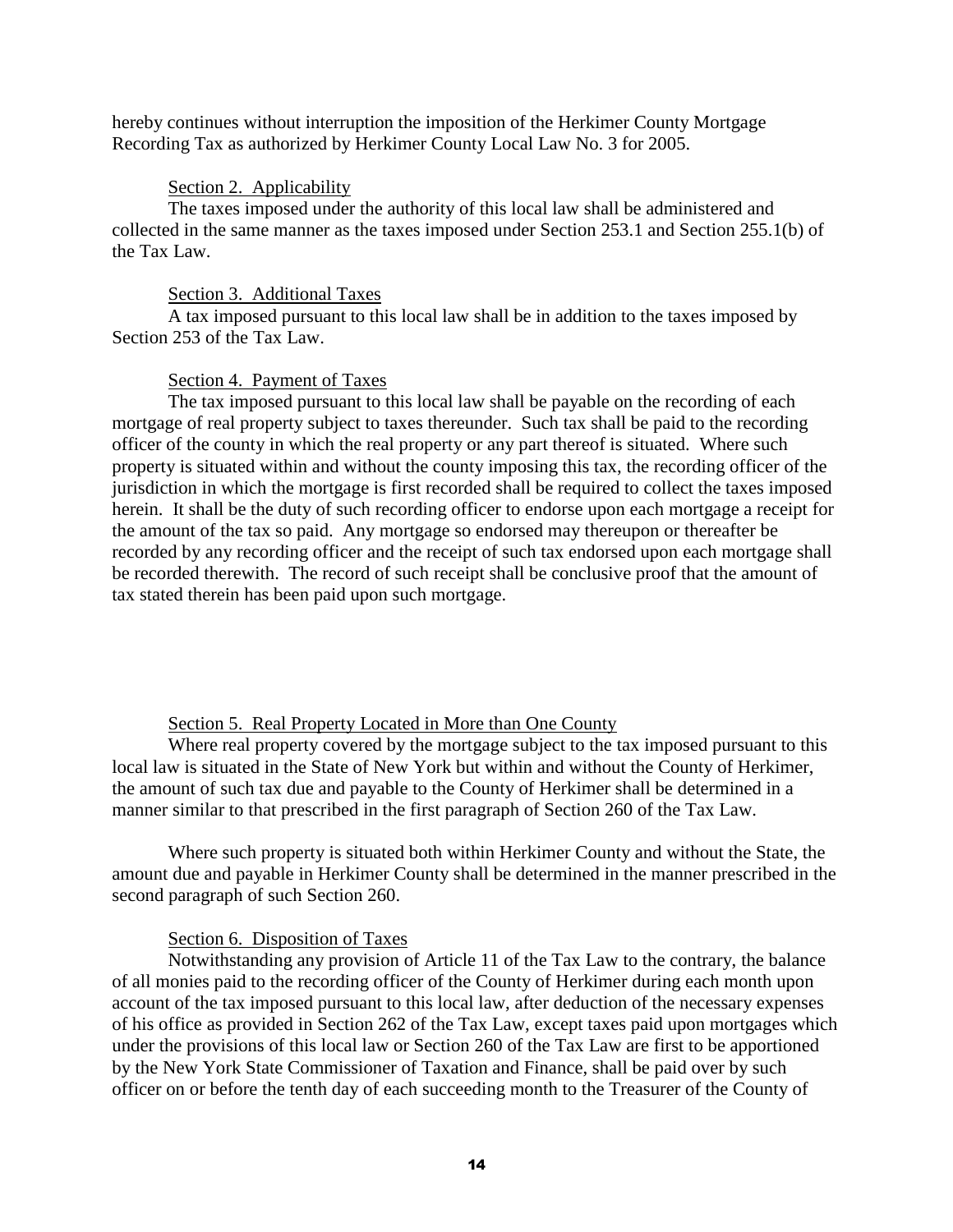Herkimer and, after the deduction by such Treasurer of the necessary expenses of his or her office provided in Section 262 of the Tax Law, shall be deposited in the General Fund of the County of Herkimer for expenditure on any county purpose. Notwithstanding the provisions of the preceding sentence, the tax so imposed and paid upon mortgages covering real property situated in two or more counties, which under the provisions of this local law or Section 260 of the Tax Law are first to be apportioned by the Commissioner of Taxation and Finance, shall be paid over by the recording officer receiving the same as provided by the determination of the Commissioner.

## Section 7. Expiration Date

The tax imposed by this local law shall be effective from December 1, 2018 to December 1, 2020.

### Section 8. Effective Date

This local law shall become effective on the first day of December, 2018, provided that a certified copy thereof is mailed by registered or certified mail to the Commissioner of Taxation and Finance at the Commissioner's Office in Albany at least thirty days prior to the date the local law shall take effect. Certified copies of any local law described in this section shall also be filed with the Herkimer County Clerk, the Secretary of State and the State Comptroller within five days after the local law is duly enacted.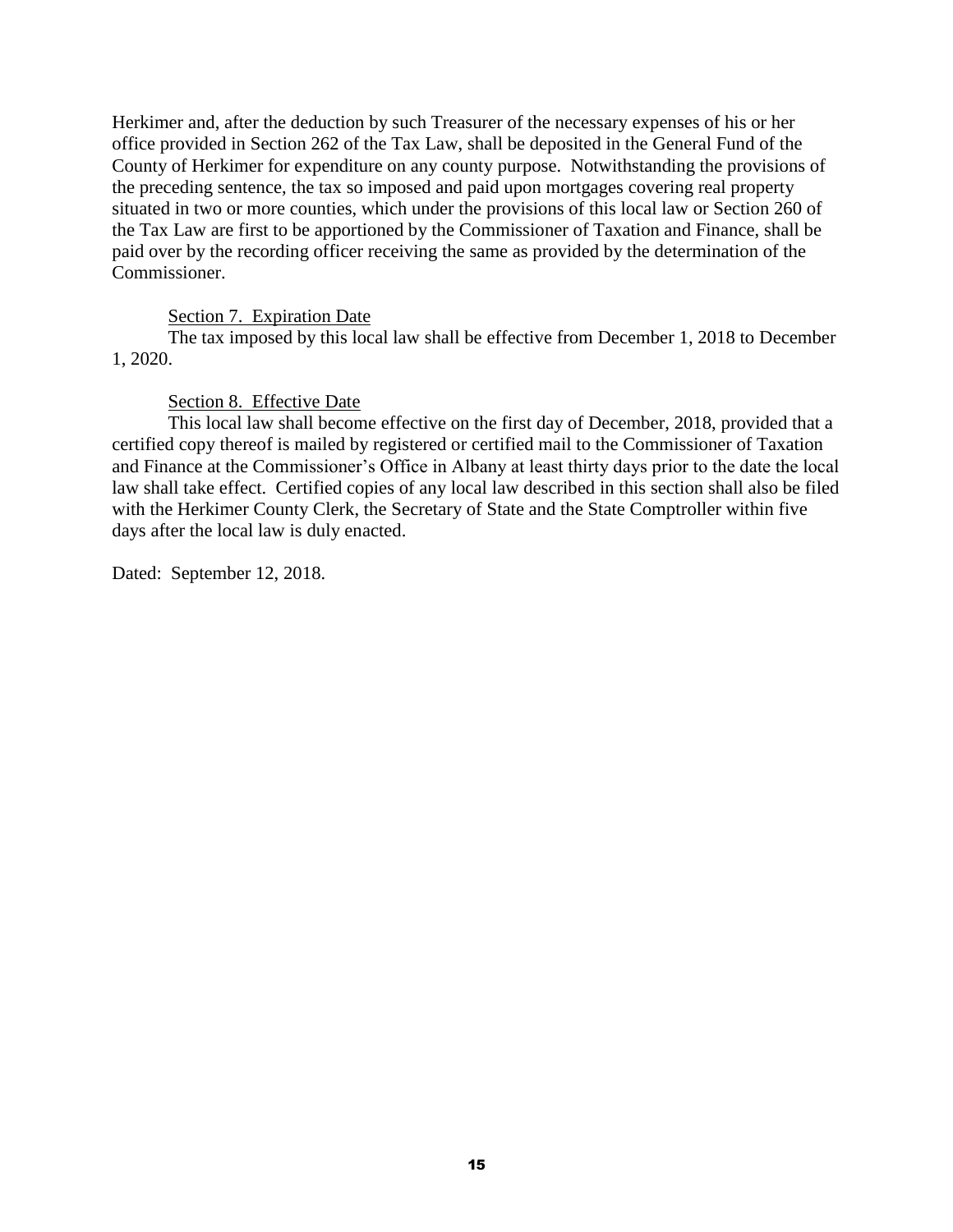

# **REPORT AND RESOLUTION FIXING PERCENTAGES WHICH THE ASSESSED VALUATION OF REAL PROPERTY BEAR TO THE FULL OR TRUE VALUATION OF THE VARIOUS TOWNS OF THE COUNTY AND THE CITY OF LITTLE FALLS**

### **Sponsored by: Committee on Ways and Means**

WHEREAS, your Committee on Ways and Means, to which was referred the communication from the Director of Real Property Tax Services, submitting the State Board established Herkimer County Equalization Rates to be used in the apportionment of the 2019 Tax Levy pursuant to Title 2 of Article 8 of the Real Property Tax Law, do respectfully report that we have examined said report and offer the following Resolution:

RESOLVED, that pursuant to Title 2 of Article 8 of the Real Property Tax Law the ratio of percentage which the assessed valuation of real property in each district bears to its full value is hereby established as follows:

| City of Little Falls         | 20.00  |
|------------------------------|--------|
| Town of Columbia             | 90.00  |
| Town of Danube               | 79.20  |
| Town of Fairfield            | 76.00  |
| Town of Frankfort            | 70.00  |
| <b>Town of German Flatts</b> | 80.00  |
| Town of Herkimer             | 93.60  |
| Town of Litchfield           | 90.00  |
| Town of Little Falls         | 74.00  |
| Town of Manheim              | 67.00  |
| Town of Newport              | 100.50 |
| Town of Norway               | 68.80  |
| Town of Ohio                 | 99.00  |
| Town of Russia               | 100.00 |
| Town of Salisbury            | 100.00 |
| Town of Schuyler             | 88.40  |
| <b>Town of Stark</b>         | 57.90  |
| Town of Warren               | 63.00  |
| Town of Webb                 | 98.00  |
| Town of Winfield             | 90.00  |
|                              |        |

County Equalization Rates for the 2018 Assessment Rolls for Municipalities in the County of Herkimer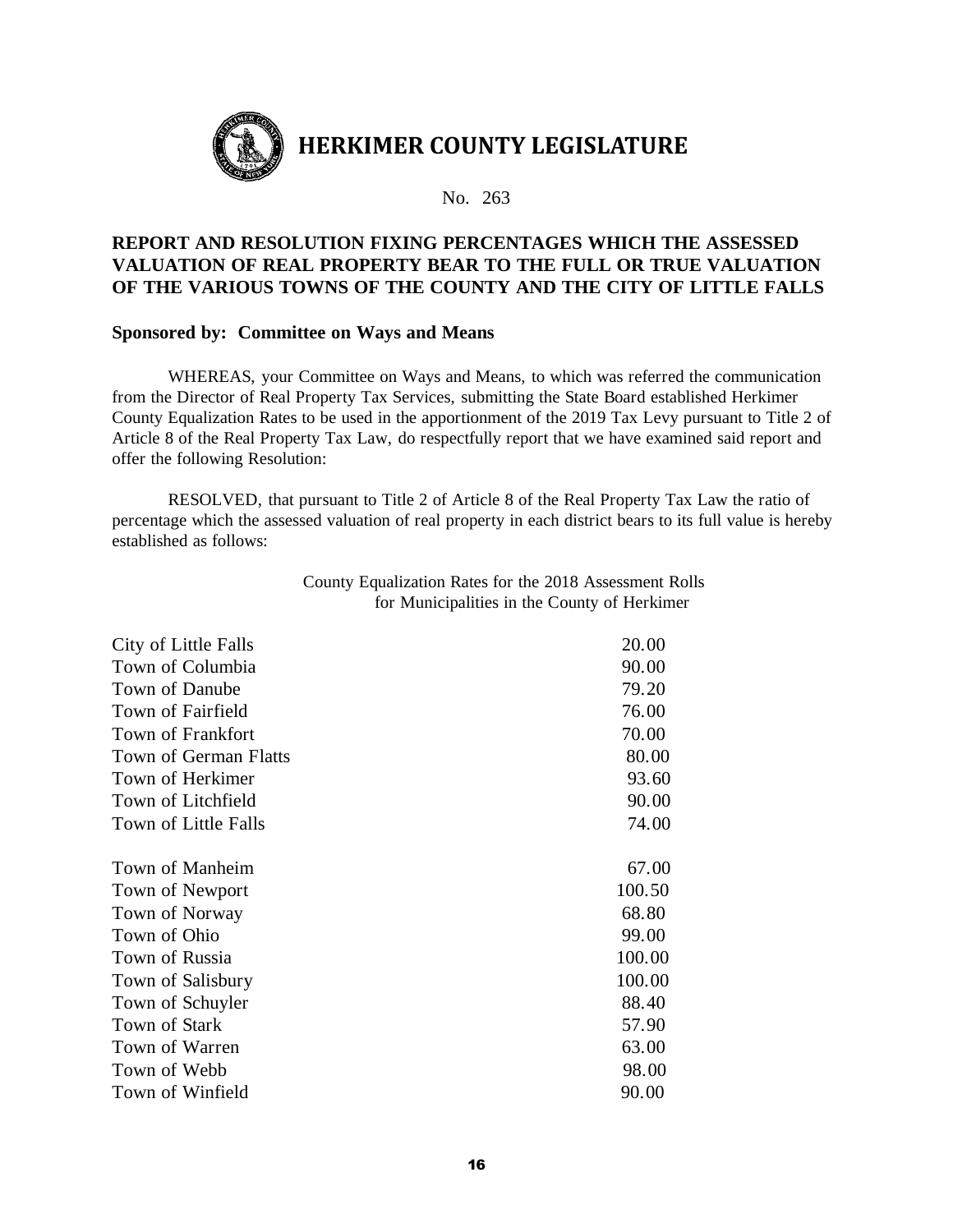and, be it further

RESOLVED, that certified copies of this Resolution be forwarded to the Herkimer County Treasurer, Director of Real Property Tax Services and each town and the City of Little Falls.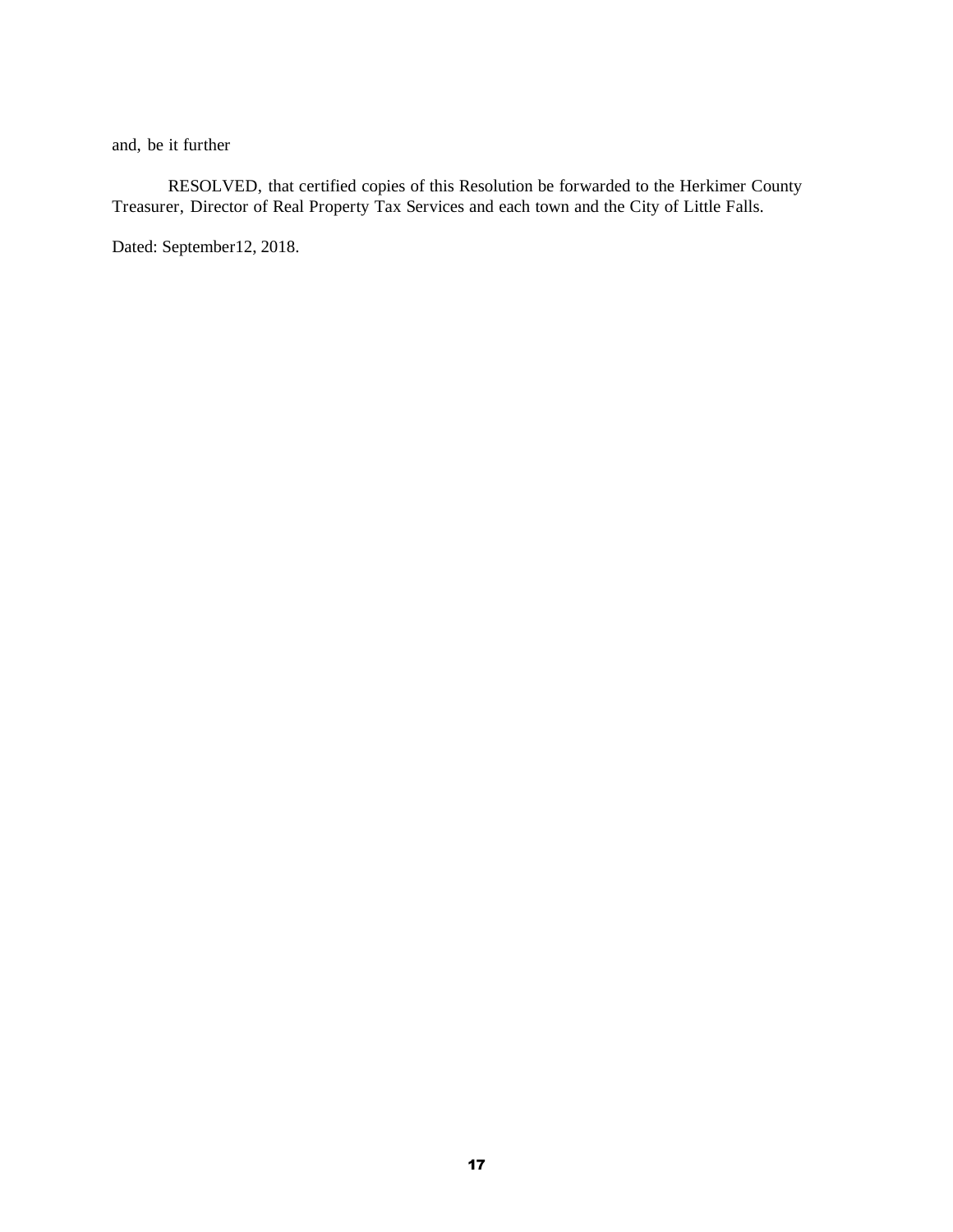

# **REPORT AND RESOLUTION AUTHORIZING CONTRACT WITH THE TOWN OF STARK TO PROVIDE ASSESSMENT SERVICES TO THE TOWN**

## **Sponsored by: Committee on Ways and Means**

WHEREAS, by letter dated August 22, 2018, Beth Sadlon, Director of the Real Property Tax Service Agency, has recommended to your Committee that a contract be renewed between the County of Herkimer and the Town of Stark whereby the County would provide assessment services to the Town for the sum of \$12.00 for each parcel on the final assessment roll for the Town; and

WHEREAS, it is the opinion of your Committee that it is to the mutual benefit of the County of Herkimer and the Town of Stark for the County of Herkimer to provide said assessment services to the Town; now, therefore, be it

RESOLVED, that the Chairman of this Legislature is hereby authorized to enter into an agreement to provide assessment services to the Town of Stark for the period from October 1, 2018 through October 1, 2019, for the sum of \$12.00 for each parcel on the final assessment roll of the town, with the final form of said agreement to be subject to the approval of the County Attorney; and, be it further

RESOLVED, that certified copies of this Resolution be forwarded to the Herkimer County Treasurer, Auditor, Budget Officer, Director of Real Property Tax Services and the Town of Stark.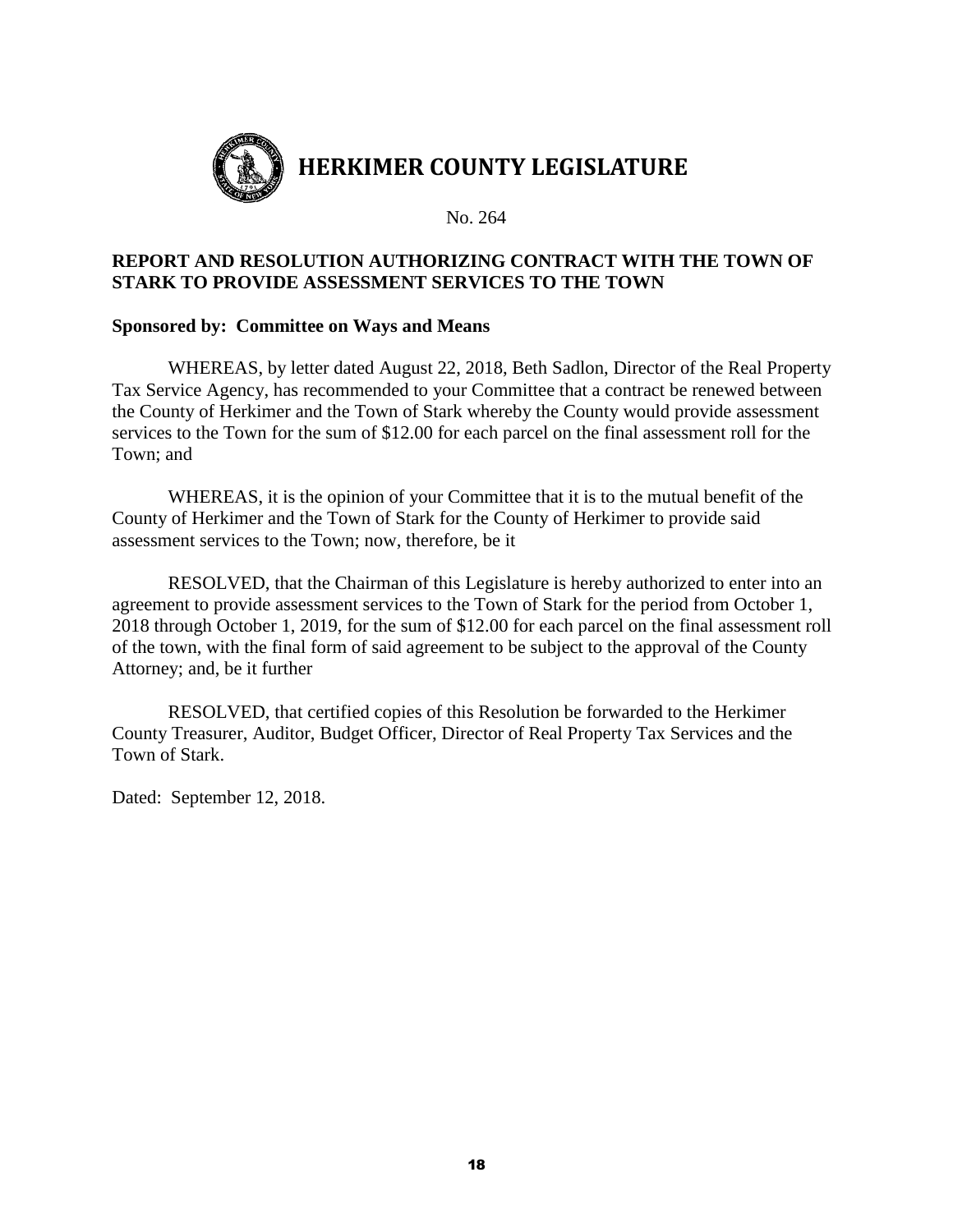

### **REPORT AND RESOLUTION AUTHORIZING CONTRACTS FOR THE YOUTH PROGRAMS FOR 2018**

#### **Sponsored by: Committee on County Planning and Development Committee on Ways and Means**

WHEREAS, by letter dated August 7, 2018 from Regina Giacovelli, Executive Director of the Herkimer County Youth Bureau, this Legislature is advised that the New York State Office of Children and Family Services has approved Herkimer County's Resource Allocation Plan (RAP) for 2018, which includes requested State aid in the amount of \$74,437; and

WHEREAS, by said letter the Executive Director of the Herkimer County Youth Bureau, advises that the Youth Bureau now desires to enter into contracts for 2018 with local agencies for the implementation of the Youth Development Programs; now, therefore be it

RESOLVED, that the Chairman of this Legislature is hereby authorized to execute contracts, subject to reimbursement from the State of New York, with the following agencies in the amounts listed:

#### **Youth Development Program - (100% state funded)**

Little Falls YMCA, School's Out Scholarship Program - \$ 7,100 Little Falls YMCA, Unsupervised Youth Alternatives - \$4,600.00 *Little Falls Family YMCA, 15 Jackson St, Little Falls NY, 13365*

Catholic Charities of Herkimer County, Domestic Violence Program - \$4,000.00 *Catholic Charities of Herkimer County, 61 West St, Ilion, NY 13357*

Center for Family Life and Recovery, Short Term Prevention Services - \$6,940.00 *Center for Family Life and Recovery, 502 Court St., Suite 401, Utica, NY 13502*

Town of Russia Summer Recreation Program - \$500.00 *c/o Frances Donley, Supervisor, PO Box 126, 8916 N. Main St., Poland, NY 13431*

Herkimer Police Department – Juvenile Officer/School Resource Officer - \$1,000 *c/o Chief Michael Jory, 120 Green Street, Herkimer, NY 13350*

and, be it further

RESOLVED, that certified copies of this Resolution be forwarded to the Herkimer County Treasurer, Auditor, Budget Officer, Executive Director of the Herkimer County Youth Bureau and the above listed agencies.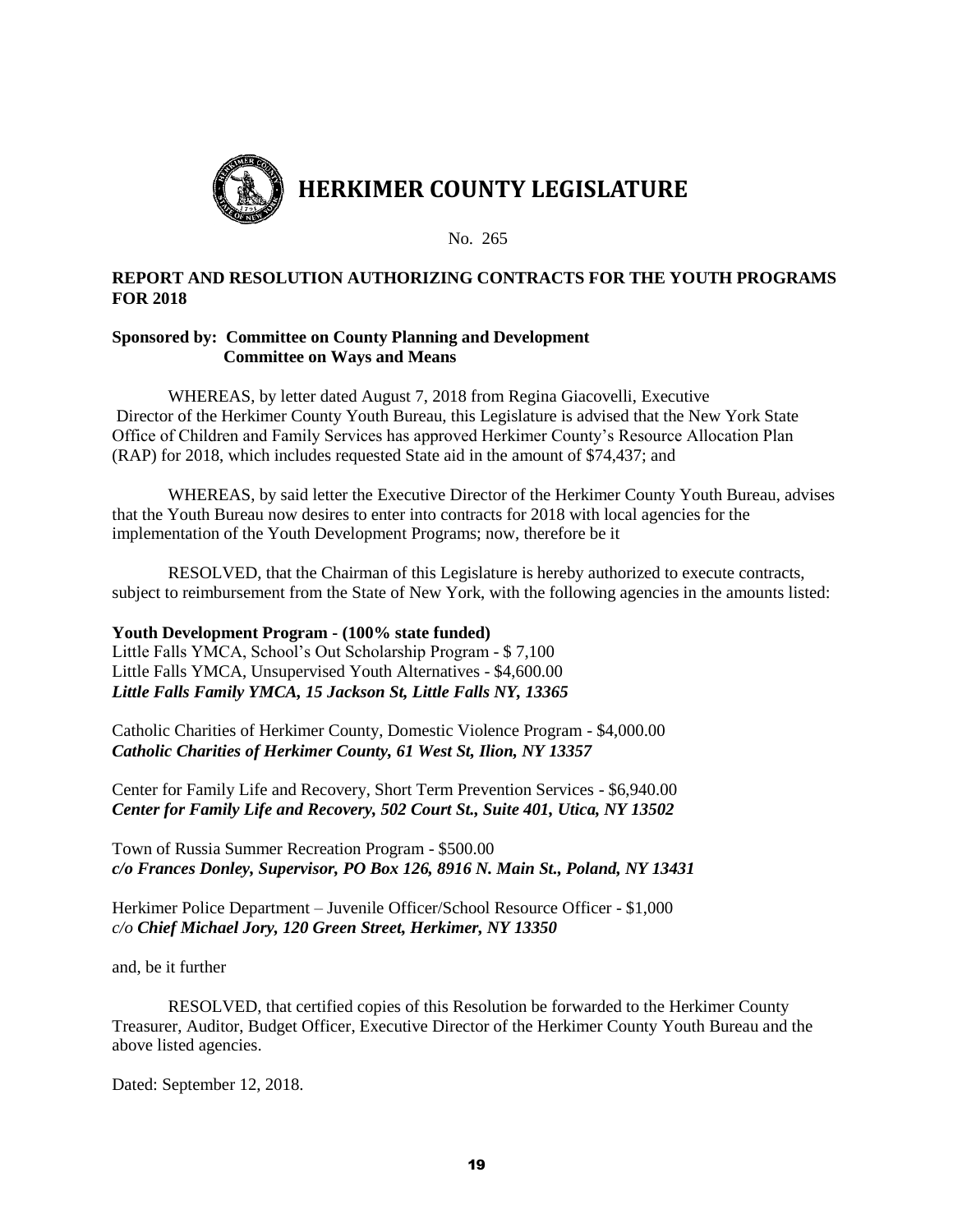

### **REPORT AND RESOLUTION AUTHORIZING CONTRACT FOR THE RUNAWAY AND HOMELESS YOUTH PROGRAM FOR 2018**

#### **Sponsored by: Committee on County Planning and Development Committee on Ways and Means**

WHEREAS, by letter dated August 7, 2018 Regina Giacovelli, Executive Director of the Herkimer County Youth Bureau advises that the Youth Bureau now desires to enter into a contract for 2018 with Catholic Charities for the implementation of the Runaway and Homeless Youth Program, utilizing OCFA funding, Herkimer County funding and Catholic Charities funding; now, therefore, be it

RESOLVED, that the Chairman of this Legislature is hereby authorized to execute a contract, subject to reimbursement from the State of New York, with the following agency in the amounts listed:

# **Runaway and Homeless Youth (60% state funding, 20% agency match, 20% county match)**

Catholic Charities of Herkimer County, Runaway and Homeless Youth Program –  $$14,306.00 - state share,$ \$ 4,769.00 - Catholic Charities match, \$ 4,769.00 - Herkimer County match. Total contract amount  $= $23,844.00$ 

and, be it further

RESOLVED, that certified copies of this Resolution be forwarded to the Herkimer County Treasurer, Auditor, Budget Officer, Executive Director of the Herkimer County Youth Bureau and the above listed agency.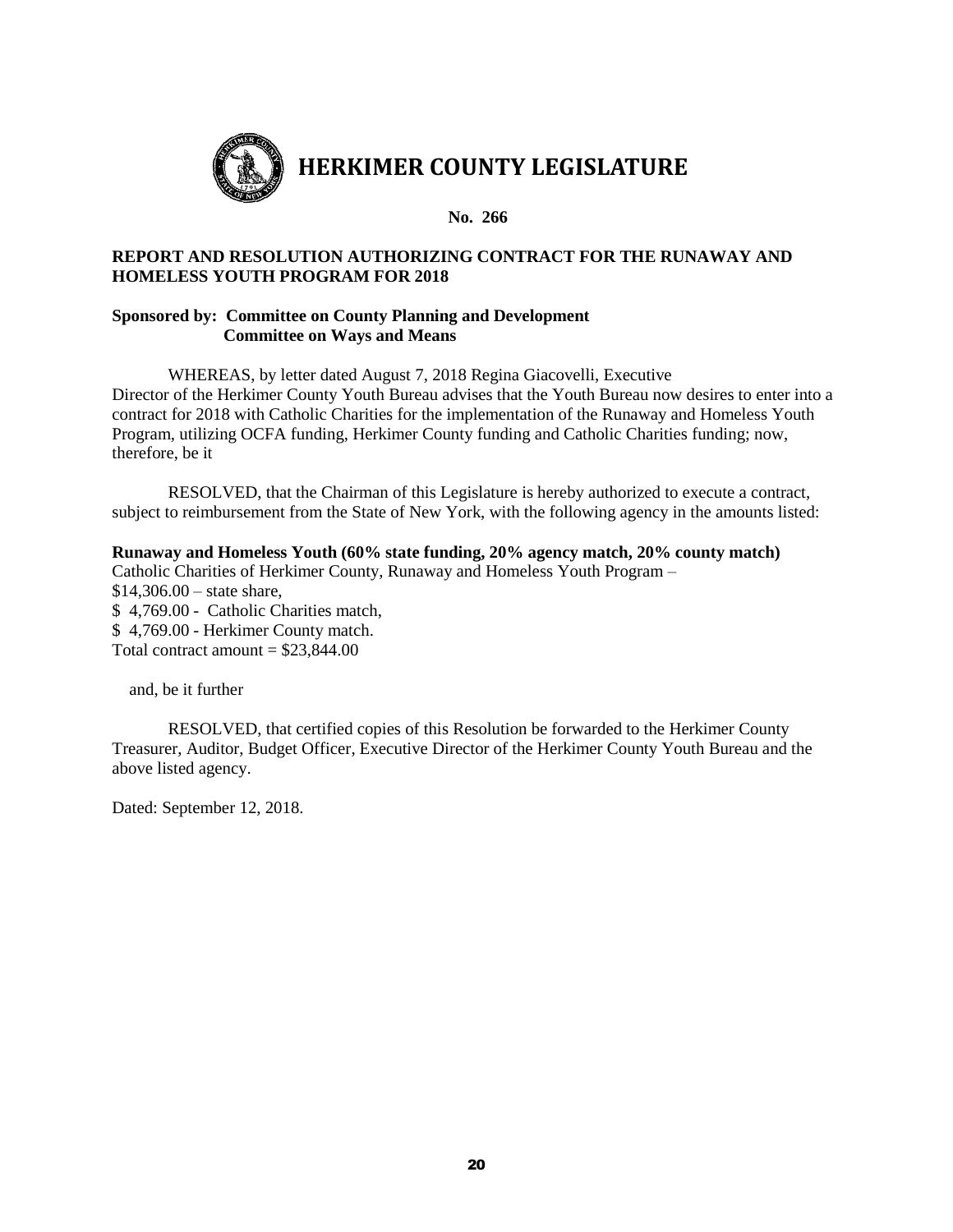

#### **REPORT AND RESOLUTION AMENDING RESOLUTION NO. 13 OF 2018 FOR CONTRACTS IN HERKIMER COUNTY MENTAL HEALTH DEPARTMENT**

#### **Sponsored by: Committee on Human Resources Committee on Ways and Means**

WHEREAS, by Resolution No. 13 dated January 24, 2018, this Legislature approved contracts for the years 2018 and 2019 with various agencies to provide a variety of mental health services for county residents; and

WHEREAS, by letter dated August 20, 2018, Kristen Snyder-Branner, Director of Community Services, this Legislature is advised of a request to amend certain 2018-19 contracts to increase the amount with various agencies, as the agencies are receiving additional funding through State Aid; and

WHEREAS, said contracts shall be supported at the 100% state aid level; and, be it

WHEREAS, that by letter dated August 20, 2018, Sheri A. Ferdula, Budget Officer/Purchasing Agent has advised that the 2018 budget be amended:

RESOLVED, that the Chairman of this Legislature is hereby authorized to execute contracts for the year 2018 with the following agencies to provide services to Herkimer County Mental Health Services and that the 2018 budget be amended to reflect said changes:

- 1. Upstate Cerebral Palsy Association 1020 Mary Street Utica, NY 13501 For a contract sum of \$541,400
- 2. Herkimer ARC 333 South Main Street Herkimer, NY 13350 For a contract sum of \$267,500
- 3. Catholic Charities 61 West Street Ilion, NY 13357 For a contract sum of \$505,000

and, be it further

RESOLVED, that the 2018 budget is hereby amended as follows:

#### REVENUE: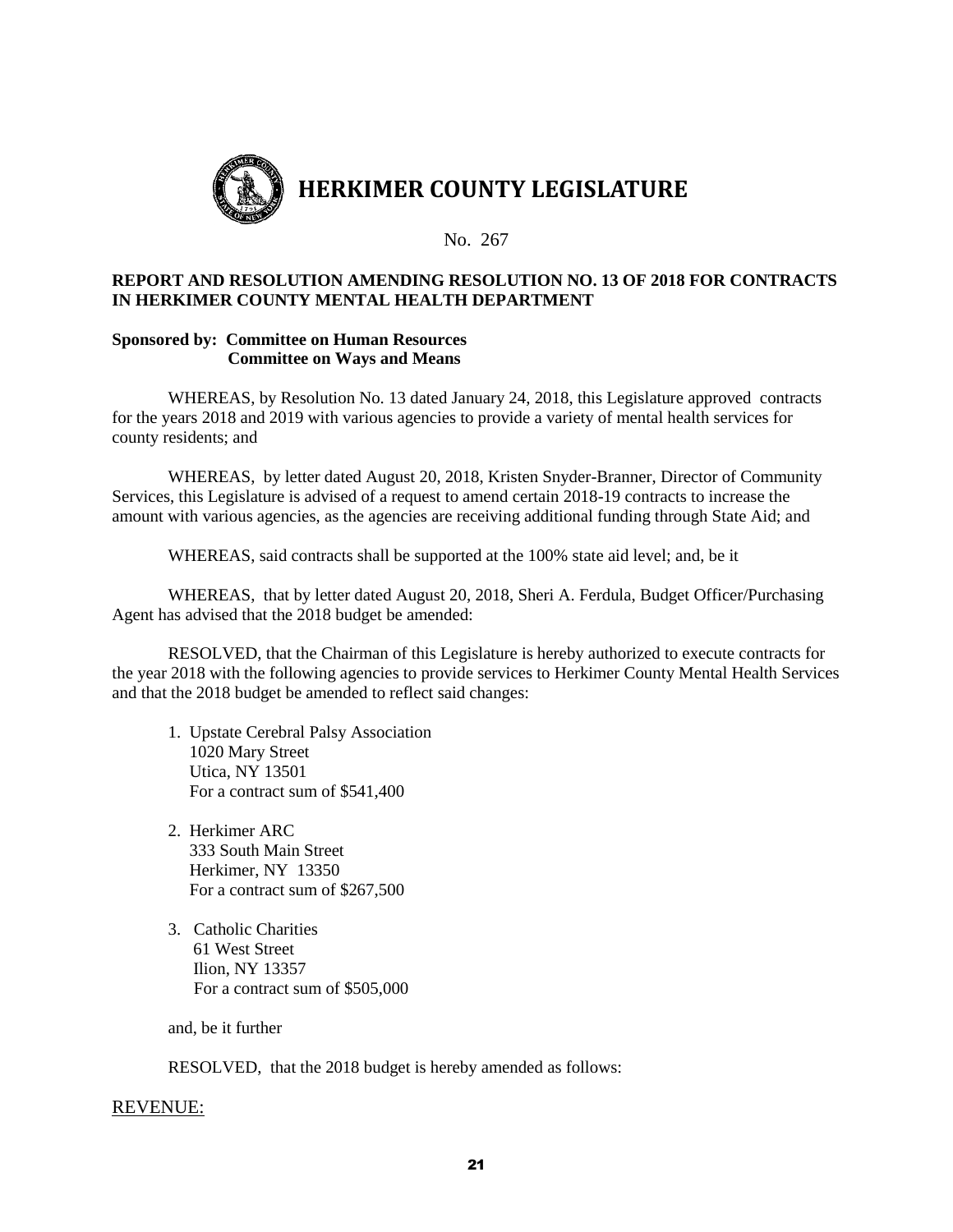| A4322.3490, Contracted Mental Health, State Aid                | To: | From: $$1,550,000$<br>\$1,633,273  |
|----------------------------------------------------------------|-----|------------------------------------|
| <b>EXPENSE:</b>                                                |     |                                    |
| A4322.44000-352, Contracted Mental Health, Contracted Agencies | To: | From: $$1,550,000$<br>\$1,633,273. |

and, be it further

RESOLVED, that said above contracts shall be for the period of January, 2018 through December 31, 2019 so long as state funds for said purposes are available; and, be it further

RESOLVED, that certified copies of this Resolution be forwarded to the Herkimer County Treasurer, Auditor, Budget Officer, Director of Community Services and the above listed agencies.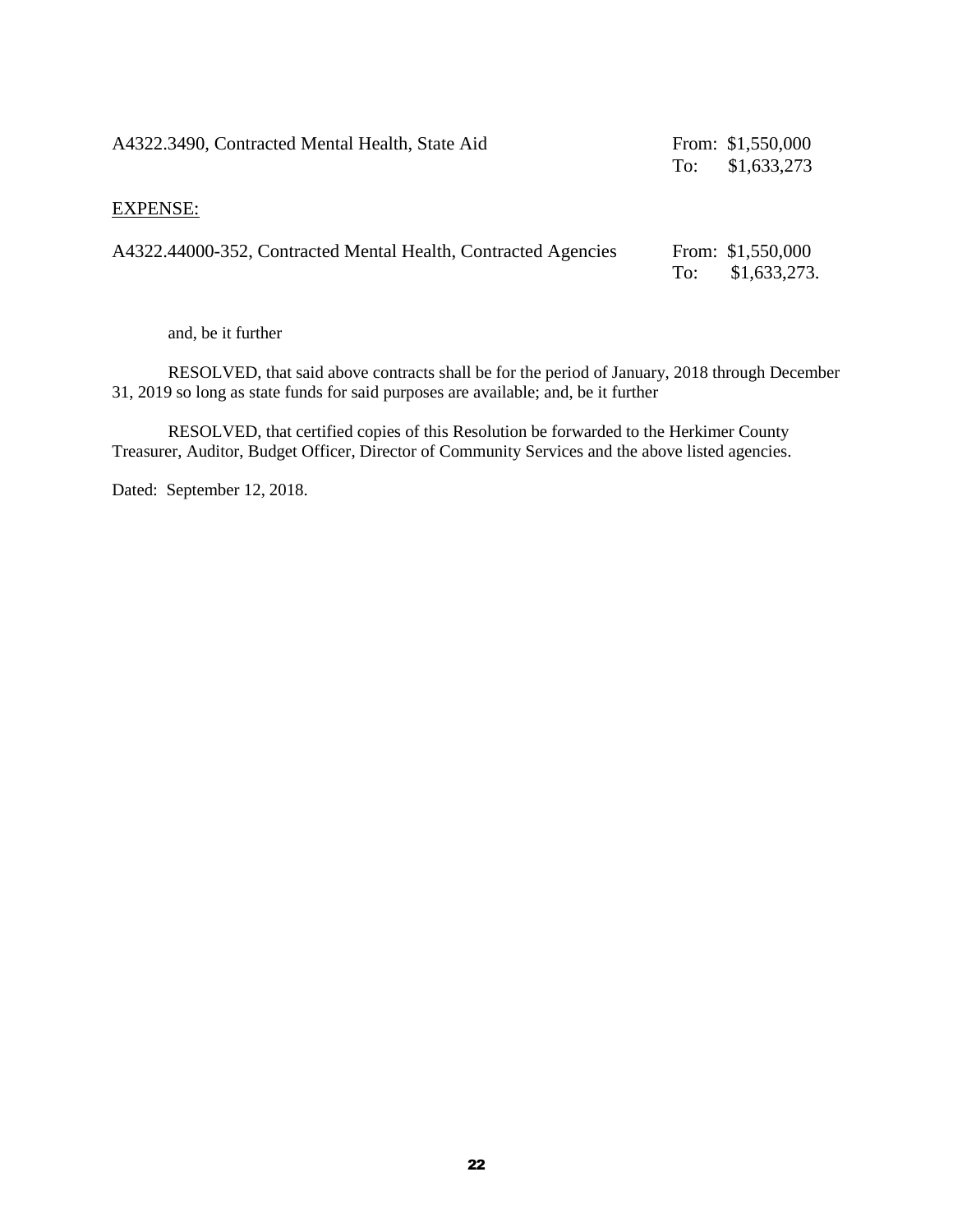

# **REPORT AND RESOLUTION ACCEPTING GRANT, AMENDING BUDGET AND ESTABLISHING ACCOUNT FOR RECEIPT OF HOMELAND SECURITY FUNDING**

## **Sponsored by: Committee on Public Safety/Emergency Management Committee on Ways and Means**

WHEREAS, by letter dated August 1, 2018, from Matthew Palumbo, Director of Emergency Services, this Legislature is advised of a request to accept grant funding and approve e-signature of the FY 2018 SHSP Homeland Security Grant in the amount of \$67,480.00, which will be used for the maintenance agreement of the Zetron CAD/Mapping program, to purchase a portable light tower unit and to purchase a new mask fit test machine at E-911; and

WHEREAS, by letter dated August 9, 2018, Sheri A. Ferdula, Budget Officer/Purchasing Agent has requested that Project EM02-12 be established for proper accounting of this funding and that the 2018 Budget to be amended as follows:

| A3020A.4389H, Em. Mgt. HSG, State Aid, Project | From: \$0 |               |
|------------------------------------------------|-----------|---------------|
|                                                |           | To: $$67,480$ |
| A3020A.22000, Em. Mgt. HSG, Other Equipment    | From: \$0 |               |
|                                                | To:       | \$67,480.     |

now, therefore be it

RESOLVED, that this Legislature hereby accepts receipt of the FY 2018 SHSP Homeland Security Funding grant in the amount of \$67,480 for the maintenance agreement of the Zetron CAD/Mapping program, to purchase a portable light tower unit and to purchase a new mask fit test machine at E-911 and further authorizes the Chairman of the Legislature to e-sign the grant agreement; and, be it further

RESOLVED, that certified copies of this Resolution be forwarded to the Herkimer County Treasurer, Auditor, Budget Officer and Director of Emergency Services.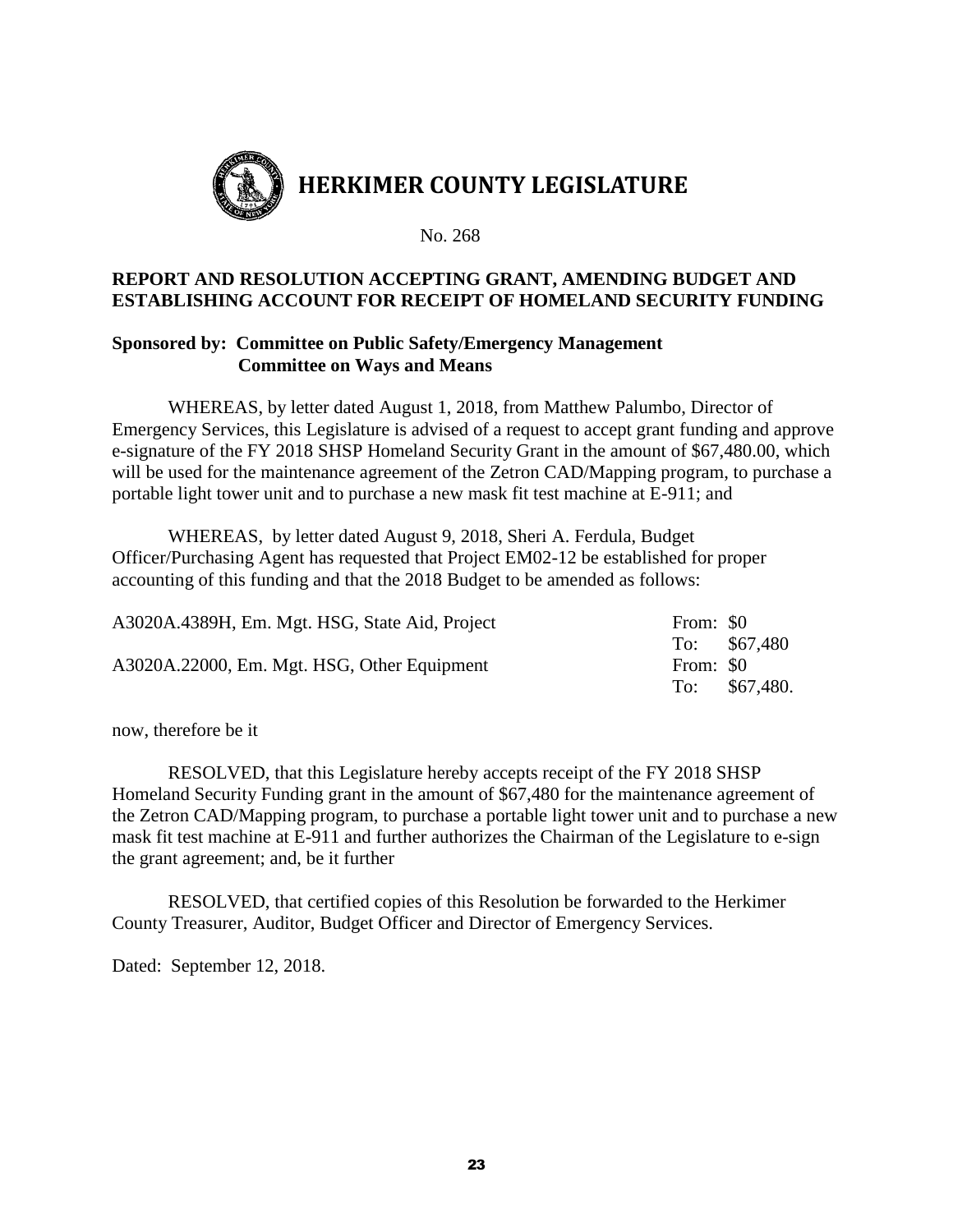

# **REPORT AND RESOLUTION APPROVING AGREEMENT WITH BOCES TO INSTALL RADIO EQUIPMENT ON ANEY HILL TOWER SITE**

# **Sponsored by: Committee on Public Safety/Emergency Management Committee on Ways & Means**

WHEREAS, by Resolution No. 210 of 2014, this Legislature authorized a lease agreement for a period of ten years with Mr. James F. Gage, to occupy space on a tower owned by American Tower of Boston, MA for the purpose of maintaining an 8' x 8' communications shelter and for Herkimer County to construct a 260 ft. communication tower and a 75 ft. x75 ft. compound and communications building; and

WHEREAS, by letter dated August 3, 2018, Matthew Palumbo, Director of Emergency Services has requested an agreement with BOCES for installation of school bus radio communication equipment at the Aney Hill tower site under the Statewide Interoperable Communications Grant guidelines, at no cost; now, therefore, be it

RESOLVED, that the Chairman of this Legislature is hereby authorized to enter into an agreement with BOCES for installation of school bus radio communication equipment at the Aney Hill tower site under the Statewide Interoperable Communications Grant guidelines, at no cost, for a period to commence upon full execution and shall continue until terminated and upon such terms and conditions as approved by the Herkimer County Attorney; and, be it further

RESOLVED, that certified copies of this Resolution be forwarded to the Herkimer County Treasurer, Auditor, Budget Officer, County Attorney and Director of Emergency Services.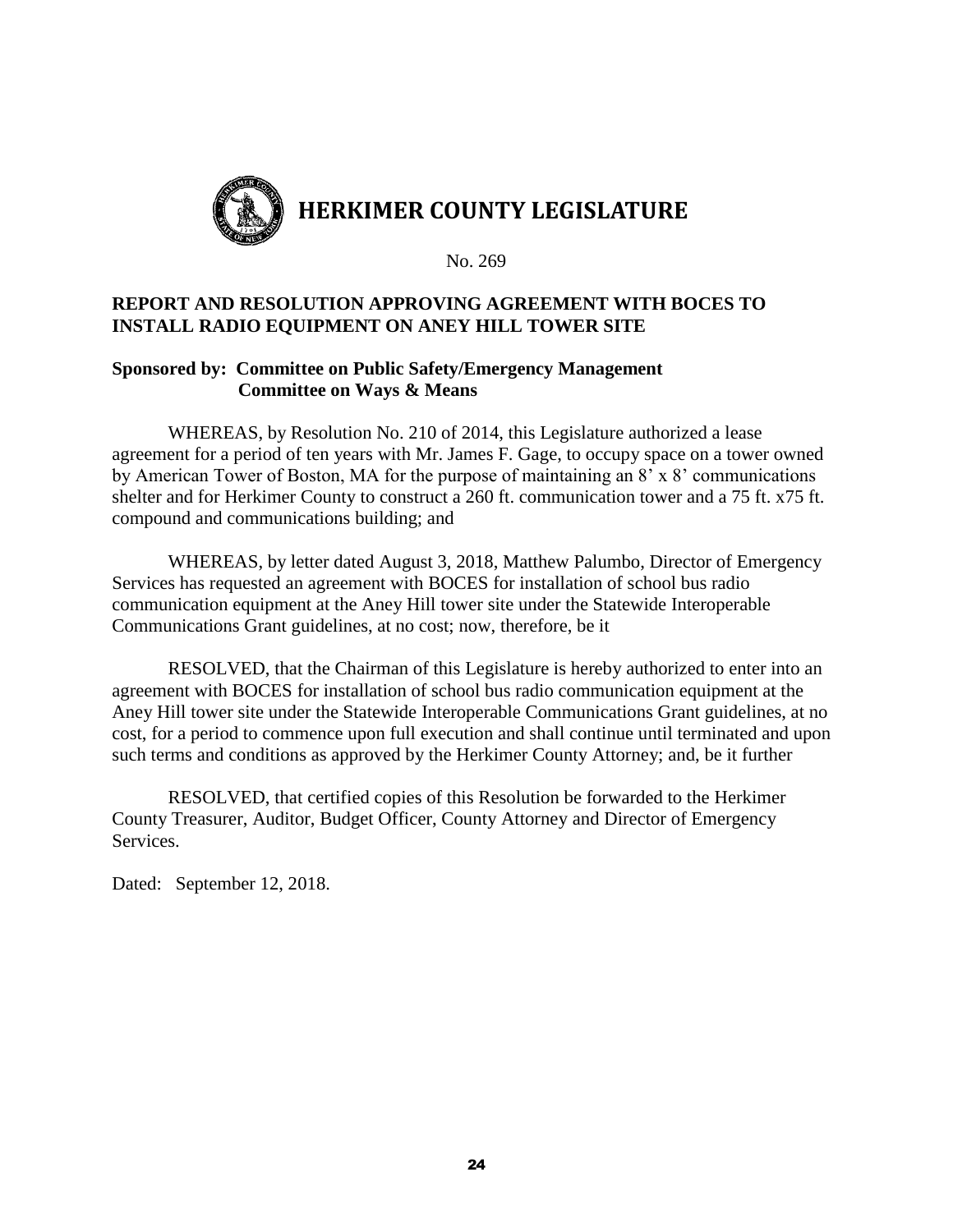

# **REPORT AND RESOLUTION AMENDING BUDGET AND AUTHORIZING CONTRACT IN CONNECTION WITH RECEIPT OF GRANT FUNDS FOR PUBLIC HEALTH EMERGENCY PREPAREDNESS**

# **Sponsored by: Committee on Human Resources Committee on Ways and Means**

WHEREAS, by letter dated August 2, 2018, Christina Cain, Director of Public Health, has advised of receipt of a Public Health Emergency Preparedness Grant for the period from July 1, 2018 to June 30, 2019 in the amount of \$52,096 and requests a contract with the State of New York to provide reimbursement of expenses incurred by Herkimer County in the development of plans under said grant; and

WHEREAS, by letter dated August 9, 2018 from Sheri A. Ferdula, Budget Officer, this Legislature is advised of a request to amend the 2018 Operating Budget in connection with the receipt of said funding; now, therefore, be it

RESOLVED, that the Chairman of this Legislature is hereby authorized to execute a contract with the State of New York for a Public Health Emergency Preparedness Grant for the period from July 1, 2018 to June 30, 2019 in the amount of \$52,096, to provide reimbursement for expenses incurred by Herkimer County in the development of a Public Health Emergency Preparedness Plan; and, be it further

RESOLVED, that the 2018 Herkimer County Budget is hereby amended as follows:

| <b>Revenue Account:</b> | A4188-4403-PH01-16, Bioterrorism                  | From:<br>To: | \$0<br>\$52,096 |
|-------------------------|---------------------------------------------------|--------------|-----------------|
| <b>Expense Account:</b> | A4188.10000-PH01-16, Bioterrorism, Salaries       | From:<br>To: | \$0<br>\$42,225 |
|                         | A4188.41000-PH01-16, Bioterrorism, Supplies       | From:<br>To: | \$0<br>\$7,271  |
|                         | A4188.46000-PH01-16, Bioterrorism, Misc. Exp.     | From:<br>To: | \$0<br>\$2,100  |
|                         | A4188-46100-PH01-16, Bioterrorism, Mileage/Travel | From:<br>To: | \$0<br>\$500    |

and, be it further

RESOLVED, that certified copies of this Resolution be forwarded to the Herkimer County Treasurer, Auditor, Budget Officer and Director of Public Health.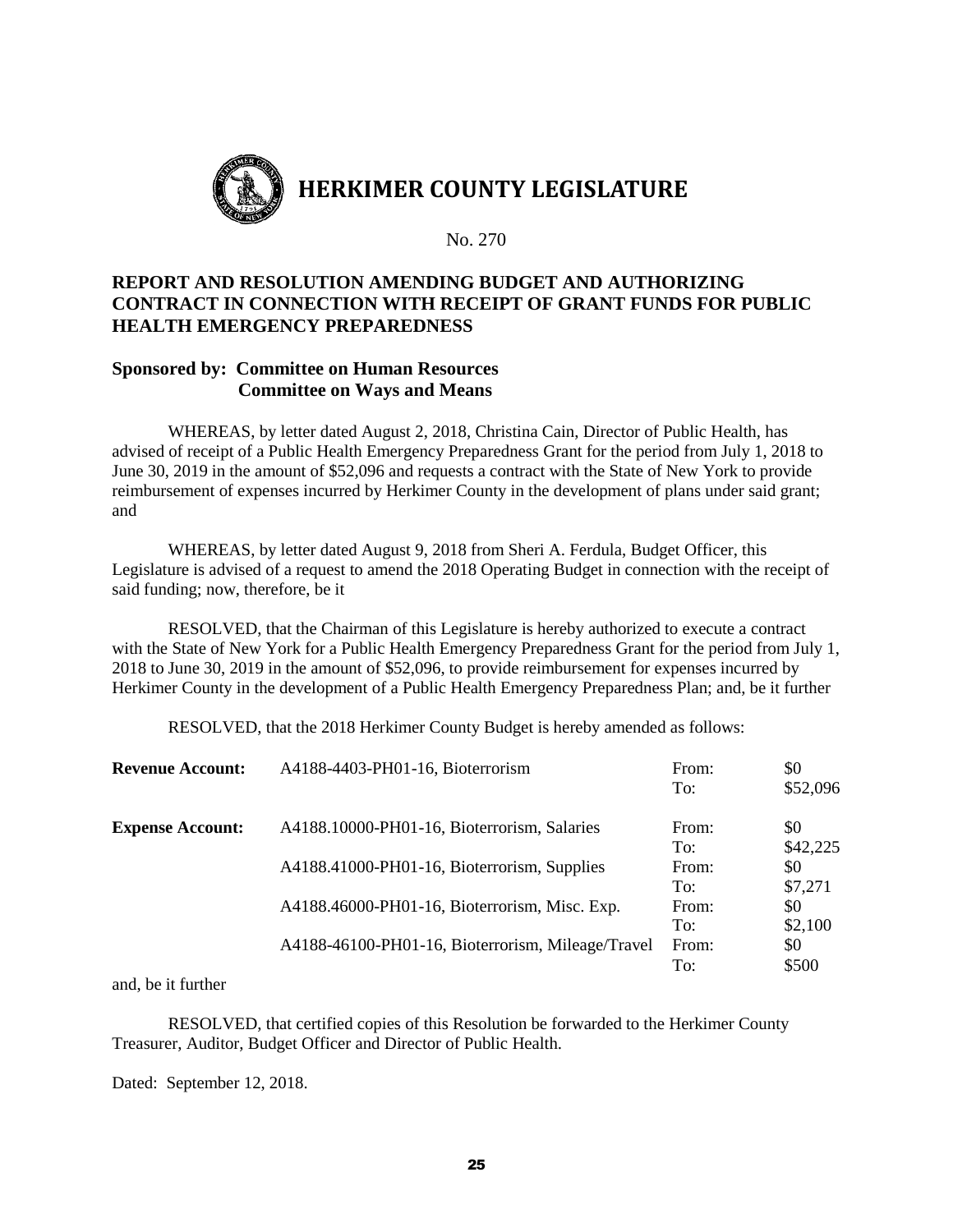

# **REPORT AND RESOLUTION AUTHORIZING TRANSFERS OF FUNDS**

## **Sponsored by: Committee on Ways & Means**

WHEREAS, your Committee on Ways and Means, to which was referred communications from Sheri A. Ferdula, Budget Officer/Purchasing Agent, dated August 9, 2018 and August 15, 2018, submitting a request for transfer of funds, reports that we have examined said communication, inquired into the subject matter thereof, and recommend that said transfers be made and offer the following Resolution:

RESOLVED, that the Herkimer County Treasurer be, and she hereby is, authorized and directed to transfer the following sum from and to the following accounts in the 2018 Budget:

# **Transfer:**

| \$40,000 | From: A2960.44000, Education of Handicapped Children, Contracted Services<br>A4010.46000, Public Health, Miscellaneous Expense<br>To: |
|----------|---------------------------------------------------------------------------------------------------------------------------------------|
| \$18,000 | From: A6140.40000 Safety Net, Contractual<br>A6119B.40000, Committee of Handicapped, Contractual<br>To:                               |

and, be it further

RESOLVED, that certified copies of this Resolution be forwarded to the Herkimer County Treasurer, Auditor and Budget Officer.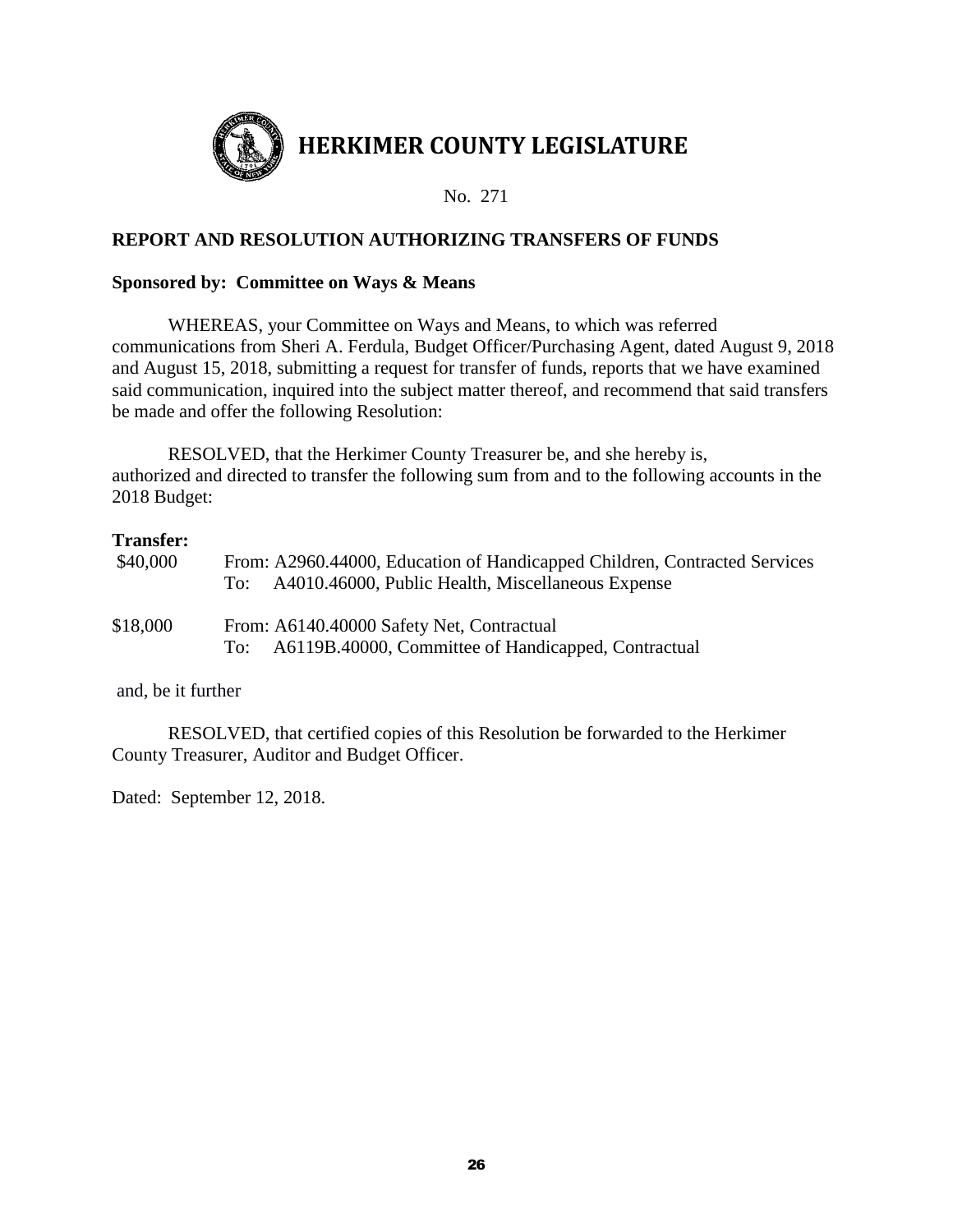

# **REPORT AND RESOLUTION APPROVING FENCE REPAIR PROJECT**

## **Sponsored by: Committee on County Properties Committee on Ways & Means**

WHEREAS, by letter dated August 20, 2018, Sheri A. Ferdula, Budget Officer, has requested approval for a fence project in the Washington Street parking lot for necessary replacements and repairs; and

WHEREAS, on May 5, 2018, your committees approved the hiring of Rapasadi Fence Repair and Installation Service for this project at a cost of \$22,640, with a 50% down payment; now, therefore be it

RESOLVED, that the project with Rapasadi Fence Repair and Installation Service, 2016 Lake Road, Oneida, NY 13421 be approved at a cost of \$22,640, with a 50% down payment; and, be it further

RESOLVED, that certified copies be sent to the County Treasurer, Auditor, Budget Officer and Rapasadi Fence Repair and Installation Service.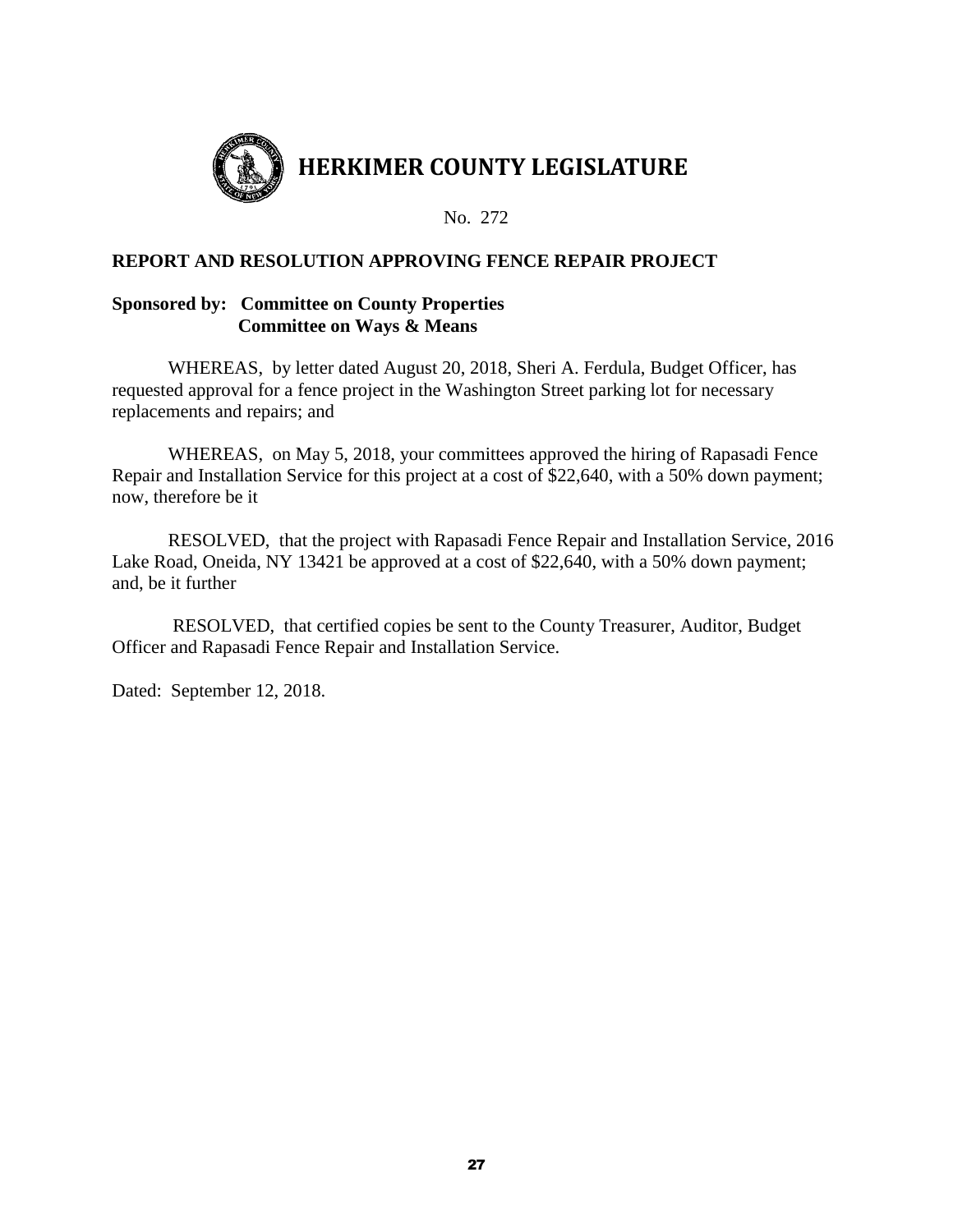

#### **REPORT AND RESOLUTION AUTHORIZING BUILDERS RISK COVERAGE FOR THE HERKIMER COUNTY CORRECTIONAL FACILITY PROJECT**

#### **Sponsored by: Committee on Ways and Means**

WHEREAS, this Legislature is informed by communication from Sheri Ferdula, Budget Officer and Purchasing Agent, dated August 9, 2018 of a request for Builders Risk coverage for the Herkimer County Correctional Facility Project; and

WHEREAS, a quote has been received from Hanover Insurance Company at a cost of \$23,150 for a \$25,000,000 policy; and

WHEREAS, builders risk insurance is necessary to cover the replacement costs of labor and materials during the 20 month construction phase; once the building has been erected and a certificate of occupancy is obtained, the facility will be added to the County's existing property and liability policies; now, therefore be it

RESOLVED, that the quote from Hanover Insurance Company for Builders Risk Coverage for the Herkimer County Correctional Facility is hereby approved at a cost of \$23,150 for a \$25,000,000 policy; and, be it further

RESOLVED, that the Chairman of this Legislature be and he hereby is, authorized to execute any documents on behalf of the County of Herkimer in order to purchase said insurance coverage; and, be it further

RESOLVED, that certified copies of this Resolution be forwarded to the Herkimer County Treasurer, Auditor and Budget Officer.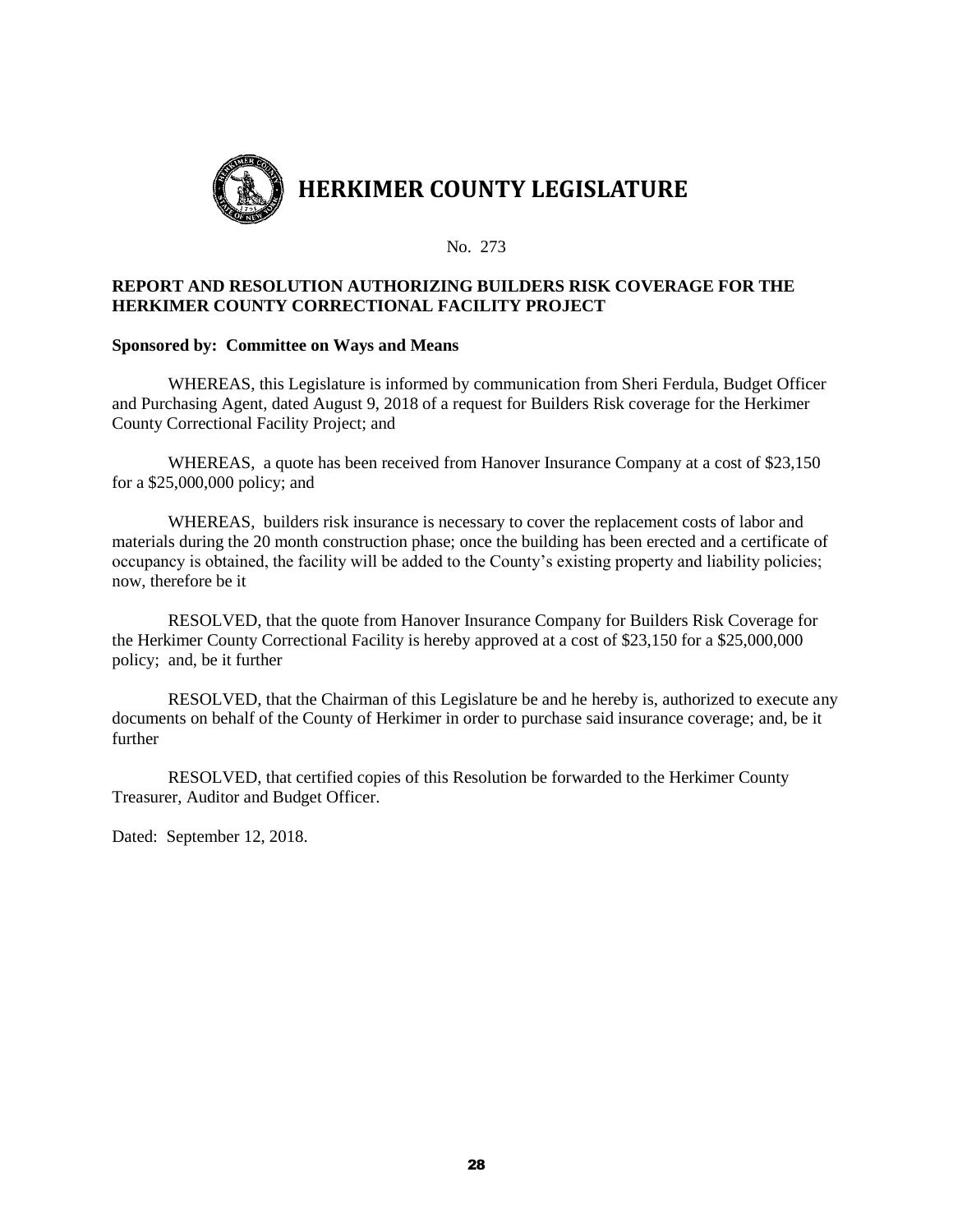

# **REPORT AND RESOLUTION ACCEPTING CONTRACT PROPOSAL FOR ELEVATOR MAINTENANCE OF COUNTY BUILDINGS**

### **Sponsored by: Committee on County Properties Committee on Ways and Means**

WHEREAS, by letter dated August 9, 2018, Sheri Ferdula, Budget Officer and Purchasing Agent, has advised that Requests for Proposals were received for elevator maintenance for all Herkimer County buildings; and

WHEREAS, the Budget Officer and Purchasing Agent further advises that the lowest responsible proposal received was from ThyssenKrupp of East Syracuse, New York, in the amount of \$25,873.20 per year, which includes full coverage repair and/or replacement for all components worn due to normal wear, to include control and landing positioning systems, signal fixtures, machines, drives, motors, wire ropes, poser units, pumps, valves, jacks, hoistway door, frames, platforms and safety mechanisms;

and

WHEREAS, sufficient funds have been budgeted for this purpose; now, therefore, be it

RESOLVED, that the Herkimer County Legislature hereby accepts the proposal for elevator maintenance for all of Herkimer County buildings to ThyssenKrupp of East Syracuse, New York, in the amount of \$25,873.20 per year, for a five year term as follows:

|                            | <b>Start Date</b> |
|----------------------------|-------------------|
| Jail                       | January 1, 2019   |
| County Office Building     | October 1, 2018   |
| New County Office Building | June 1, 2019      |

and, be it further

RESOLVED, that said contract to be subject to the approval of the Herkimer County Attorney; and, be it further

RESOLVED, that the Chairman of this Legislature is hereby authorized to execute said contract on behalf of the County of Herkimer; and, be it further

RESOLVED, that certified copies of this Resolution be forwarded to the Herkimer County Treasurer, Auditor, Budget Officer, Maintenance Foreman and ThyssenKrupp.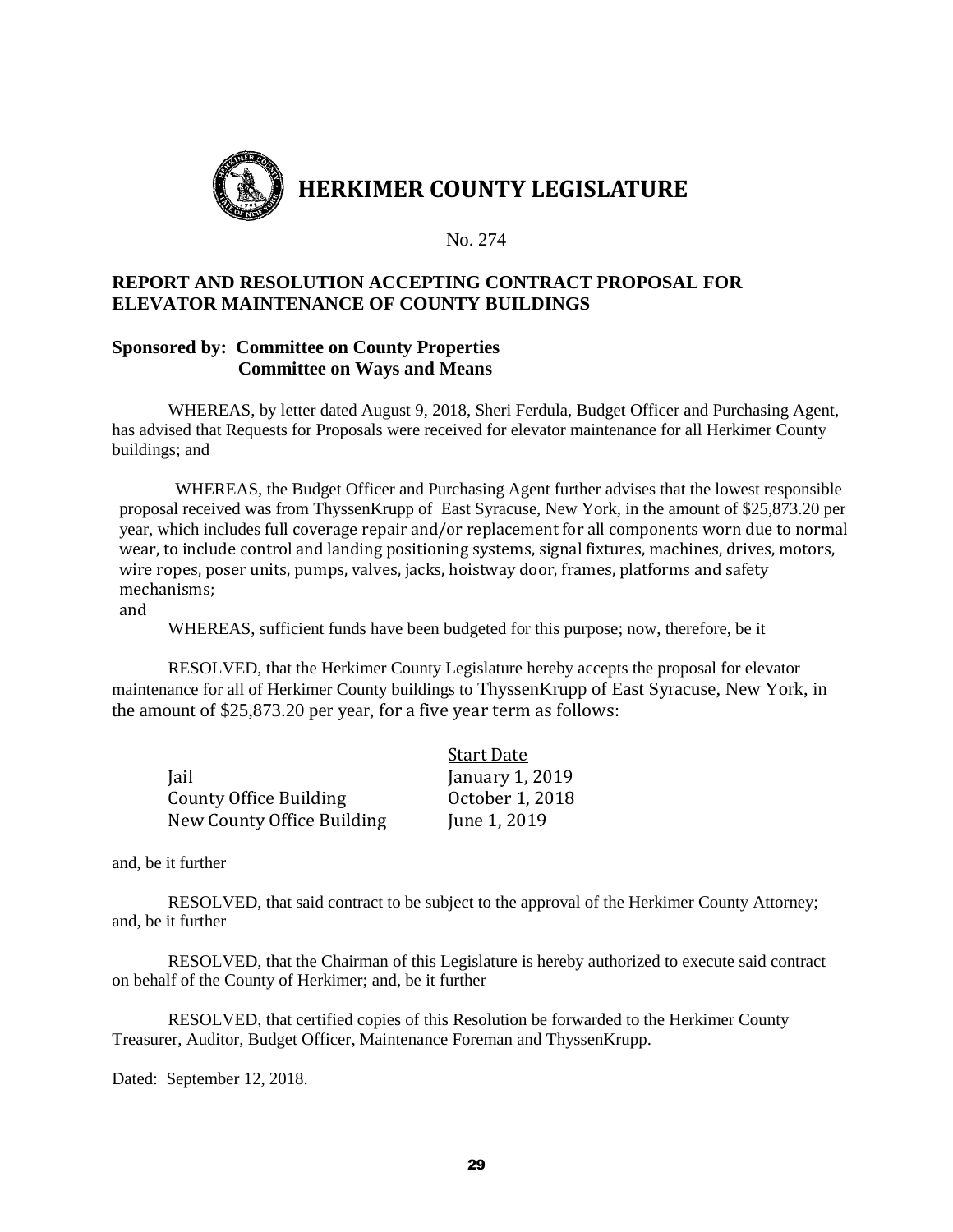

# **REPORT AND RESOLUTION ACCEPTING GRANT FOR HOMELAND SECURITY FUNDING FOR SHERIFF'S DEPARTMENT**

# **Sponsored by: Committee on Public Safety/Emergency Management Committee on Ways and Means**

WHEREAS, by letter received August 21, 2018, from Christopher P. Farber, Sheriff, this Legislature is advised of the receipt of a FY2018 SLETPP grant from the Department of Homeland Security in the amount of \$22,494.00; such grant has been submitted for purchase of air cards for local municipalities through Verizon and which grant is under the Law Enforcement Terrorism Prevention Program; and

WHEREAS, by letter dated August 21, 2018, Sheri A. Ferdula, Budget Officer, has advised the 2018 budget will need to be amended for acceptance of the grant; now, therefore be it

RESOLVED, that the Chairman of this Legislature is hereby authorized to execute and e-sign the contract with the New York State Office of Homeland Security to receive a FY2018 SLETPP grant through the Homeland Security Grant Program under the Law Enforcement Terrorism Prevention Program; and, be it further

RESOLVED, that the 2018 Budget be amended as follows:

## **REVENUE:**

| A3110A.4389H, Homeland Security Grant, Federal Aid | From: \$0     |
|----------------------------------------------------|---------------|
|                                                    | To: $$22,494$ |
| <b>APPROPRIATION:</b>                              |               |
| A3110A.42100, Homeland Security Grant, Telephone   | From: \$0     |
|                                                    | To: $$22,494$ |

and, be it further,

RESOLVED, that certified copies of this Resolution be forwarded to the Herkimer County Treasurer, Auditor, Budget Officer and Sheriff.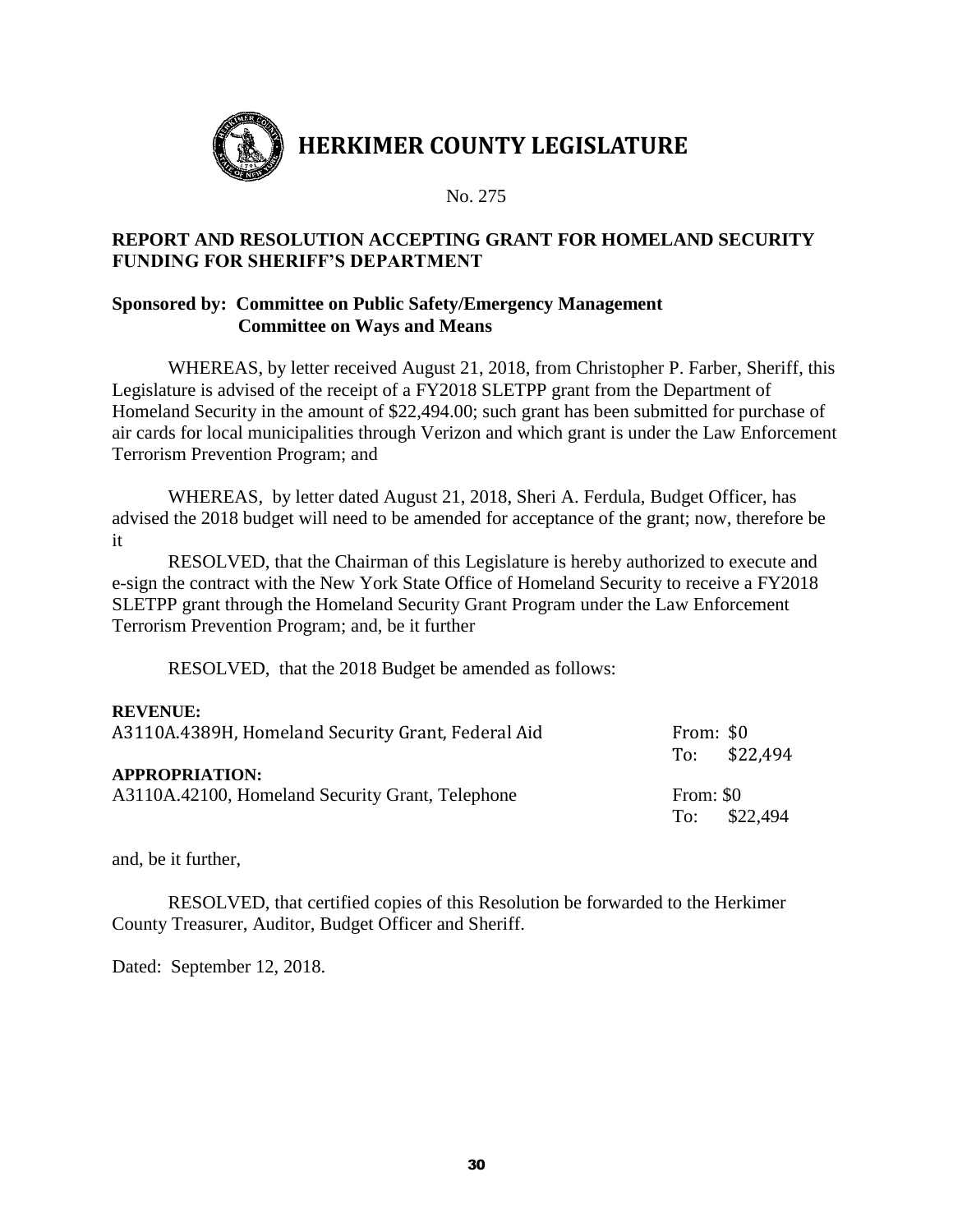

# **REPORT AND RESOLUTION AMENDING SALARY SCHEDULE NO. III FOR POSITION CHANGES IN THE OFFICE FOR THE AGING DEPARTMENT**

## **Sponsored by: Committee on Human Resources Committee on Ways and Means**

WHEREAS, by letter dated August 8, 2018, Kathy L. Fox, Director of the Office for the Aging has requested that a temporary full time position of Aging Services Assistant, established and extended twice, become a permanent position; and

WHEREAS, by letter dated August 24, 2018, from Steven Billings, Personnel Officer, your committees have been advised that the appropriate salary for said position in Account A6777 for Aging Services Assistant should be \$30,361 base pay and will be effective as of September 12, 2018; and

WHEREAS, your Committees have taken this matter under advisement and recommend said change; now, therefore, be it

RESOLVED, that Salary Schedule III be amended to delete a position of temporary full time Aging Services Assistant and establish a position of permanent Aging Services Assistant in Account A6777 at \$30,361 base pay in the 2018 Salary Schedule, effective September 12, 2018; and, be it further

RESOLVED, that said position is 100% funded by the Community Foundation Falls Prevention grant, HEAP and the Balance Incentive Program; said position will continue so long as funding continues; and, be it further

RESOLVED, that certified copies of this Resolution be forwarded to the Herkimer County Treasurer, Auditor, Budget Officer, Personnel Officer and Director of Office for the Aging.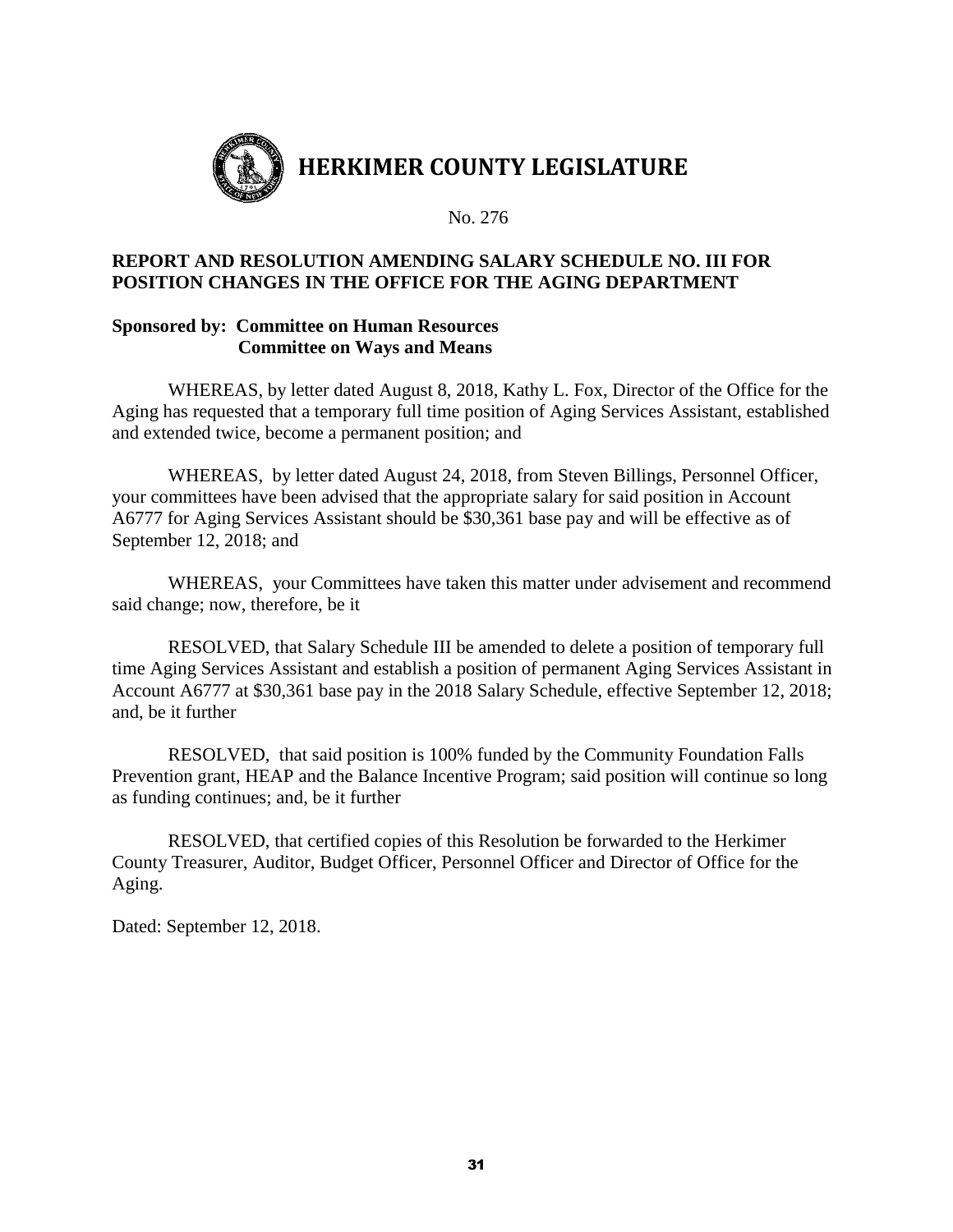

# **REPORT AND RESOLUTION AMENDING SALARY SCHEDULE NO. III FOR POSITION CHANGES IN THE OFFICE FOR THE AGING DEPARTMENT**

### **Sponsored by: Committee on Human Resources Committee on Ways and Means**

WHEREAS, by letter dated August 8, 2018, Kathy L. Fox, Director of the Office for the Aging has requested that a temporary full time position of Aging Services Assistant, established and extended twice, become a permanent position; and

WHEREAS, by letter dated August 24, 2018, from Steven Billings, Personnel Officer, your committees have been advised that the appropriate salary for said position in Account A6777 for Aging Services Assistant should be \$30,361 base pay and will be effective as of September 12, 2018; and

WHEREAS, your Committees have taken this matter under advisement and recommend said change; now, therefore, be it

RESOLVED, that Salary Schedule III be amended to delete a position of temporary full time Aging Services Assistant and establish a position of permanent Aging Services Assistant in Account A6777 at \$30,361 base pay in the 2018 Salary Schedule, effective September 12, 2018; and, be it further

RESOLVED, that said position is 100% funded by the Community Foundation Falls Prevention grant, HEAP and the Balance Incentive Program; said position will continue so long as funding continues; and, be it further

RESOLVED, that certified copies of this Resolution be forwarded to the Herkimer County Treasurer, Auditor, Budget Officer, Personnel Officer and Director of Office for the Aging.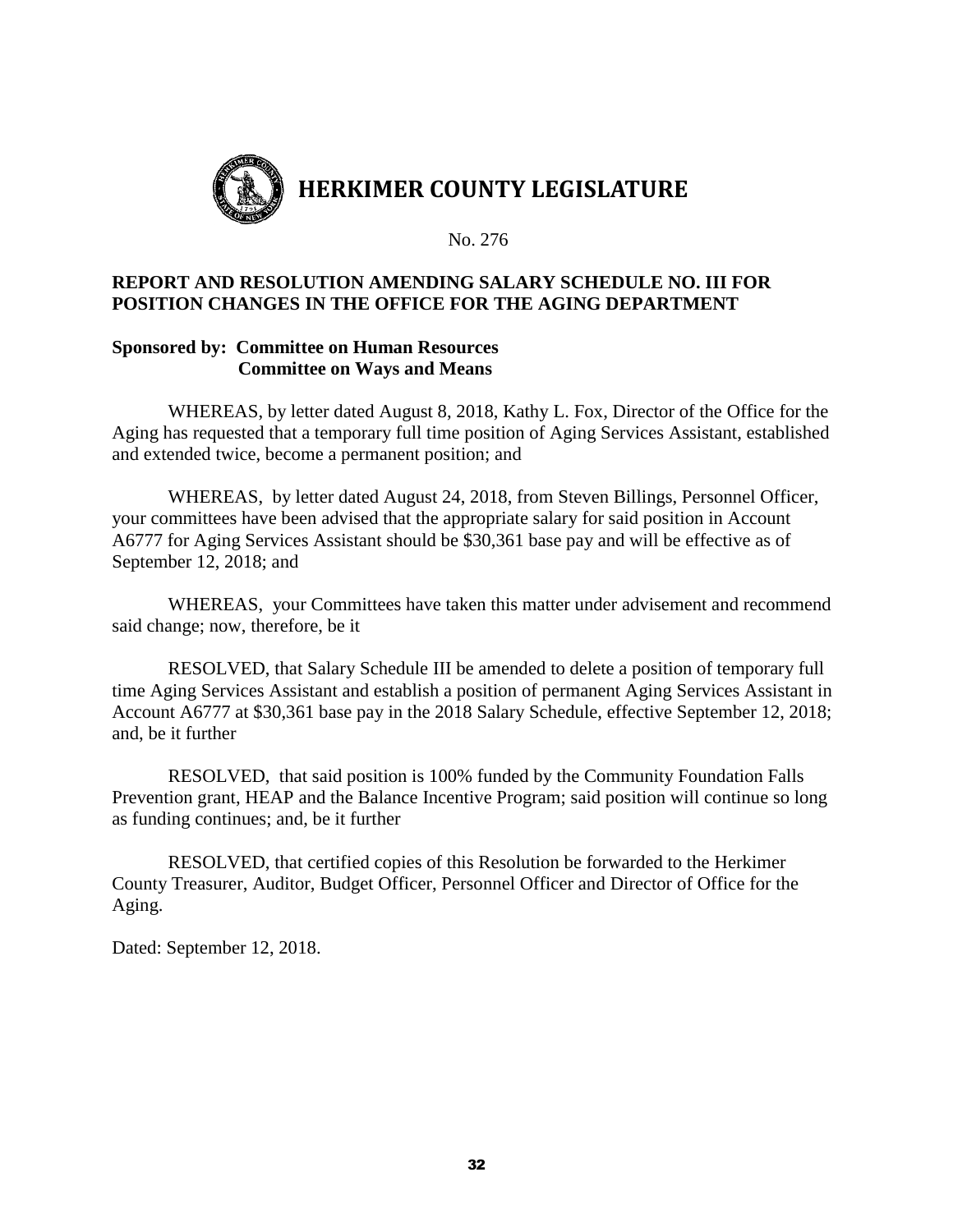

# **REPORT AND RESOLUTION APPROVING A CONTRACT FOR SERVICES UNDER TITLE IIID IN THE HERKIMER COUNTY OFFICE FOR THE AGING**

# **Sponsored by: Committee on Human Resources Committee on Ways and Means**

WHEREAS, by letter dated August 24, 2018, Kathy L. Fox, Director of the Office for the Aging, requests a contract be entered into with the Parkway Center to provide services under the Aging Mastery program which provides evidenced based health promotion activities for individuals 60 and over, including 10 sessions on Navigating Longer Lives, Exercise & You, Sleep, Healthy Eating & Hydration, Financial Fitness, Advance Planning, Healthy Relationships, Medication Management, Community Engagement, and Falls Prevention; and

WHEREAS, that letter further advised the sessions will be at a cost of \$100.00 per class, per person up to an amount of \$3,000 under the Title IIID Program of the Herkimer County Office for Aging, with a 10% local match; the contract would be for the period of September 12, 2018 to December 31, 2019; now, therefore, be it

RESOLVED, that the Chairman of this Legislature is hereby authorized to enter into a contract for the period commencing September 12, 2018 to December 31, 2019 with the Parkway Center, 220 Memorial Parkway, Utica, New York 13501, to provide services to the Herkimer County Office for the Aging for the provision of classes for individuals 60 and over at a cost of \$100.00 per class, up to an amount of \$3,000; with funding to be provided from the Title IIID Evidenced Based Health Program and a 10% local match; and, be it further

RESOLVED, that certified copies of this Resolution be forwarded to the Herkimer County Treasurer, Auditor, Budget Officer, Director of the Office for the Aging and the Parkway Center.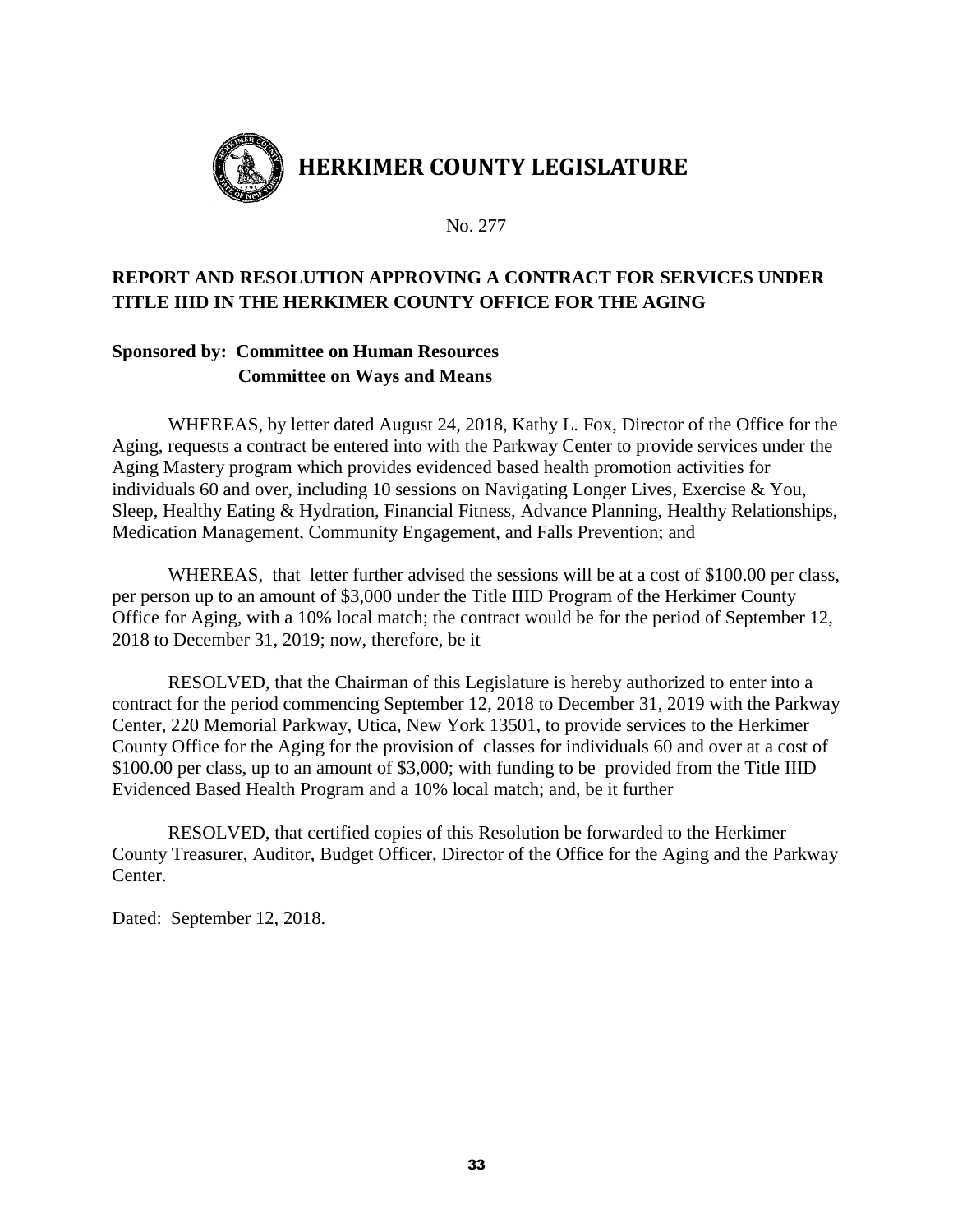

## **REPORT AND RESOLUTION AMENDING SALARY SCHEDULE NO. III FOR POSITION CHANGE IN EMPLOYMENT & TRAINING**

## **Sponsored by: Committee on County Planning & Development Committee on Ways and Means**

WHEREAS, by letter dated August 14, 2018, Karin Piseck, Director of Employment & Training has requested that a full time position of Employment Specialist be established in Salary Schedule III at the hire rate of \$39,941; and

WHEREAS, by letter dated August 24, 2018, from Steven Billings, Personnel Officer, your committees have been advised that the appropriate salary for said position in Account CD6292 for the Employment Specialist is \$39,941 hire rate and will be effective as of September 12, 2018; and

WHEREAS, your Committees have taken this matter under advisement and recommend said change; now, therefore, be it

RESOLVED, that Salary Schedule III be amended to establish a position of Employment Specialist in Account CD6292 at the hire rate of \$39,941 in the 2018 Salary Schedule, effective September 12, 2018; and, be it further

RESOLVED, that said position is 100% funded, requiring no county funds; said position will continue so long as funding continues; and, be it further

RESOLVED, that certified copies of this Resolution be forwarded to the Herkimer County Treasurer, Auditor, Budget Officer, Personnel Officer and Director of Employment & Training.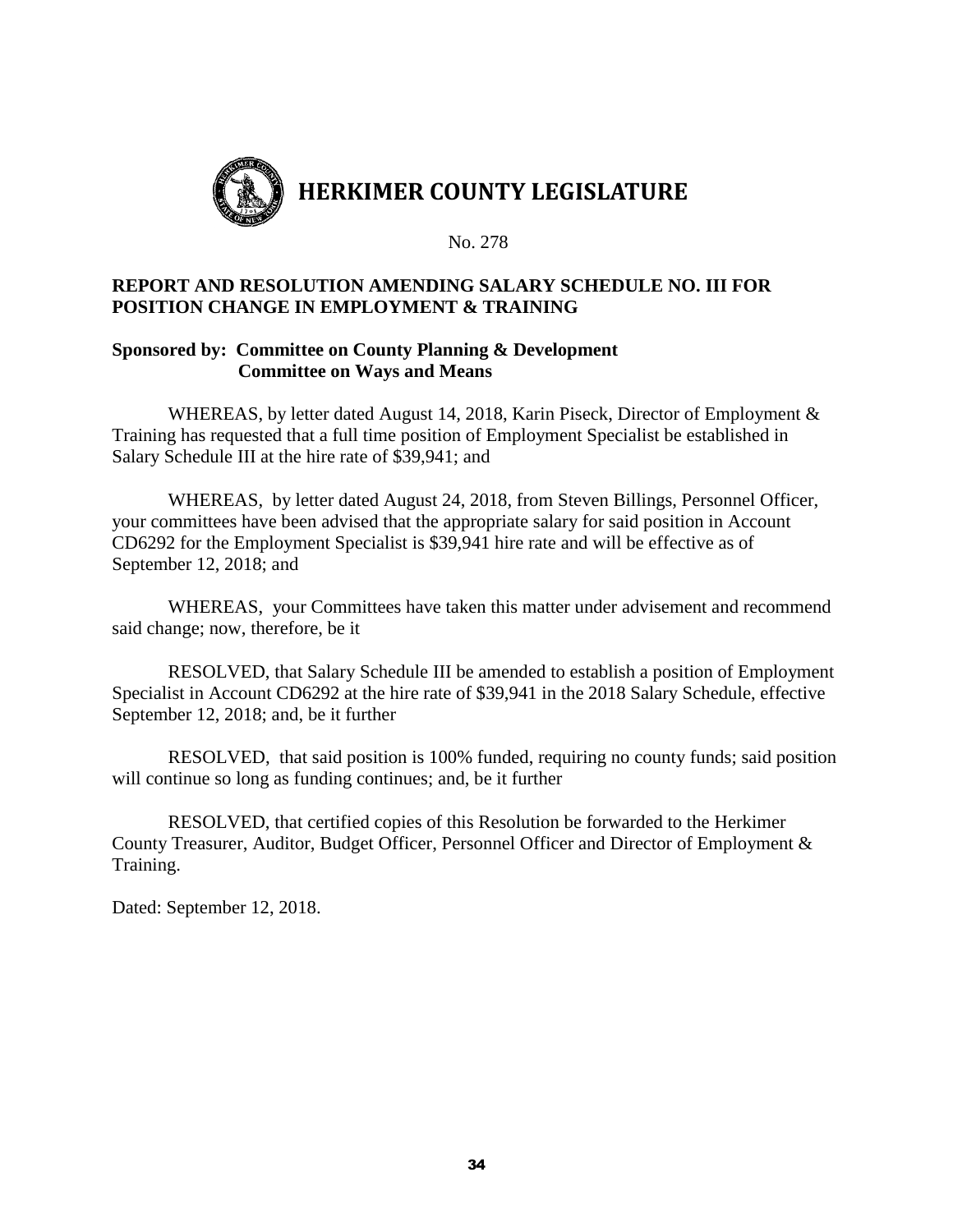

# **REPORT AND RESOLUTION AUTHORIZING EXTENSION OF LEASE AGREEMENT FOR ONE STOP CENTER**

# **Sponsored by: Committee on County Planning and Development Committee on Ways and Means**

WHEREAS, pursuant to Resolution No. 101 of 2001, the County of Herkimer entered into a three year lease agreement with Cale Development Company, Inc. of the former Wards Building located at 320 N. Prospect Street, Herkimer, for the purposes of housing the Working Solutions One Stop Career Center, which lease was renewed by resolution thereafter most recently by Resolution No. 237 of 2017 for a one year period; and

WHEREAS, by letter dated August 14, 2018, Karin Piseck, Employment and Training Director, has requested a new lease agreement be entered into with Castle Enterprises of Herkimer, LTD (formerly Cale Development Co., Inc.) of the former Wards Building located at 320 N. Prospect Street, Herkimer, for the purposes of housing the Working Solutions One Stop Career Center at an annual rent of \$130,436.82, to be paid in monthly installments of \$10,869.74; and

WHEREAS, said monthly rent shall be offset by payments made pursuant to agreements with partners in the Working Solutions which include the State Department of Labor, Herkimer County BOCES, Herkimer County Community College, Herkimer County Department of Social Services, ACCES-VR, Staffworks, Bassett Healthcare and Morphotrust; now, therefore, be it

RESOLVED, that the Chairman of this Legislature is hereby authorized to enter into a lease agreement of the former Wards Building located at 320 North Prospect Street, Herkimer, New York, with Castle Enterprises of Herkimer, LTD, for the purposes of housing the Working Solutions One Stop Career Center, under the following terms and conditions:

- That the lease agreement shall be for a term of three years effective from October 1, 2018 to September 30, 2021;
- That the lease agreement shall reflect an occupied square footage of 9,598;
- That the price shall be \$10.44/square foot for base rent plus an additional \$3.15/square foot to cover taxes, assessments and utilities, for a total of \$13.59/square foot, with total annual rent to be \$130,436.82 to be paid in monthly installments of \$10,869.74, with a final payment of \$10,869.68;
- That tenant does repairs that are under \$150; landlord responsible for all others;

Page II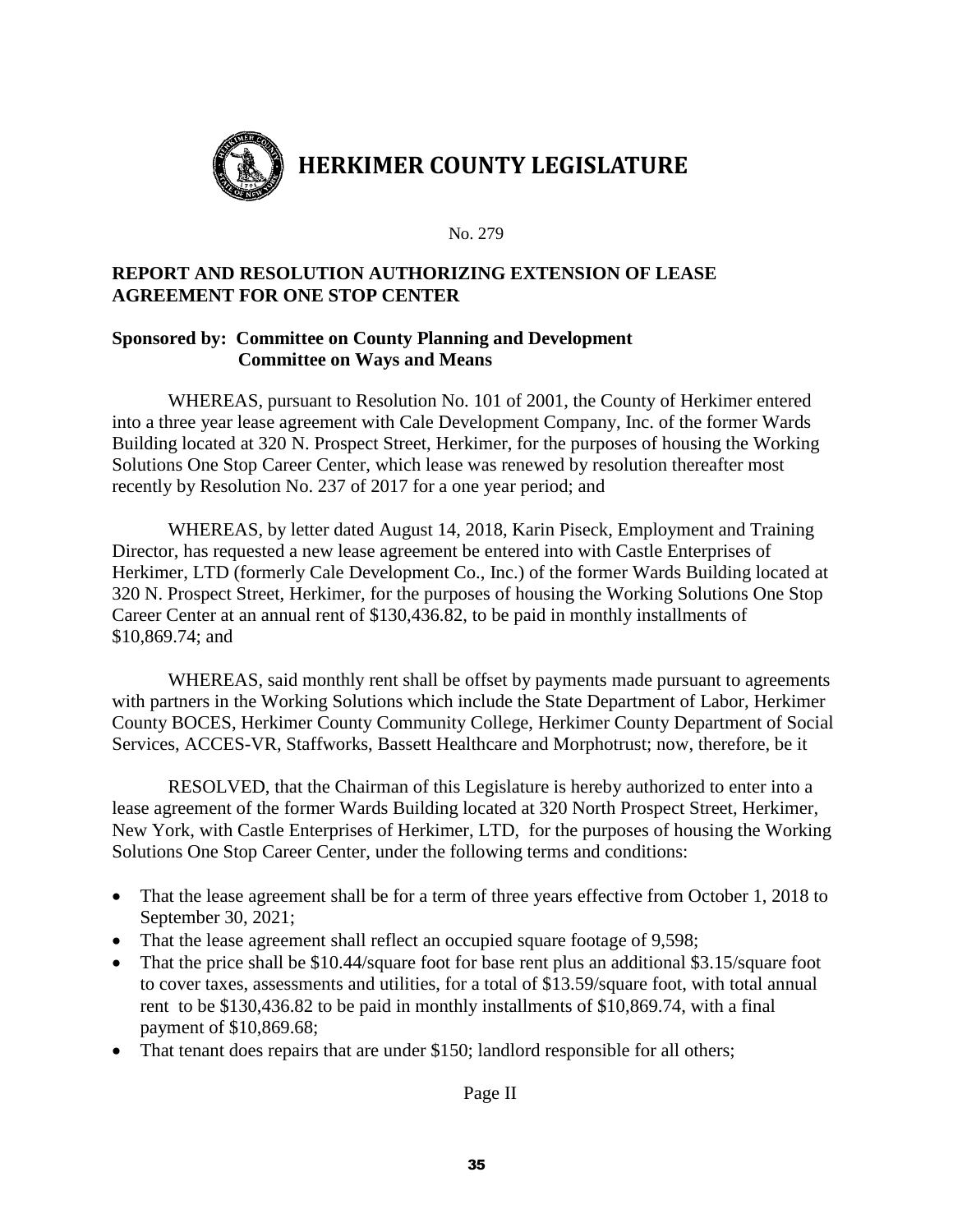- 60 designated parking spaces
- Landlord to maintain parking lot, including snow and ice removal;
- That the lease agreement shall be subject to the approval of the Herkimer County Attorney;

and, be it further

RESOLVED, that certified copies of this resolution be forwarded to the Herkimer County Treasurer, Auditor, Budget Officer, Employment and Training Director and Castle Enterprises of Herkimer, LTD.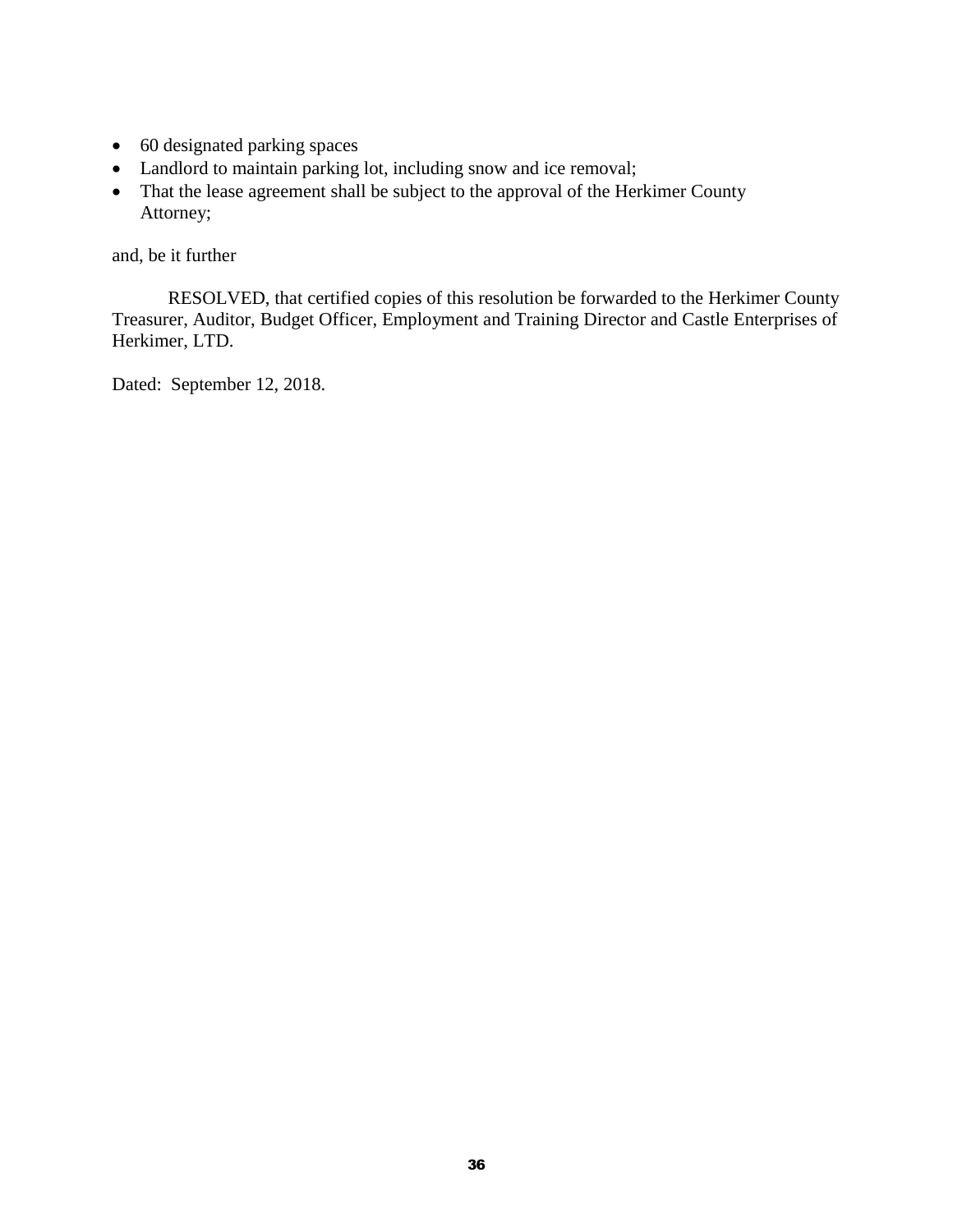

# **REPORT AND RESOLUTION AUTHORIZING OFFICE SPACE PERMIT AGREEMENT WITH STAFFWORKS**

## **Sponsored by: Committee on County Planning and Development Committee on Ways and Means**

WHEREAS, by letter dated August 16, 2018 from Karin Piseck, Director of Employment and Training, your Committee has been advised of a request to enter into an office space permit agreement with Staffworks for use of office space at the Working Solutions One Stop Center located at 320 North Prospect Street, Herkimer, New York; and

WHEREAS, said agreement would be for a term of one year commencing September 1, 2018 through August 31, 2019 and would provide 2 cubicles of office space in the Working Solutions One Stop Center for use by Staffworks for the purpose of assisting and serving its customers, with payment to the County to be in the amount of \$14,000 annually, with quarterly payments of \$3,500; now, therefore, be it

RESOLVED, that the Chairman of this Legislature is hereby authorized to execute an Office Space Permit Agreement on behalf of the County of Herkimer with Staffworks, 600 French Road, New Hartford, New York 13413, containing the above terms and conditions, with further terms and conditions subject to the approval of the Herkimer County Attorney; and, be it further

RESOLVED, that the Chairman of this Legislature is further authorized to enter into annual renewals of said office space permit agreement, after the expiration of the current agreement, upon the same or more favorable terms and conditions; and, be it further

RESOLVED, that certified copies of this Resolution be forwarded to the Herkimer County Treasurer, Auditor, Budget Officer, Director of Employment and Training and Staffworks.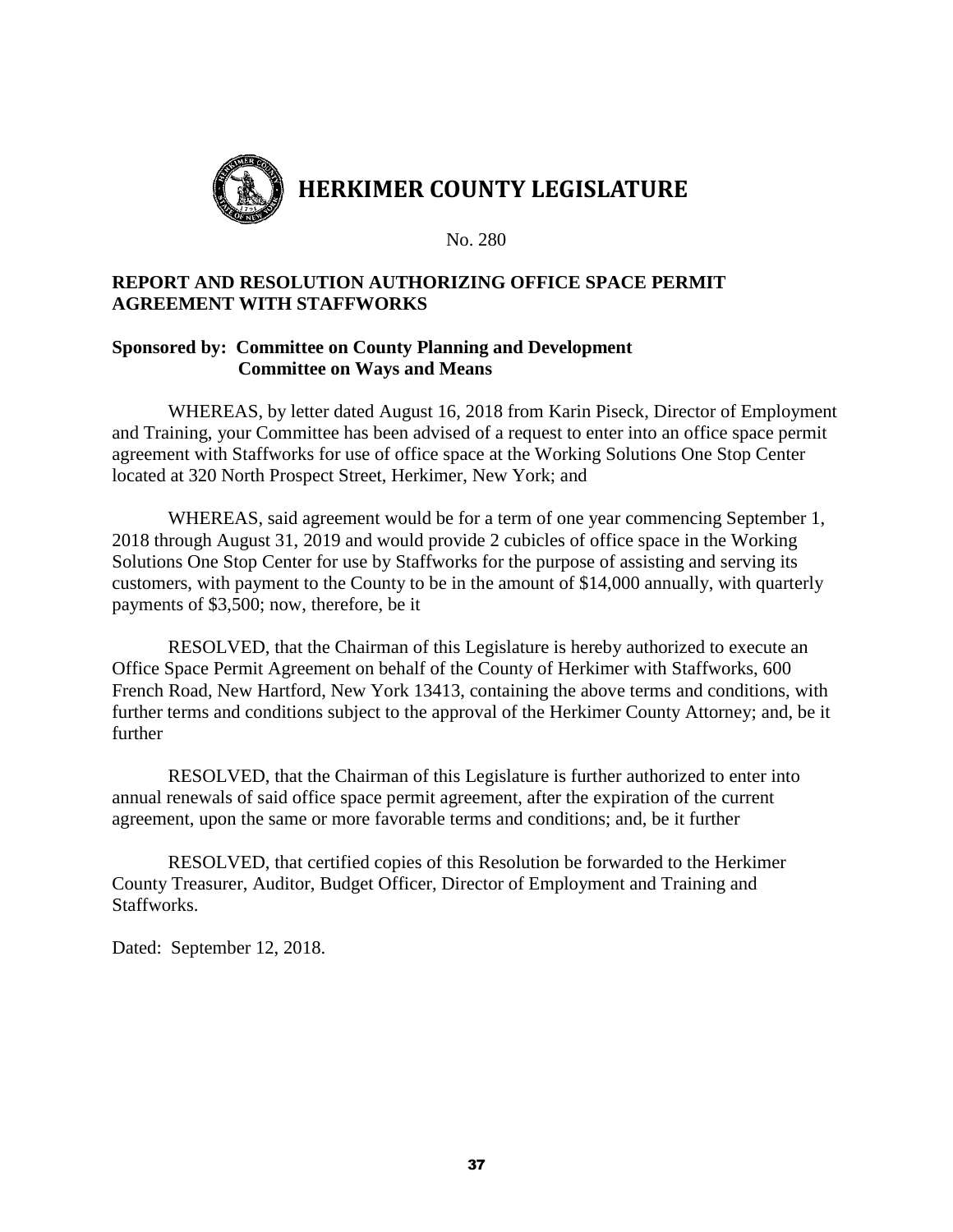

# **REPORT AND RESOLUTION AUTHORIZING HERKIMER MADISON ONEIDA WORKFORCE DEVELOPMENT BOARD WIOA TITLE 1 COMPLAINT/GRIEVANCE PROCEDURE**

## **Sponsored by: Committee on County Planning and Development**

WHEREAS, by letter dated August 23, 2018 from Karin Piseck, Director of Employment and Training, your Committee has been advised of a policy request for a WIOA Title 1 Complaint/Grievance procedure for all direct recipients of WIOA funds who must be given information of the formal procedure to follow regarding a complaint resolution process should they not be satisfied with services that have been provided to them; now, therefore be it

RESOLVED, that Herkimer County hereby adopts the Herkimer Madison Oneida Workforce Development Board WIOA Title 1 Complaint/Grievance Procedure; and, be it further

RESOLVED, that the Chairman of this Legislature is hereby authorized to execute the Policy on behalf of the County of Herkimer, containing the above terms and conditions, with further terms and conditions subject to the approval of the Herkimer County Attorney; and, be it further

RESOLVED, that certified copies of this Resolution be forwarded to the Herkimer County Treasurer, Auditor, Budget Officer and Director of Employment and Training.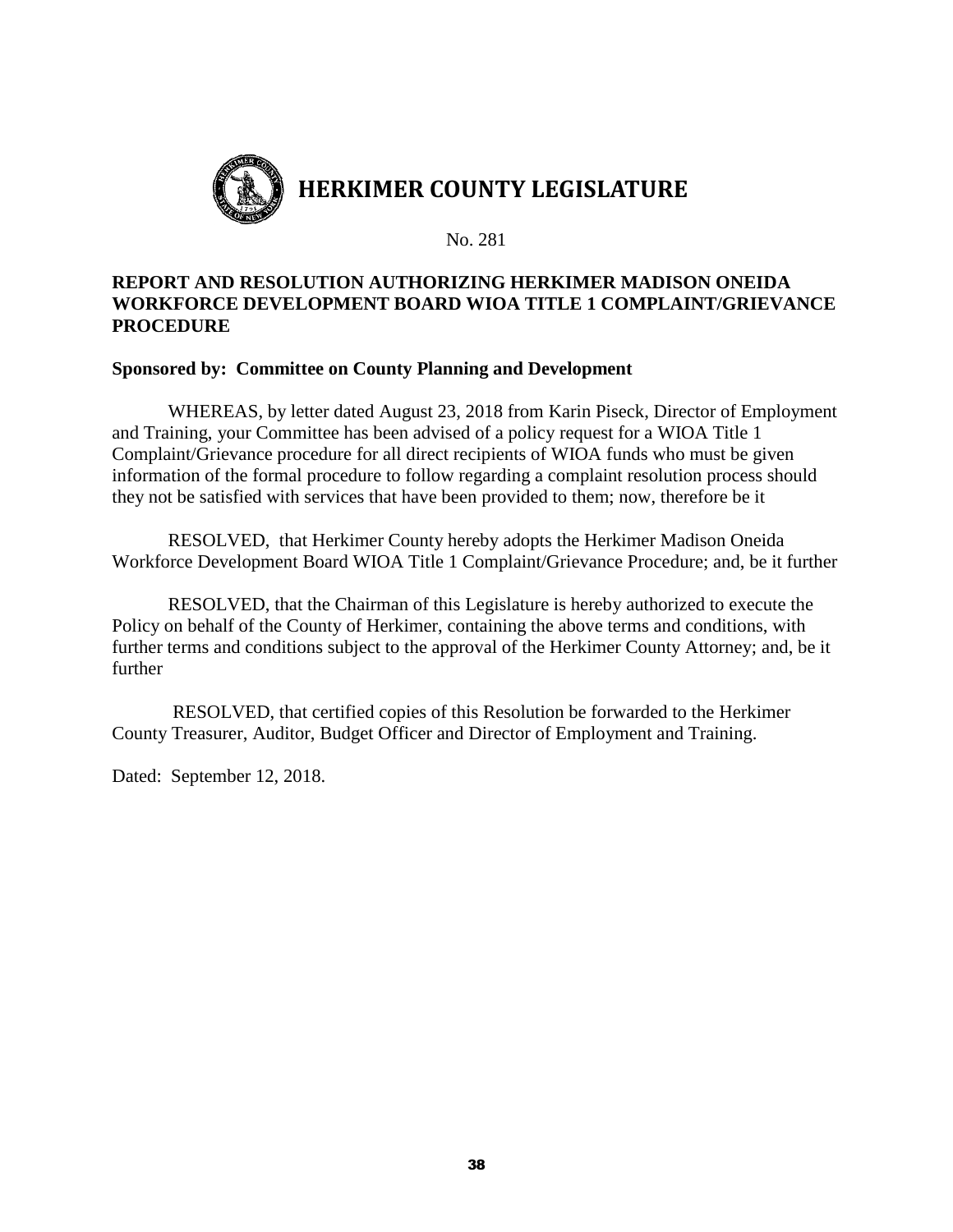

# **REPORT AND RESOLUTION AUTHORIZING EXTENSION OF CONTRACT WITH CATHOLIC CHARITIES OF HERKIMER COUNTY AND THE DEPARTMENT OF SOCIAL SERVICES FOR A YOUTH VIOLENCE PREVENTION PROGRAM FOR SCHOOLS IN HERKIMER COUNTY**

# **Sponsored by: Committee on Human Resources Committee on Ways and Means**

WHEREAS, by Resolution No. 147 for the year 2010, this Legislature authorized a contract between Catholic Charities of Herkimer County and the Herkimer County Department of Social Services for the provision of the TREATY Program (Teaching Reconciliation in Education to Administrators, Teachers and Youth) in an effort to help reduce the threat of bullying and youth violence in local schools; and

WHEREAS, said contract has been renewed each year, the most recent being by Resolution No. 218 of 2018; and

WHEREAS, by letter dated July 30, 2018 from Timothy Seymour, Commissioner of Social Services, this Legislature is advised of a request to enter into an extension of said contract with Catholic Charities of Herkimer County, to provide said TREATY Program for the 2018- 2019 school year, at a total contract cost of \$43,000; now, therefore, be it

RESOLVED, that this Legislature hereby approves an extension of a contract with Catholic Charities of Herkimer County, 61 West Street, Ilion, New York, and the Herkimer County Department of Social Services, for the provision of the TREATY Program for the 2018- 2019 school year to help control the threat of youth violence in schools, at a cost of \$43,000; and, be it further

RESOLVED, that under this contract sufficient funds have been budgeted and all schools in Herkimer County will be invited to participate in said TREATY Program; and, be it further

RESOLVED, that the Chairman of this Legislature is hereby authorized to execute said contract on behalf of the County of Herkimer, with said contract subject to the approval of the Herkimer County Attorney; and, be it further

RESOLVED, that certified copies of this Resolution be forwarded to the Herkimer County Treasurer, Auditor, Budget Officer, Commissioner of Social Services, Executive Director of the Youth Bureau and Catholic Charities of Herkimer County.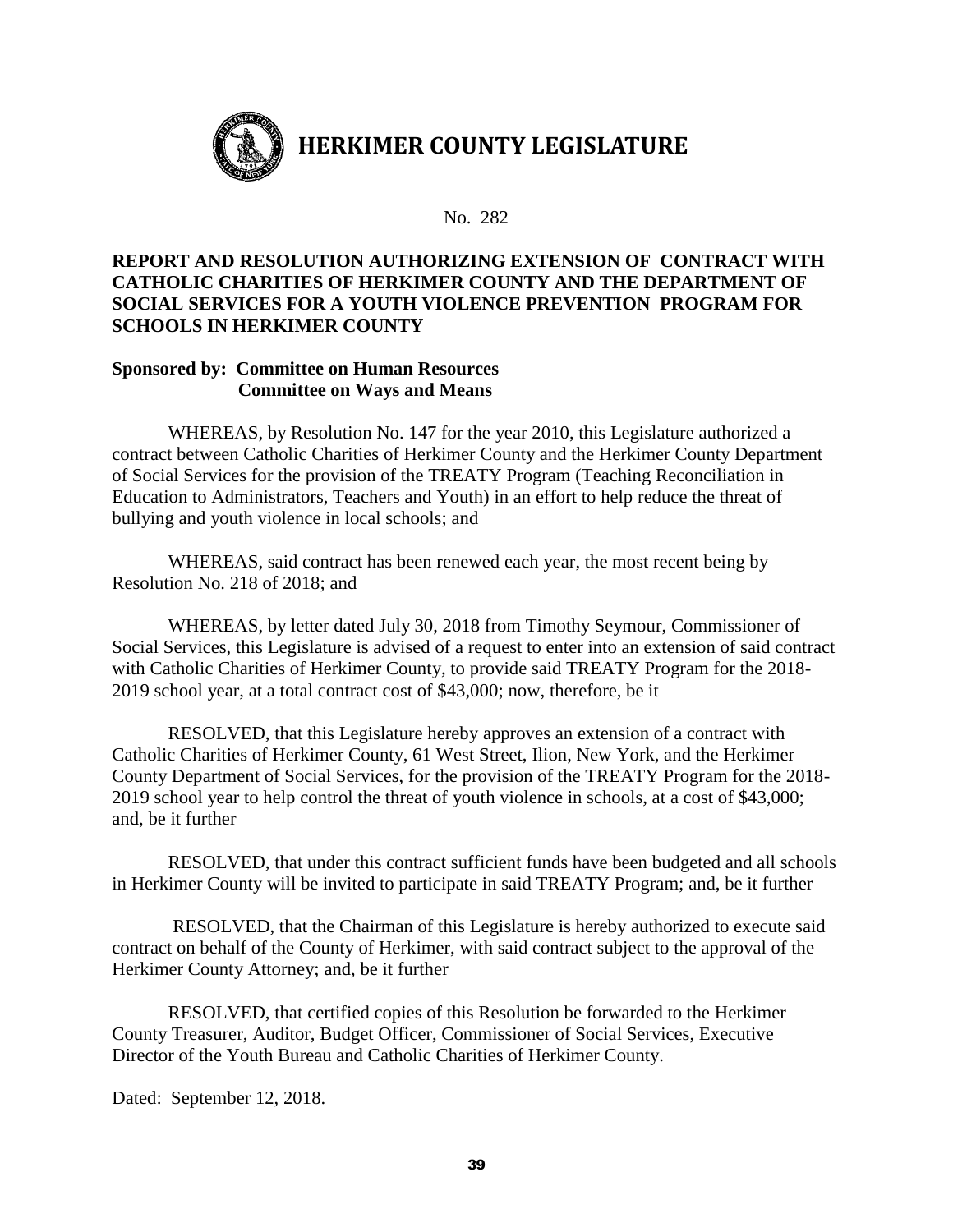

# **REPORT AND RESOLUTION AUTHORIZING SUBMISSION OF HERKIMER COUNTY RAISE THE AGE FISCAL PLAN BY THE COMMISSIONER OF SOCIAL SERVICES TO THE NEW YORK STATE DIVISION OF BUDGET**

## **Sponsored by: Committee on Human Resources Committee on Public Safety/Emergency Management Committee on Ways and Means**

WHEREAS, the enacted 2017- 18 NYS Budget includes provisions to raise the age of criminal responsibility for persons aged 16 and 17 to the age of eighteen by October 1, 2019; the overarching purpose of this change is to protect that particular class of youth from adult incarceration, offer more rehabilitative services, and reduce recidivism, the process will be phased in over two years in the following manner:

- On October 1, 2018 the law takes effect for 16 year olds.
- On October 1, 2019 the law takes effect for 17 year olds.

## and,

WHEREAS, raising the presumptive age of juvenile accountability will likely impact many of our county agencies including, but not limited to Probation, Social Services, Mental Health, Sheriff, District Attorney, County Attorney, and the court system; it also will impact our placement agencies specifically due to the changes in the levels of care required for the new category of offender, the Adolescent Offender (AO); and

WHEREAS, NYS has established 100% reimbursement for incremental costs incurred by districts related to RAISE THE AGE, this reimbursement is governed by three tests for the counties as follows: 1. Adherence to the tax cap will secure reimbursement 2. Fiscal eligibility under the Financial Restructuring Boards criteria or fiscal distress designation by the Office of the State Comptroller secures reimbursement or if neither item 1 or 2 apply, the Division of Budget is authorized to waive the local share if the county can demonstrate financial hardship; now, therefore, be it

RESOLVED, that this Legislature hereby authorizes the Commissioner of Social Services to complete and submit the initial Herkimer County Raise the Age Fiscal Plan to the Division of Budget for approval and to submit any plan amendments as appropriate; and, be it further

RESOLVED, that certified copies of this Resolution be forwarded to the Herkimer County Treasurer, Auditor, Budget Officer, Commissioner of Social Services.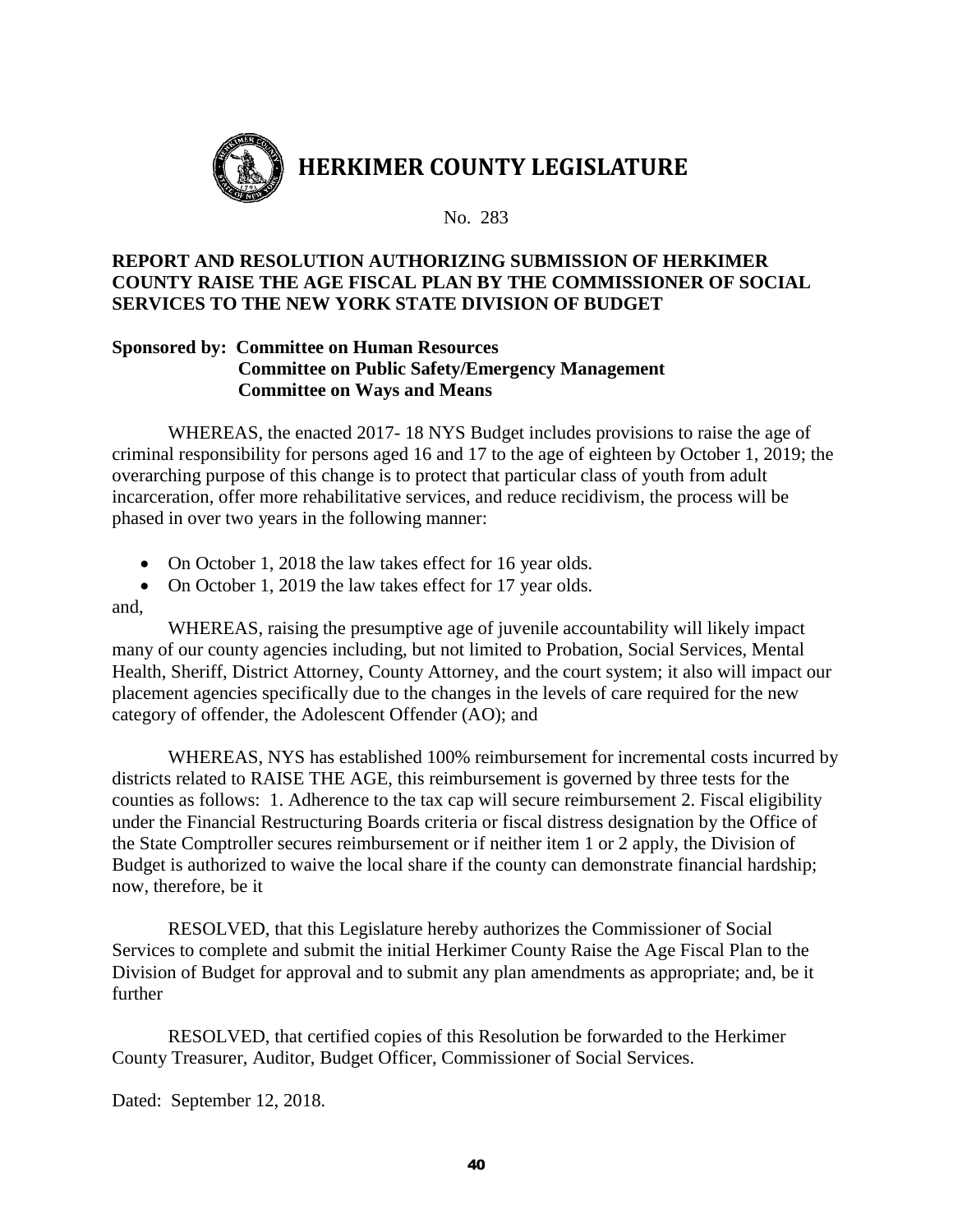

# **REPORT AND RESOLUTION AUTHORIZING ESTABLISHMENT OF A SERVICE PROVISIONS FOR INDIVIDUAL NEEDS (SPIN) CONTRACT WITH KIDS ONEIDA IN RELATION TO RAISE THE AGE PROGRAM IMPLEMENTATION**

# **Sponsored by: Committee on Human Resources Committee on Ways and Means**

WHEREAS, Resolution No. 283 adopted this date, authorized the Commissioner of Social Services to complete and submit the initial Herkimer County Raise the Age Fiscal Plan to the Division of Budget for approval, in compliance recent legislation that will raise the presumptive age of criminal responsibility for persons sixteen and seventeen years old in New York State beginning October 1, 2018; and

WHEREAS, by letter dated August 16, 2018, Timothy Seymour, Commissioner of Social Services has requested the establishment of a Service Provisions for Individual Needs (SPIN) contract with Kids Oneida, 310 Main Street, Utica, NY 13501 in the amount of \$36,690.50 for the period October 1, 2018 through December 31, 2019; the contract would be specific to the needs created by the Raise the Age legislation and would include a part time SPIN Coordinator whose responsibility would be to facilitate timely access to all SPIN Services, with communication with the family to occur within 24 hours of notification and contact with the Service Provider within 48 hours of assignment; and

WHEREAS, that letter further stated Juvenile Justice specific intervention included in this service would include, but not be limited to a Family Engagement Specialist, Vocational/Training Services, Skill Building, Mentoring and Family Therapy; costs associated with this agreement would be included in Herkimer County's Raise the Age fiscal plan for reimbursement; now, therefore be it

RESOLVED, that the Chairman of this Legislature is hereby authorized to enter into a contract with Kids Oneida, Inc., 310 Main St., Utica, New York, 13501, in the amount of \$36,690.50 to meet the Raise the Age requirements for the establishment of a Service Provisions for Individual Needs (SPIN) program for the period October 1, 2018 through December 31, 2019; and, be it further

RESOLVED, that certified copies of this Resolution be forwarded to the Herkimer County Treasurer, Auditor, Budget Officer, Commissioner of Social Services and Kids Oneida.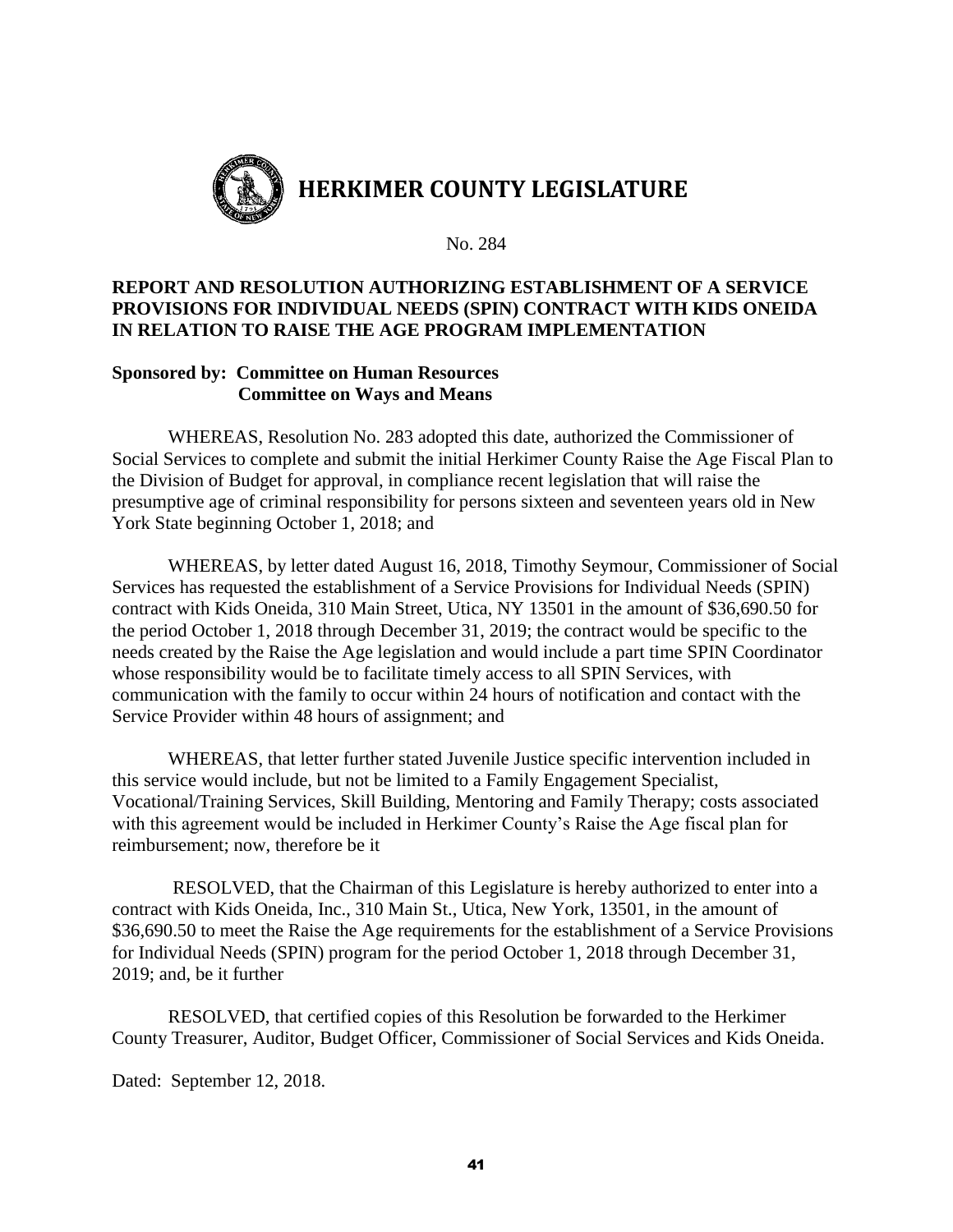

### **REPORT AND RESOLUTION APPROVING HERKIMER COUNTY COMMUNITY COLLEGE RESOLUTION AWARDING BID FOR TECHNOLOGY CENTER FLASHING REPAIRS**

#### **Sponsored by: Committee on Education Committee on County Properties Committee on Ways and Means**

WHEREAS, by request dated September 4, 2018 from Nicholas F. Laino, Senior Vice President for Administration and Finance at Herkimer County Community College, this Legislature is advised that at its meeting held on August 31, 2018, the College Board of Trustees approved Resolution No. 17-28, awarding a bid for the Technology Center flashing repairs; and

WHEREAS, in accordance with General Municipal Law, bids were solicited for the General Contractor for the Technology Center flashing repairs and opened on July 10, 2018; Cornerstone Restoration, Nepera Place, Yonkers, NY 10703, was the low bidder in the amount of \$145,000; now, therefore, be it

RESOLVED, that Resolution No. 17-28 adopted on August 31, 2018, by the Herkimer County Community College Board of Trustees is hereby approved to award a bid to Cornerstone Restoration, Nepera Place, Yonkers, NY 10703, as the low bidder in the amount of \$145,000 for the Technology Center flashing repairs at Herkimer County Community College; and be it further

RESOLVED, that certified copies of this Resolution be forwarded to the Herkimer County Treasurer, Auditor, Budget Officer, President and Senior Vice President for Administration and Finance at Herkimer County Community College and Cornerstone Restoration.

Dated: September 12, 2018.

\_\_\_\_\_\_\_\_\_\_\_\_\_\_\_\_\_\_\_\_\_\_\_\_\_\_\_\_\_\_\_ RAYMOND JOHNSON

WILLIAM E. KEELER, Sr.

\_\_\_\_\_\_\_\_\_\_\_\_\_\_\_\_\_\_\_\_\_\_\_\_\_\_\_\_\_\_\_

\_\_\_\_\_\_\_\_\_\_\_\_\_\_\_\_\_\_\_\_\_\_\_\_\_\_\_\_\_\_\_

\_\_\_\_\_\_\_\_\_\_\_\_\_\_\_\_\_\_\_\_\_\_\_\_\_\_\_\_\_\_\_

\_\_\_\_\_\_\_\_\_\_\_\_\_\_\_\_\_\_\_\_\_\_\_\_\_\_\_\_\_\_\_

\_\_\_\_\_\_\_\_\_\_\_\_\_\_\_\_\_\_\_\_\_\_\_\_\_\_\_\_\_\_\_

VINCENT J. BONO

PETER F. MANNO

Kurt J. Ackerman

Mark Gaworecki Committee on County Properties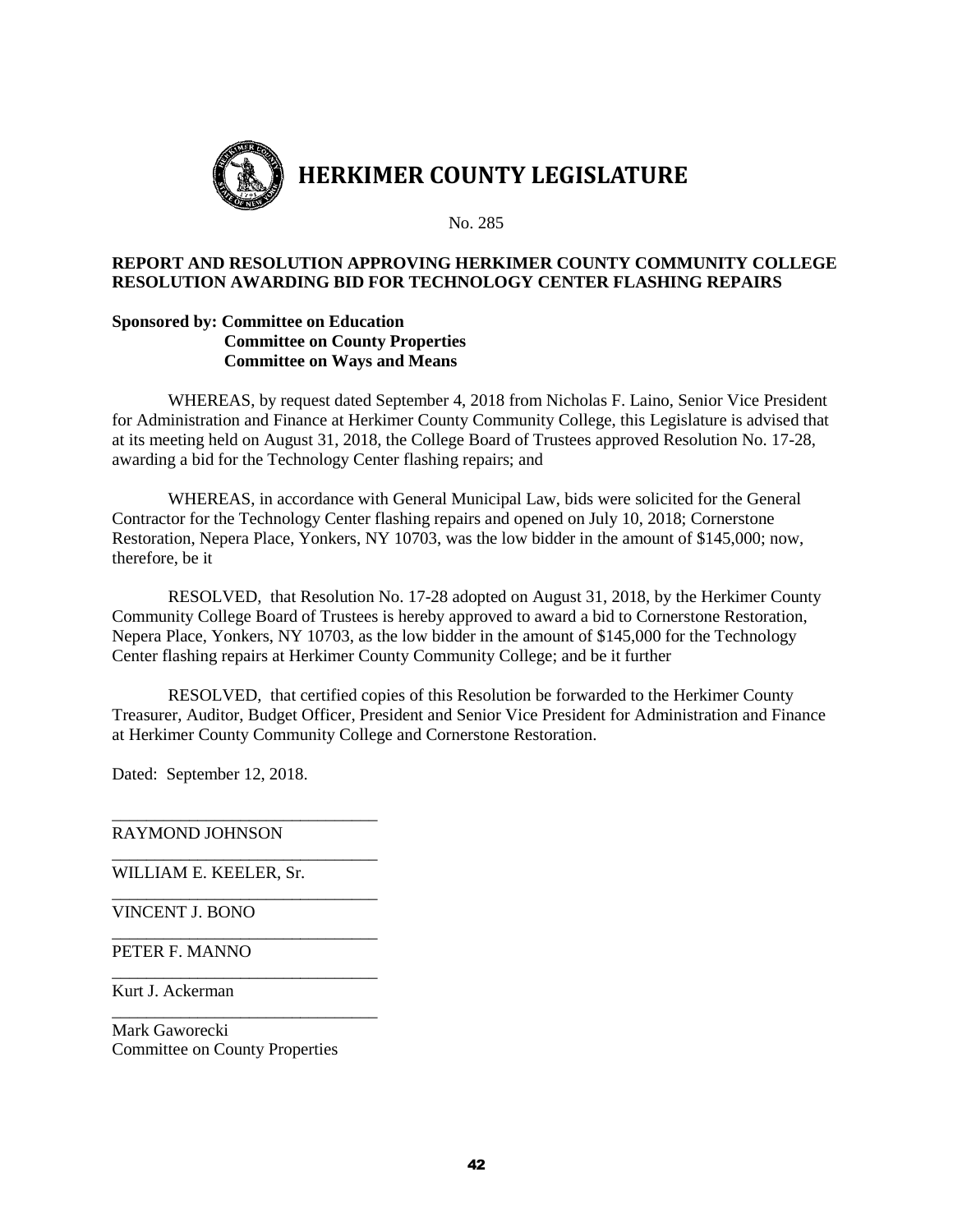

# **REPORT AND RESOLUTION ACCEPTING AGRICULTURAL FARMLAND PROTECTION GRANT, AUTHORIZING E SIGNATURE, CREATING ACCOUNTS, AMENDING 2018 BUDGET AND TRANSFERRING FUNDS**

## **Sponsored by: Committee on Natural Resources Committee on Ways and Means**

WHEREAS,by Resolution No. 323 of 2017, this Legislature approved application for a Agricultural Farmland Protection Grant; and

WHEREAS, by letter dated August 9, 2018, Sheri A. Ferdula, Budget Officer, has requested authorization for the Chairman of the Legislature to sign and accept the funding in the amount of \$28,500 for the Agriculture Farmland Protection Board Grant from the New York State Department of Agriculture and Markets; and

WHEREAS, letter further requests creation of new accounts, e-signature, a transfer and a budget amendment; now, therefore be it

RESOLVED, that this Legislature accepts the New York State Department of Agriculture and Markets grant and authorizes the Chairman to execute the same by electronic signature; and, be it further

RESOLVED, that the creation of new accounts, a transfer and a budget amendment are as follows:

## **New Accounts with a Budget Amendment**:

| To: \$28,500           |
|------------------------|
|                        |
| $To:$ \$28,500         |
| From: \$0<br>From: \$0 |

# **Transfer of Funds:**

| \$7,700 | From: A6787.40000, Farmland Protection, Contractual |
|---------|-----------------------------------------------------|
|         | A8752.40000, Farmland Protection, Contractual.      |

RESOLVED, that certified copies of this Resolution be forwarded to the Herkimer County Treasurer, Auditor, Budget Officer and Farmland Protection Board.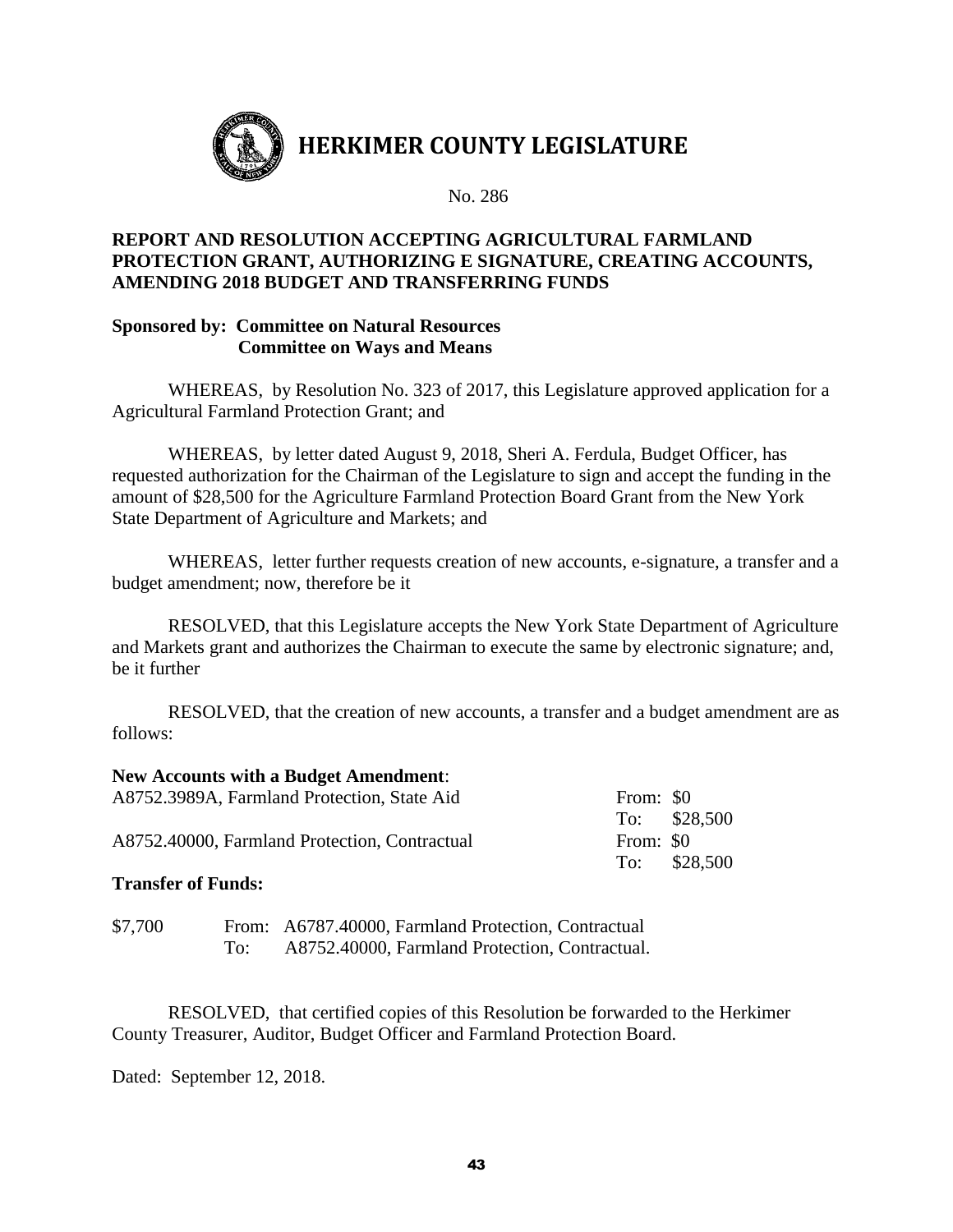

# **RESOLUTION PROVIDING NOTICE OF AGRICULTURAL DISTRICT REVIEW**

## **Sponsored by: Committee on Natural Resources**

WHEREAS, certain agricultural districts have been established in this County pursuant to Article 25-AA of the Agriculture and Markets Law; and

WHEREAS, the statute requires an eight year review of said agricultural districts; and

WHEREAS, Herkimer County Agricultural Districts No. 2 and No. 3 are scheduled for district review; and

WHEREAS, it has also been proposed that all existing agricultural districts in Herkimer County be consolidated during this process; now therefore, be it

RESOLVED, that the County of Herkimer shall provide notice of such district review and proposed consolidation by publishing a notice in the Times Telegram, and by posting a notice on the homepage of the County's website, posting notice in at least five conspicuous places within the County, and providing notice in writing by first class mail to those municipalities whose territory encompasses the proposed district, with said notice to conform to the requirements contained in Section 303-a of the Agriculture and Markets Law; and, be it further

RESOLVED, that the County Agricultural and Farmland Protection Board prepare a report within 45 days concerning the matters specified in Section 303-a of the Agriculture and Markets Law; and, be it further

RESOLVED, that certified copies of this Resolution be forwarded to Herkimer County Agricultural and Farmland Protection Board, Herkimer County Soil and Water Conservation District, Cornell Cooperative Extension Services, and Herkimer-Oneida Counties Comprehensive Planning Program.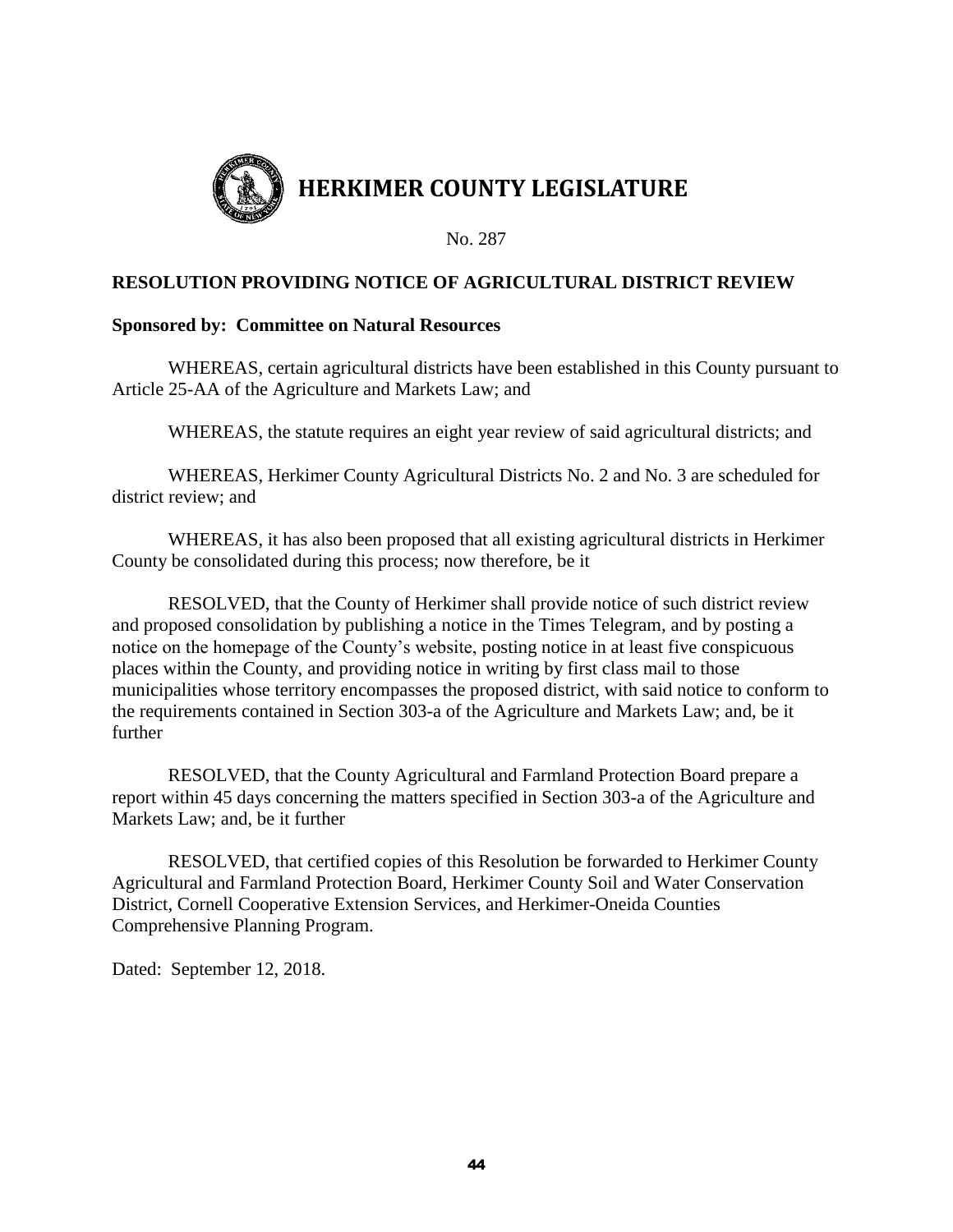#### **Public Notice**

Please take notice that the County of Herkimer is conducting a district review of existing Agricultural District No. 2 and Agricultural District No. 3, and proposing the consolidation of all Agricultural Districts in Herkimer County into one district. District No. 2 and District No. 3 are located in the Towns of Columbia, Frankfort, Litchfield, Winfield, & the Village of West Winfield (District #2); Danube, German Flatts, Little Falls, Manheim, Stark, & the City of Little Falls (District #3) and the total area of those Districts is 26,884.6 acres. The consolidated district shall consolidate all districts located in Herkimer County, which are located in the Towns of Columbia, Danube, Fairfield, Frankfort, German Flatts, Herkimer, Litchfield, Little Falls, Manheim, Newport, Norway, Ohio, Russia, Salisbury, Schuyler, Stark, Warren, & Winfield, the Villages of Mohawk, Newport, & Poland, and the City of Little Falls. The Consolidated District's total area will be 57,328.6 acres. A map of the proposed consolidated district will be on file and open to public inspection in the Office of the Herkimer County Clerk, the Office of the Clerk of the Herkimer County Legislature, Herkimer County Soil and Water Conservation District office, and the Herkimer-Oneida Counties Comprehensive Planning Program office. Municipalities and landowners within the proposed consolidated district may propose modifications of the district by filing such proposal with the Clerk of the County Legislature within 30 days of the publication and posting and mailing of this notice.

September 13, 2018.

Sally I. Deming, Clerk Herkimer County Legislature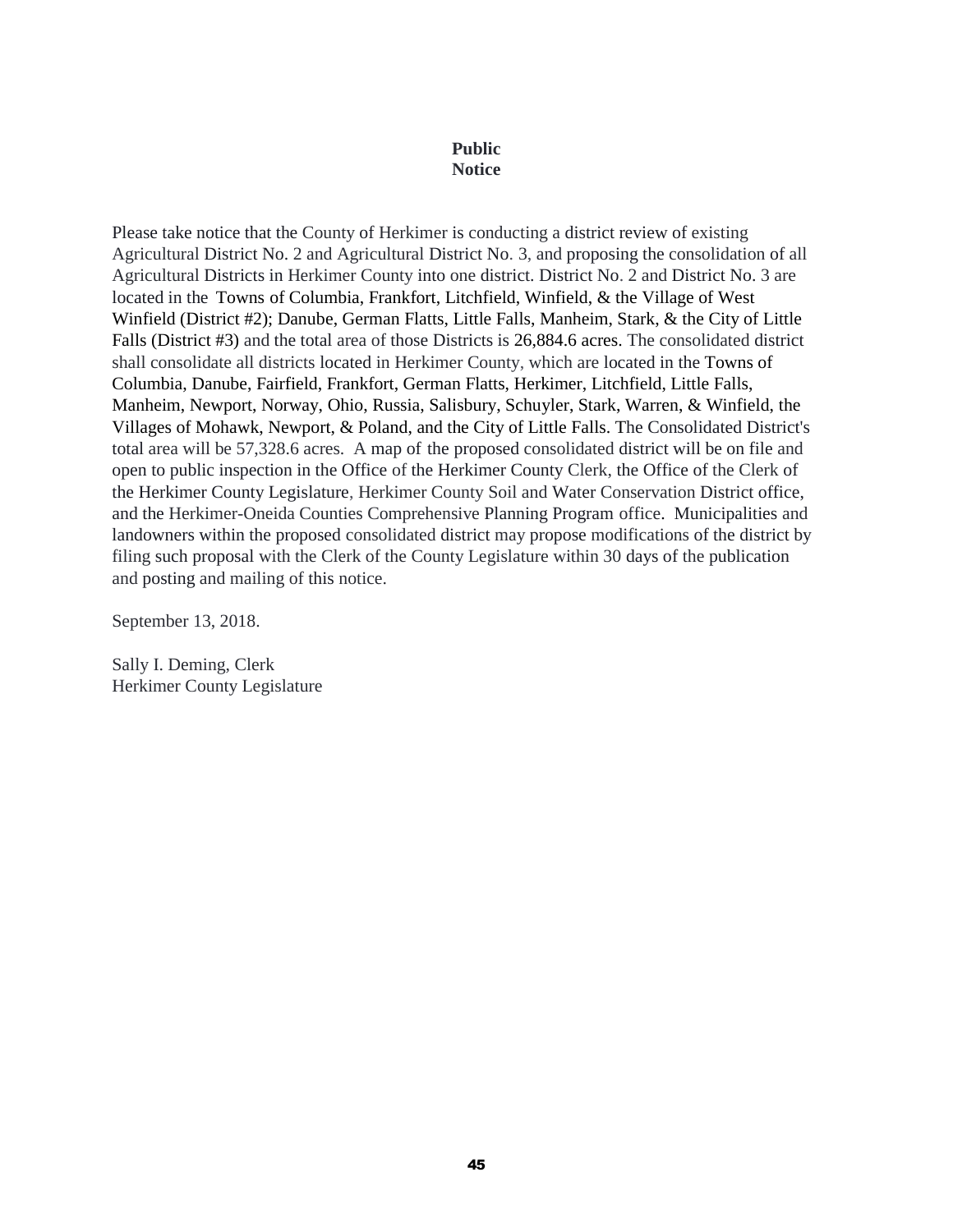

## **RESOLUTION AUTHORIZING EXECUTION OF AGREEMENT REGARDING MUNICIPAL HEALTHCARE FINANCING COLLECTIVE**

#### **Sponsored by: Committee on Ways and Means**

WHEREAS, a proposal has been received to create an Inter-municipal Cooperative for the oversight, administration and delivery of stop loss insurance currently administered by several municipalities, which could potentially be more cost effective for purchasing stop loss insurance; and

WHEREAS, five municipal entities, including the Greater Tompkins County Municipal Health Insurance Consortium, St. Lawrence County, Ulster County, Columbia County and Herkimer County wish to explore and potentially participate in such a program; and

WHEREAS, by entering into an Intermunicipal Agreement, Herkimer County would next receive a stop loss carrier quote and receive a proposed written consulting agreement from a stop loss consultant; and the county would not be required to move forward until it receives and acceptance of the stop loss carrier quote; now, therefore be it

RESOLVED, that the execution by the Chairman of this Legislature of an agreement containing the above provisions is hereby approved; and, be it further

RESOLVED, that the acceptance of a stop loss carrier quote, which would make the County of Herkimer a member of the Municipal Healthcare Finance Collective may be approved by further action of this Legislature; and, be it further

RESOLVED, that certified copies of this Resolution be forwarded to the Herkimer County Treasurer, Auditor, Budget Officer, Personnel Officer and Mark LaVigne of NYSAC.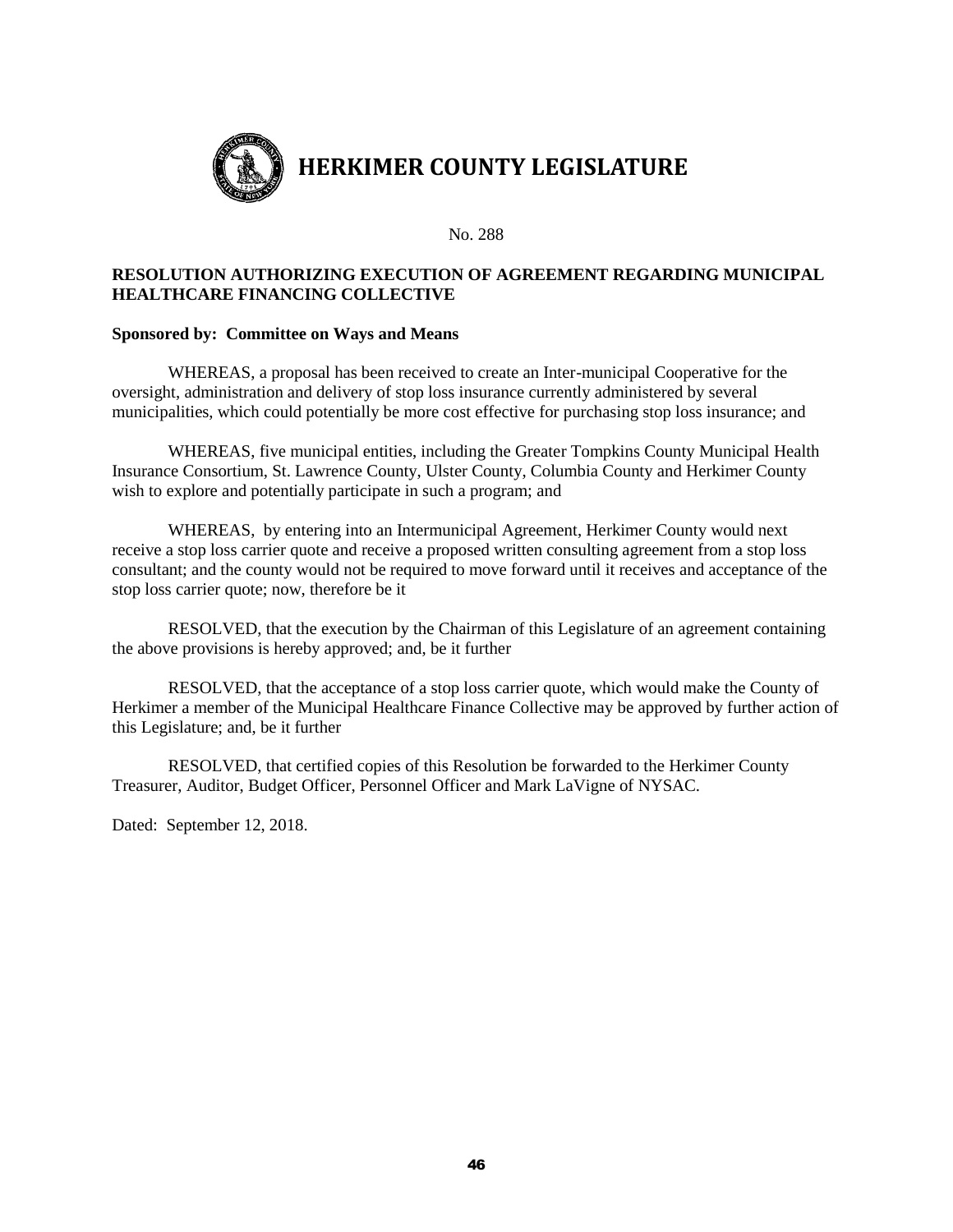

# **RESOLUTION AUTHORIZING FURTHER EXTENSION OF TIME TO COMPLETE PURCHASE OF IN REM PARCEL**

# **Sponsored by: Committee on County Properties**

WHEREAS, an auction was held on June 2, 2018 of the parcels taken by Herkimer County in connection with In Rem foreclosure for the 2016 taxes; and

WHEREAS, purchasers at that auction had until June 22, 2018 to complete the purchase by paying the balance due; and

WHEREAS, by Resolution No. 258, adopted on August 8, 2018, the bidder on the parcel located at 95 West Mill Street in the City of Little Falls, having tax map number 114.68-7-41, was granted an extension of time to complete this purchase in order to attempt resolve title issues in connection with the parcel; and

WHEREAS, the purchasers have requested a further extension to November 30, 2018, because they are commencing legal proceedings to obtain a deed from a necessary party; now, therefore be it

RESOLVED, that the successful purchasers at auction of the above described parcel shall have a further extension of time to complete the above described purchase, to November 30, 2018, no later than 4:00 p.m., subject to the original auction terms and procedures; and, be it further

RESOLVED, that because of the question regarding the title, if the purchasers have not made payment in full by that date, the purchasers' deposit shall be returned, and the purchasers shall not be prohibited from bidding on parcels in future In Rem auctions or sales; and, be it further

RESOLVED, that certified copies of this Resolution be forwarded to the Herkimer County Treasurer, County Auditor, County Property Agent, and Gerard J. Snyder, Esq.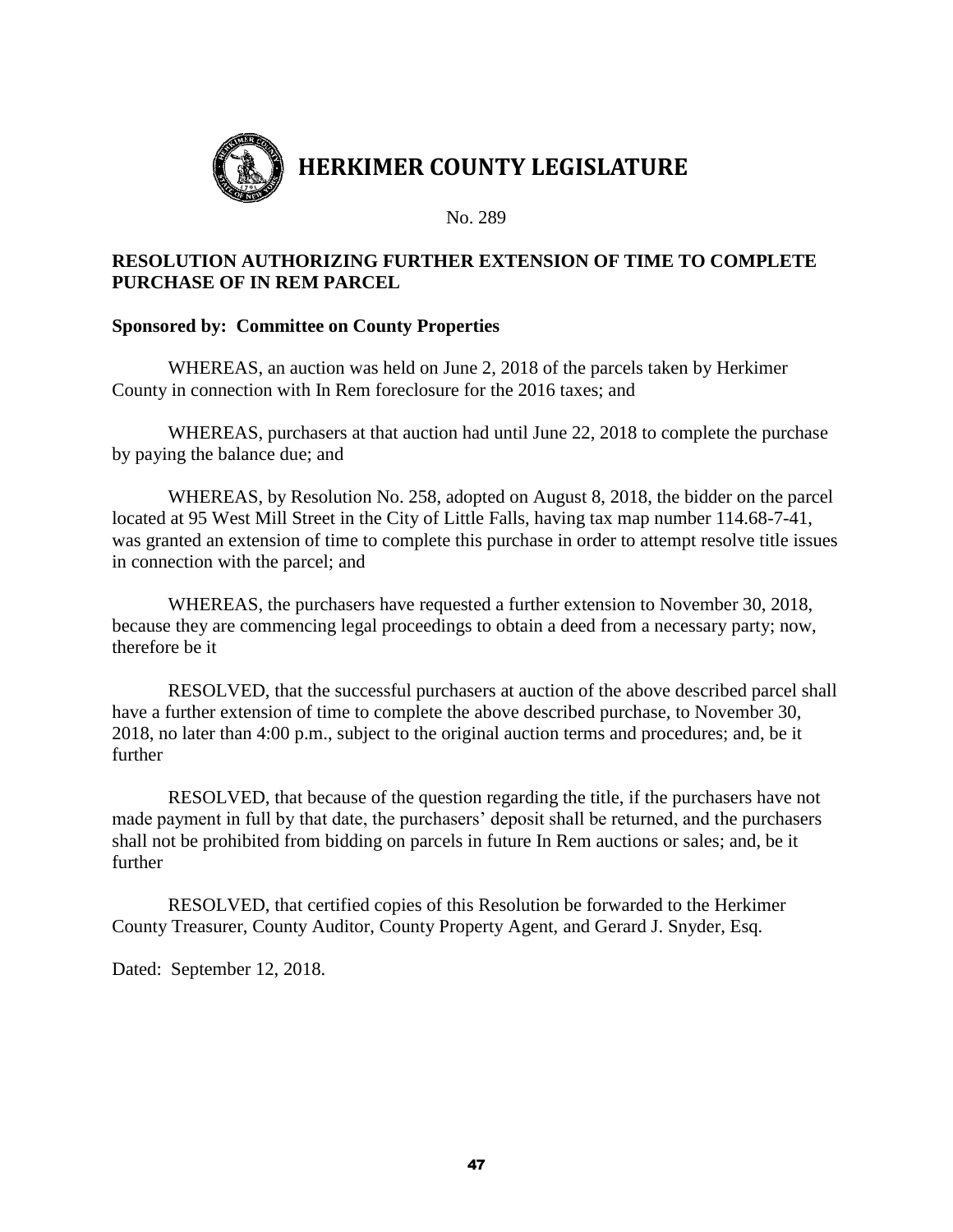

# **RESOLUTION AMENDING RESOLUTION NO. 259 OF 2018 APPROVING STANDARD WORK DAY AND RETIREMENT REPORTING FOR ELECTED AND APPOINTED OFFICIALS**

## **Sponsored by: Committee on Ways and Means**

RESOLVED, that Resolution No. 259 duly adopted by the Herkimer County Legislature on August 9, 2018, which established the standard work days for elected and appointed officials to report days worked to the New York State and Local Employees' Retirement System based on the record of activities maintained and submitted by these officials to the Clerk of this body, is hereby amended to add the following officials:

| <b>Title</b><br><b>Appointed Officials</b> | <b>Name</b>      | <b>Social</b><br><b>Securi</b><br>ty<br><b>Numb</b><br>er<br>(Last<br>4<br>digits) | Registratio<br>n Number | <b>Standar</b><br>d<br><b>Work</b><br>Day<br>(Hrs/day | <b>Term</b><br><b>Begins/Ends</b> | <b>Participate</b><br>s in<br>Employer'<br>s Time<br><b>Keeping</b><br><b>System</b><br>(Y/N) | Days/Mont<br>h<br>(based<br><b>on</b><br><b>Record</b><br>οf<br><b>Activities</b> |
|--------------------------------------------|------------------|------------------------------------------------------------------------------------|-------------------------|-------------------------------------------------------|-----------------------------------|-----------------------------------------------------------------------------------------------|-----------------------------------------------------------------------------------|
|                                            |                  |                                                                                    |                         | 6                                                     | 1/1/18-12-31-19                   | N                                                                                             | 5.14                                                                              |
| Legislator                                 | Kurt J. Ackerman |                                                                                    |                         |                                                       |                                   |                                                                                               |                                                                                   |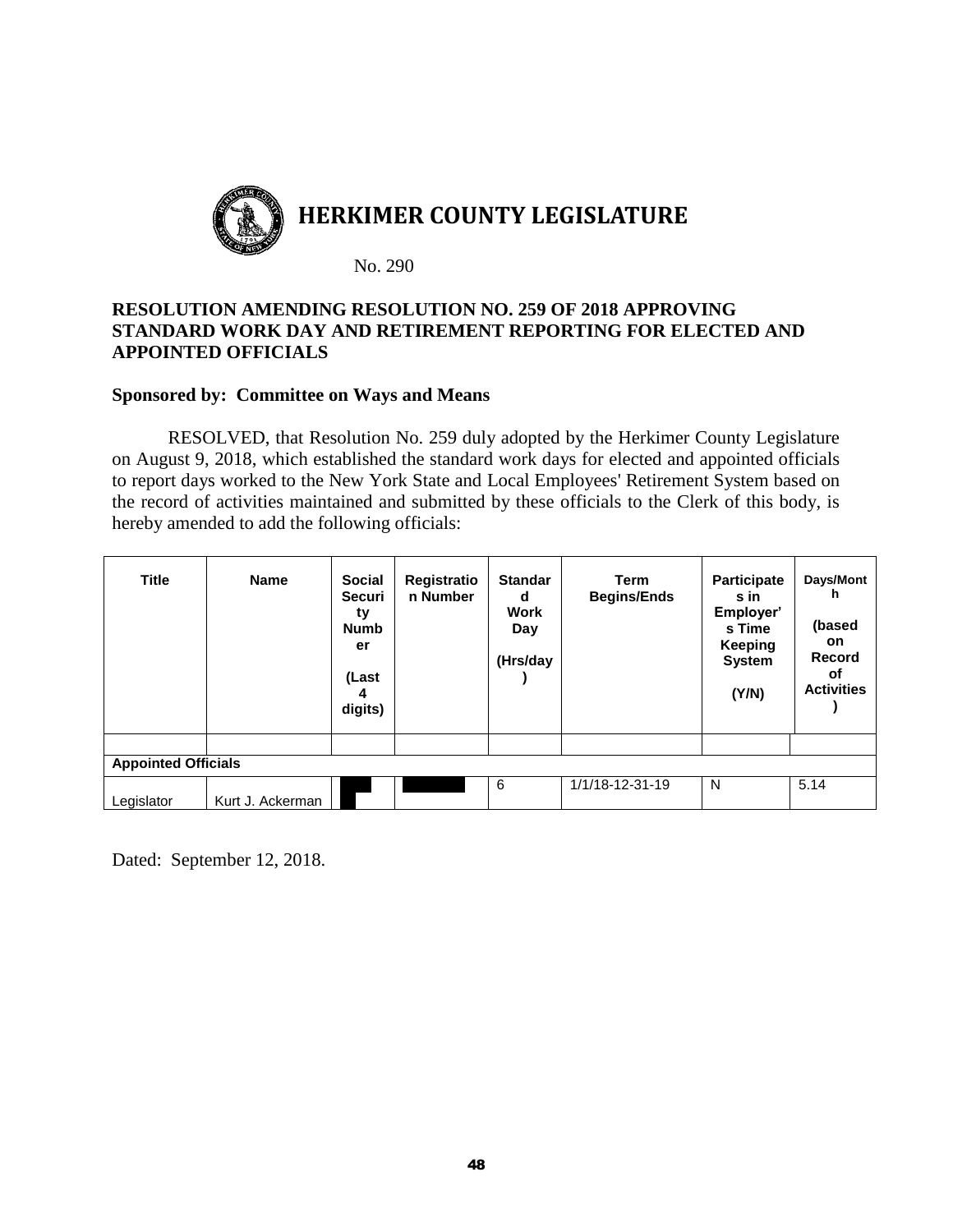

# **REPORT AND RESOLUTION APPROVING 2019 STOP-DWI PLAN**

# **Sponsored by: Committee on Public Safety/Emergency Management Committee on Ways and Means**

WHEREAS, the New York State Legislature, by Chapter 913 of the Laws of 1981, established a Special Traffic Options Program for Driving While Intoxicated; and

WHEREAS, the said Law provides for the establishment of such a program by the counties of the State of New York; and

WHEREAS, the Herkimer County Legislature authorized by Resolution No. 270 for the year 1981, participation by the County of Herkimer in the STOP-DWI Program; and

WHEREAS, by letter dated September 7, 2018, Michael L. Edwards, STOP-DWI Coordinator, has submitted the STOP-DWI Plan for the year 2019 for approval by this Legislature; now, therefore, be it

RESOLVED:

1. That the Herkimer County Legislature hereby approves the STOP-DWI Plan for 2019;

2. That the funds accrued in the year 2018 and prior thereto be expended for the continuance of the STOP-DWI Program;

3. That the STOP-DWI Coordinator and Advisory Board submit timely reports regarding revenue obtained and expended within limits previously approved, to the appropriate committees of the County Legislature;

4. That the previous resolutions regarding the STOP-DWI Program be continued as resolved;

5. That certified copies of this Resolution be forwarded to the County Treasurer, Auditor, Budget Officer, STOP-DWI Coordinator and the New York State Department of Motor Vehicles.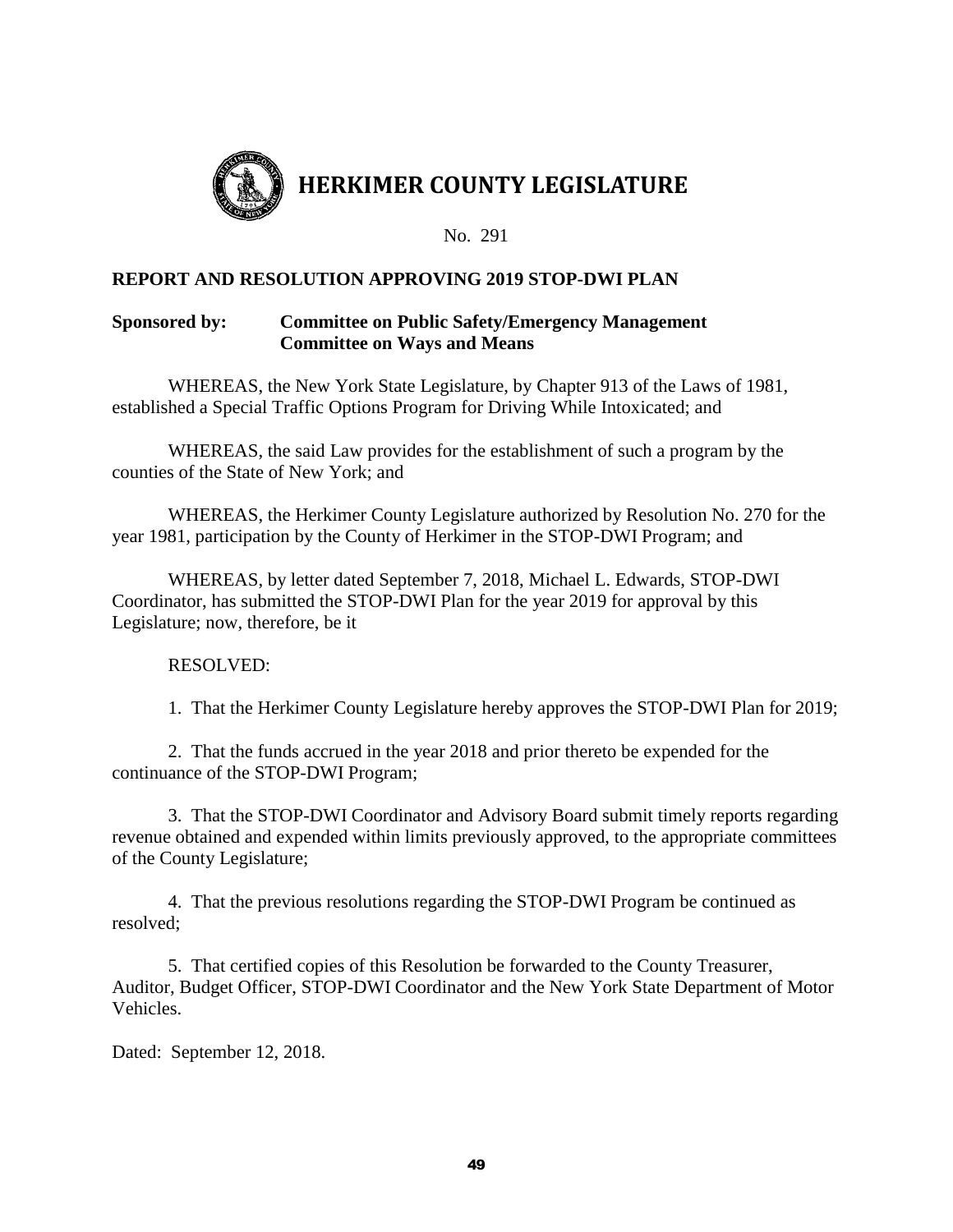

### **RESOLUTION APPROVING THE COUNTY-WIDE SHARED SERVICES PROPERTY TAX SAVINGS PLAN SUBMITTED AS ATTACHED, IN ACCORDANCE WITH PART BBB OF CHAPTER 59 OF THE NEW YORK STATE LAWS OF 2017**

#### **Sponsored by: Committee on Administration/Veterans' Affairs Committee on Ways and Means**

WHEREAS, in accordance with Part BBB of Chapter 59 of the New York State Laws of 2017, Section 4(b), the chief executive officer of the county shall submit the "County-Wide Shared Services Property Tax Savings Plan" (the Plan) to the County Legislature; and

WHEREAS, such Plan shall be accompanied by a certification as to the accuracy of the savings contained therein; and

WHEREAS, in accordance with Part BBB of Chapter 59 of the New York State Laws of 2017, Section 4(b), the County Legislature shall review and consider the Plan; now, therefore be it

RESOLVED, that the Herkimer County Legislature has considered and approves the County-Wide Shared Services Property Tax Saving Plan as submitted.